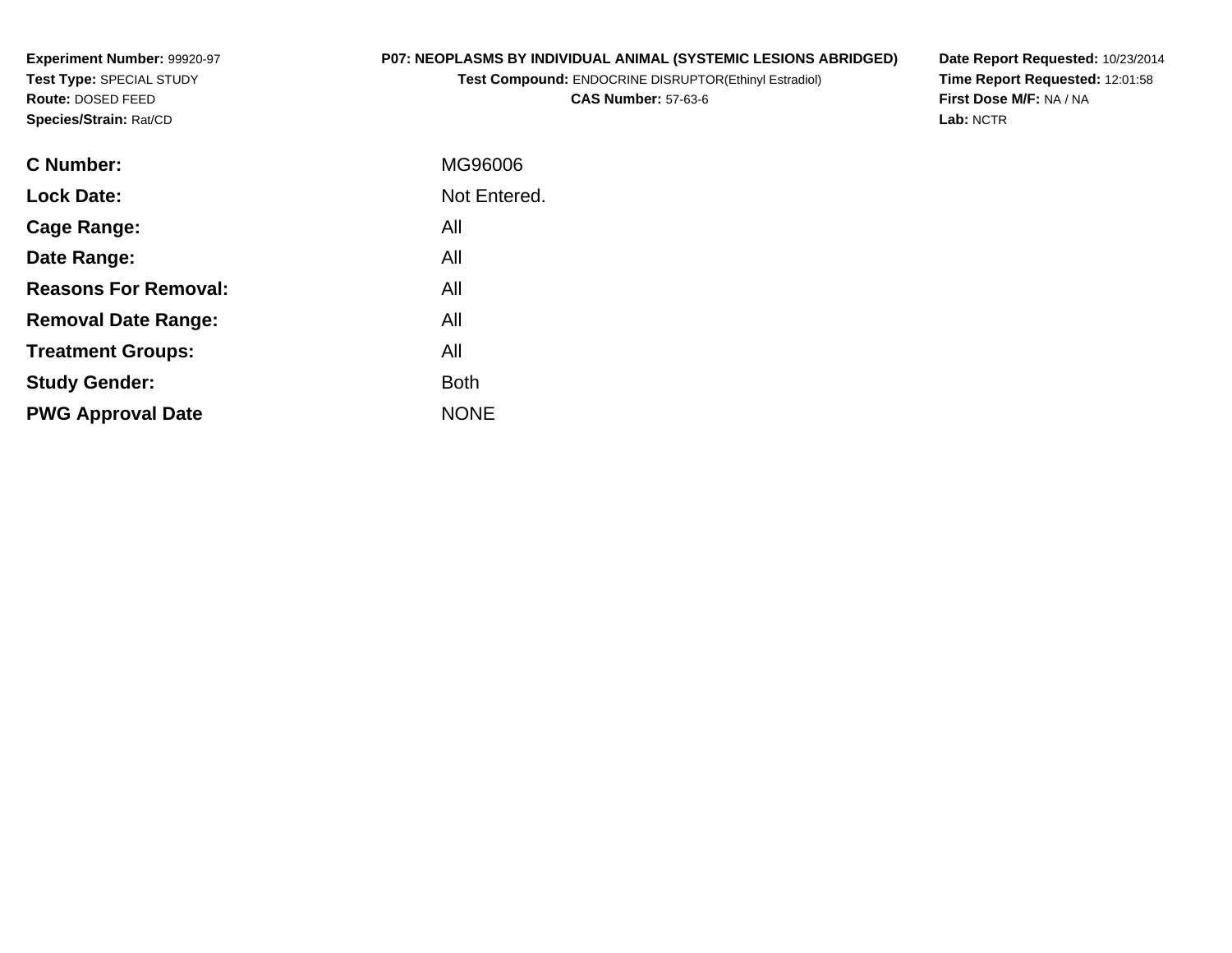**Test Compound:** ENDOCRINE DISRUPTOR(Ethinyl Estradiol)

#### **CAS Number:** 57-63-6

**Date Report Requested:** 10/23/2014**Time Report Requested:** 12:01:58**First Dose M/F:** NA / NA**Lab:** NCTR

|                               | DAY ON TEST      | $\boldsymbol{\theta}$ | $\pmb{\theta}$                     | $\boldsymbol{\theta}$<br>$\boldsymbol{l}$ | $\pmb{\theta}$                     | $\pmb{\theta}$<br>$\boldsymbol{l}$ | $\pmb{\theta}$         | 0<br>$\boldsymbol{l}$      | $\boldsymbol{\theta}$<br>$\boldsymbol{l}$ | 0<br>$\boldsymbol{l}$ | $\boldsymbol{\theta}$ | 0<br>$\boldsymbol{l}$ | 0                     | 0                          | $\pmb{\theta}$                  | 0<br>$\boldsymbol{l}$ | $\boldsymbol{\theta}$        | 0                              | $\boldsymbol{\theta}$ | 0<br>$\boldsymbol{l}$ | 0                             | $\pmb{\theta}$                 | $\boldsymbol{\theta}$ | 0<br>$\boldsymbol{I}$ | $\boldsymbol{\theta}$            | $\boldsymbol{\theta}$              |                       |
|-------------------------------|------------------|-----------------------|------------------------------------|-------------------------------------------|------------------------------------|------------------------------------|------------------------|----------------------------|-------------------------------------------|-----------------------|-----------------------|-----------------------|-----------------------|----------------------------|---------------------------------|-----------------------|------------------------------|--------------------------------|-----------------------|-----------------------|-------------------------------|--------------------------------|-----------------------|-----------------------|----------------------------------|------------------------------------|-----------------------|
| <b>CD Rat Male</b>            |                  | $\boldsymbol{l}$<br>6 | $\boldsymbol{l}$<br>6              | 6                                         | $\boldsymbol{l}$<br>6              | 6                                  | $\boldsymbol{l}$<br>6  | 6                          | 6                                         | 6                     | $\boldsymbol{l}$<br>6 | 6                     | $\boldsymbol{l}$<br>6 | $\boldsymbol{l}$<br>6      | $\boldsymbol{l}$<br>6           | 6                     | $\boldsymbol{l}$<br>6        | $\boldsymbol{l}$<br>6          | $\boldsymbol{l}$<br>6 | 6                     | $\boldsymbol{l}$<br>6         | $\boldsymbol{l}$<br>6          | $\boldsymbol{l}$<br>6 | 6                     | $\boldsymbol{l}$<br>6            | $\boldsymbol{l}$<br>6              |                       |
| F2<br><b>CONTROL</b>          |                  | $\boldsymbol{l}$      | $\boldsymbol{l}$                   | $\boldsymbol{l}$                          | $\boldsymbol{l}$                   | $\boldsymbol{l}$                   | $\boldsymbol{2}$       | $\boldsymbol{2}$           | $\boldsymbol{2}$                          | $\boldsymbol{l}$      | 1                     | $\boldsymbol{\beta}$  | $\boldsymbol{\beta}$  | $\boldsymbol{2}$           | $\boldsymbol{2}$                | $\boldsymbol{\beta}$  | $\boldsymbol{\beta}$         | $\boldsymbol{\beta}$           | $\boldsymbol{\beta}$  | $\boldsymbol{\beta}$  | $\boldsymbol{l}$              | $\sqrt{5}$                     | $\boldsymbol{4}$      | $\boldsymbol{\beta}$  | $5\overline{)}$                  | $\boldsymbol{2}$                   |                       |
|                               | <b>ANIMAL ID</b> | $\mathbf 0$           | $\,0\,$<br>$\pmb{0}$               | 0<br>0                                    | $\pmb{0}$<br>$\pmb{0}$             | $\mathbf 0$<br>0                   | $\pmb{0}$<br>$\pmb{0}$ | $\mathbf 0$<br>$\mathbf 0$ | $\mathbf 0$<br>0                          | 0<br>$\Omega$         | $\mathbf 0$<br>0      | $\mathbf 0$<br>0      | 0<br>0                | $\mathbf 0$<br>0           | 0<br>$\pmb{0}$                  | 0<br>0                | 0<br>0                       | 0<br>0                         | $\pmb{0}$<br>0        | 0<br>$\pmb{0}$        | $\pmb{0}$<br>$\pmb{0}$        | 0<br>0                         | 0<br>0                | 0<br>$\mathbf 0$      | 0<br>0                           | $\mathbf 0$<br>$\Omega$            |                       |
|                               |                  | 4                     | 4                                  | $\overline{\mathbf{4}}$                   | $\overline{\mathbf{4}}$            | $\sqrt{5}$                         | $\sqrt{5}$             | 5                          | 5                                         | $\overline{5}$        | $\overline{5}$        | 5                     | $\,$ 5 $\,$           | $\sqrt{5}$                 | $\sqrt{5}$                      | 6                     | 6                            | 6                              | $\,6$                 | $\,6\,$               | $\,6$                         | $\,6$                          | 6                     | 6                     | 6                                | 6                                  |                       |
|                               |                  | 9<br>4                | $\boldsymbol{9}$<br>$\overline{5}$ | $\boldsymbol{9}$<br>$\overline{7}$        | $\boldsymbol{9}$<br>$\overline{8}$ | 4<br>4                             | 4<br>5                 | 4<br>6                     | 4<br>$\overline{ }$                       | 4<br>8                | 4<br>9                | 8<br>$\overline{7}$   | $\bf8$<br>8           | $\bf8$<br>$\boldsymbol{9}$ | $\boldsymbol{9}$<br>$\mathbf 0$ | 3                     | $\sqrt{3}$<br>$\overline{2}$ | $\ensuremath{\mathsf{3}}$<br>3 | $\sqrt{3}$<br>4       | $\mathbf{3}$<br>5     | $\sqrt{3}$<br>$6\overline{6}$ | $\sqrt{5}$<br>$\boldsymbol{9}$ | 6<br>0                | 6                     | $\overline{7}$<br>$\overline{c}$ | $\boldsymbol{7}$<br>$\mathfrak{Z}$ | <i><b>*TOTALS</b></i> |
| <b>Alimentary System</b>      |                  |                       |                                    |                                           |                                    |                                    |                        |                            |                                           |                       |                       |                       |                       |                            |                                 |                       |                              |                                |                       |                       |                               |                                |                       |                       |                                  |                                    |                       |
| Liver                         |                  | $\ddot{}$             |                                    |                                           |                                    |                                    |                        |                            |                                           |                       |                       |                       |                       |                            |                                 |                       |                              |                                |                       |                       |                               |                                |                       |                       |                                  |                                    | 25                    |
| <b>Cardiovascular System</b>  |                  |                       |                                    |                                           |                                    |                                    |                        |                            |                                           |                       |                       |                       |                       |                            |                                 |                       |                              |                                |                       |                       |                               |                                |                       |                       |                                  |                                    |                       |
| <b>NONE</b>                   |                  |                       |                                    |                                           |                                    |                                    |                        |                            |                                           |                       |                       |                       |                       |                            |                                 |                       |                              |                                |                       |                       |                               |                                |                       |                       |                                  |                                    |                       |
| <b>Endocrine System</b>       |                  |                       |                                    |                                           |                                    |                                    |                        |                            |                                           |                       |                       |                       |                       |                            |                                 |                       |                              |                                |                       |                       |                               |                                |                       |                       |                                  |                                    |                       |
| <b>Adrenal Cortex</b>         |                  |                       |                                    |                                           |                                    |                                    |                        |                            |                                           |                       |                       |                       |                       |                            |                                 |                       |                              |                                |                       |                       |                               |                                |                       |                       |                                  |                                    | 25                    |
| Adrenal Medulla               |                  |                       |                                    |                                           |                                    |                                    |                        |                            |                                           |                       |                       |                       |                       |                            |                                 |                       |                              |                                |                       |                       |                               |                                |                       |                       |                                  |                                    | 24                    |
| <b>Pituitary Gland</b>        |                  |                       |                                    |                                           |                                    |                                    |                        |                            |                                           |                       |                       |                       |                       |                            |                                 |                       |                              |                                |                       |                       |                               |                                |                       |                       |                                  |                                    | 23                    |
| <b>Thyroid Gland</b>          |                  |                       |                                    |                                           |                                    |                                    |                        |                            |                                           |                       |                       |                       |                       |                            |                                 |                       |                              |                                |                       |                       |                               |                                |                       |                       |                                  |                                    | 24                    |
| <b>General Body System</b>    |                  |                       |                                    |                                           |                                    |                                    |                        |                            |                                           |                       |                       |                       |                       |                            |                                 |                       |                              |                                |                       |                       |                               |                                |                       |                       |                                  |                                    |                       |
| <b>NONE</b>                   |                  |                       |                                    |                                           |                                    |                                    |                        |                            |                                           |                       |                       |                       |                       |                            |                                 |                       |                              |                                |                       |                       |                               |                                |                       |                       |                                  |                                    |                       |
| <b>Genital System</b>         |                  |                       |                                    |                                           |                                    |                                    |                        |                            |                                           |                       |                       |                       |                       |                            |                                 |                       |                              |                                |                       |                       |                               |                                |                       |                       |                                  |                                    |                       |
| <b>Coagulating Gland</b>      |                  |                       |                                    |                                           |                                    |                                    |                        |                            |                                           |                       |                       |                       |                       |                            |                                 |                       |                              |                                |                       |                       |                               |                                |                       |                       |                                  |                                    | 25                    |
| Epididymis                    |                  |                       |                                    |                                           |                                    |                                    |                        |                            |                                           |                       |                       |                       |                       |                            |                                 |                       |                              |                                |                       |                       |                               |                                |                       |                       |                                  |                                    | 25                    |
| Prostate, Dorsal/Lateral Lobe |                  |                       |                                    |                                           |                                    |                                    |                        |                            |                                           |                       |                       |                       |                       |                            |                                 |                       |                              |                                |                       |                       |                               |                                |                       |                       |                                  |                                    | 25                    |
| Prostate, Ventral Lobe        |                  |                       |                                    |                                           |                                    |                                    |                        |                            |                                           |                       |                       |                       |                       |                            |                                 |                       |                              |                                |                       |                       |                               |                                |                       |                       |                                  |                                    | 25                    |
| <b>Rete Testes</b>            |                  |                       |                                    |                                           |                                    |                                    |                        |                            |                                           |                       |                       |                       |                       |                            |                                 |                       |                              |                                |                       |                       |                               |                                |                       |                       |                                  |                                    | 24                    |
| <b>Seminal Vesicle</b>        |                  |                       |                                    |                                           |                                    |                                    |                        |                            |                                           |                       |                       |                       |                       |                            |                                 |                       |                              |                                |                       |                       |                               |                                |                       |                       |                                  |                                    | 25                    |
| <b>Testes</b>                 |                  |                       |                                    |                                           |                                    |                                    |                        |                            |                                           |                       |                       |                       |                       |                            |                                 |                       |                              |                                |                       |                       |                               |                                |                       |                       |                                  |                                    | 25                    |
|                               |                  |                       |                                    |                                           |                                    |                                    |                        |                            |                                           |                       |                       |                       |                       |                            |                                 |                       |                              |                                |                       |                       |                               |                                |                       |                       |                                  |                                    |                       |

\* ..Total animals with tissue examined microscopically; Total animals with tumor **M** . Missing tissue M ..Missing tissue

+ ..Tissue examined microscopically

**Experiment Number:** 99920-97**Test Type:** SPECIAL STUDY**Route:** DOSED FEED**Species/Strain:** Rat/CD

I ..Insufficient tissue

A ..Autolysis precludes evaluation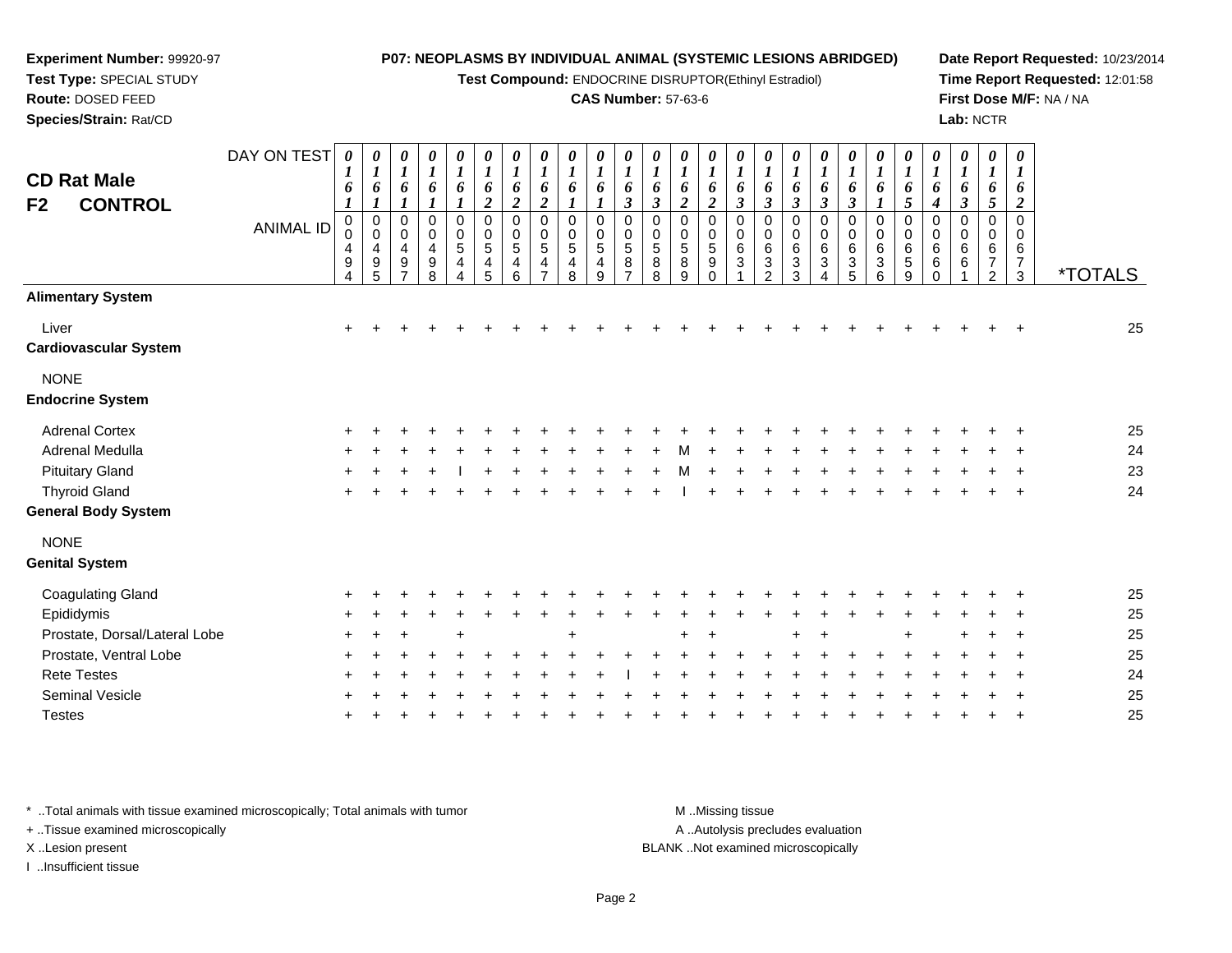#### **Experiment Number:** 99920-97**Test Type:** SPECIAL STUDY**Route:** DOSED FEED **Species/Strain:** Rat/CD**P07: NEOPLASMS BY INDIVIDUAL ANIMAL (SYSTEMIC LESIONS ABRIDGED)Test Compound:** ENDOCRINE DISRUPTOR(Ethinyl Estradiol)**CAS Number:** 57-63-6**Date Report Requested:** 10/23/2014**Time Report Requested:** 12:01:58**First Dose M/F:** NA / NA**Lab:** NCTRDAY ON TEST**CD Rat Male F2 CONTROL***0 1 6 10 1 6 10 1 6 10 1 6 10 1 6 10 1 6 0 1 6 0 1 6 0 1 6 10 1 6 10 1 6 0 1 6 0 1 6 0 1 6 0 1 6 0 1 6 0 1 6 0 1 6 0 1 6 0 1 6 10 1 6 0 1 6 1 6 0 1 6 16*

|                                                | <b>ANIMAL ID</b> | $\pmb{0}$<br>0<br>4<br>9<br>4 | 0<br>$\ddot{\mathbf{0}}$<br>$\overline{\mathbf{4}}$<br>$\boldsymbol{9}$<br>5 | $_{\rm 0}^{\rm 0}$<br>$\overline{4}$<br>$\boldsymbol{9}$<br>$\overline{ }$ | $0$<br>0<br>9<br>9<br>8 | $\begin{matrix} 0 \\ 0 \\ 5 \\ 4 \end{matrix}$<br>$\overline{4}$ | $\begin{matrix} 0 \\ 0 \\ 5 \end{matrix}$<br>$\overline{\mathbf{4}}$<br>5 | $\begin{smallmatrix} 0\\0 \end{smallmatrix}$<br>$\overline{5}$<br>$\overline{4}$<br>6 | 0<br>$\mathbf 0$<br>5<br>4<br>$\overline{7}$ | $\pmb{0}$<br>$\pmb{0}$<br>$\sqrt{5}$<br>$\overline{\mathbf{4}}$<br>8 | 0<br>$\pmb{0}$<br>$\sqrt{5}$<br>4<br>9 | $\begin{array}{c} 0 \\ 0 \\ 5 \\ 8 \end{array}$<br>$\overline{7}$ | $\begin{smallmatrix}0\0\0\5\end{smallmatrix}$<br>$\overline{8}$<br>8 | 0<br>0<br>0<br>5<br>8<br>9 | 0<br>$\pmb{0}$<br>$\overline{5}$<br>9<br>$\Omega$ | 0<br>$\pmb{0}$<br>6<br>$\mathbf{3}$ | 0<br>$\pmb{0}$<br>$6\phantom{a}$<br>$\overline{3}$<br>$\overline{2}$ | 0<br>$\begin{matrix} 0 \\ 6 \\ 3 \end{matrix}$<br>3 | 0<br>$\frac{0}{6}$<br>4 | $\begin{matrix} 0 \\ 0 \\ 6 \\ 3 \end{matrix}$<br>5 | $\begin{matrix}0\\0\\6\\3\end{matrix}$<br>$6\phantom{1}$ | $\begin{smallmatrix} 0\\0 \end{smallmatrix}$<br>$6^{\circ}$<br>$\sqrt{5}$<br>9 | $_{\rm 0}^{\rm 0}$<br>$\,6\,$<br>6<br>$\mathbf 0$ | 0<br>$\mathbf 0$<br>$\,6$<br>6 | $\pmb{0}$<br>$\pmb{0}$<br>6<br>$\overline{7}$<br>$\overline{2}$ | 0<br>0<br>$\,6$<br>$\overline{7}$<br>$\mathbf{3}$ | <i><b>*TOTALS</b></i> |
|------------------------------------------------|------------------|-------------------------------|------------------------------------------------------------------------------|----------------------------------------------------------------------------|-------------------------|------------------------------------------------------------------|---------------------------------------------------------------------------|---------------------------------------------------------------------------------------|----------------------------------------------|----------------------------------------------------------------------|----------------------------------------|-------------------------------------------------------------------|----------------------------------------------------------------------|----------------------------|---------------------------------------------------|-------------------------------------|----------------------------------------------------------------------|-----------------------------------------------------|-------------------------|-----------------------------------------------------|----------------------------------------------------------|--------------------------------------------------------------------------------|---------------------------------------------------|--------------------------------|-----------------------------------------------------------------|---------------------------------------------------|-----------------------|
| <b>Hematopoietic System</b>                    |                  |                               |                                                                              |                                                                            |                         |                                                                  |                                                                           |                                                                                       |                                              |                                                                      |                                        |                                                                   |                                                                      |                            |                                                   |                                     |                                                                      |                                                     |                         |                                                     |                                                          |                                                                                |                                                   |                                |                                                                 |                                                   |                       |
| <b>Bone Marrow</b>                             |                  |                               |                                                                              |                                                                            |                         |                                                                  |                                                                           |                                                                                       |                                              |                                                                      |                                        |                                                                   |                                                                      |                            |                                                   |                                     |                                                                      |                                                     |                         |                                                     |                                                          |                                                                                |                                                   |                                |                                                                 |                                                   | 25                    |
| Spleen                                         |                  |                               |                                                                              |                                                                            |                         |                                                                  |                                                                           |                                                                                       |                                              |                                                                      |                                        |                                                                   |                                                                      |                            |                                                   |                                     |                                                                      |                                                     |                         |                                                     |                                                          |                                                                                |                                                   |                                |                                                                 |                                                   | 25                    |
| Thymus                                         |                  | $\ddot{}$                     |                                                                              |                                                                            |                         |                                                                  |                                                                           |                                                                                       |                                              |                                                                      |                                        |                                                                   |                                                                      |                            |                                                   |                                     |                                                                      |                                                     |                         |                                                     |                                                          |                                                                                |                                                   |                                |                                                                 | $\overline{+}$                                    | 25                    |
| <b>Integumentary System</b>                    |                  |                               |                                                                              |                                                                            |                         |                                                                  |                                                                           |                                                                                       |                                              |                                                                      |                                        |                                                                   |                                                                      |                            |                                                   |                                     |                                                                      |                                                     |                         |                                                     |                                                          |                                                                                |                                                   |                                |                                                                 |                                                   |                       |
| Mammary Gland<br><b>Musculoskeletal System</b> |                  | $\ddot{}$                     |                                                                              |                                                                            |                         |                                                                  |                                                                           |                                                                                       |                                              |                                                                      |                                        |                                                                   |                                                                      |                            |                                                   |                                     |                                                                      |                                                     |                         |                                                     |                                                          |                                                                                |                                                   |                                |                                                                 | $\overline{+}$                                    | 25                    |
| Bone<br><b>Nervous System</b>                  |                  | $\ddot{}$                     |                                                                              |                                                                            |                         |                                                                  |                                                                           |                                                                                       |                                              |                                                                      |                                        |                                                                   |                                                                      |                            |                                                   |                                     |                                                                      |                                                     |                         |                                                     |                                                          |                                                                                |                                                   |                                |                                                                 | $\ddot{}$                                         | 25                    |
| <b>NONE</b><br><b>Respiratory System</b>       |                  |                               |                                                                              |                                                                            |                         |                                                                  |                                                                           |                                                                                       |                                              |                                                                      |                                        |                                                                   |                                                                      |                            |                                                   |                                     |                                                                      |                                                     |                         |                                                     |                                                          |                                                                                |                                                   |                                |                                                                 |                                                   |                       |
| <b>NONE</b><br><b>Special Senses System</b>    |                  |                               |                                                                              |                                                                            |                         |                                                                  |                                                                           |                                                                                       |                                              |                                                                      |                                        |                                                                   |                                                                      |                            |                                                   |                                     |                                                                      |                                                     |                         |                                                     |                                                          |                                                                                |                                                   |                                |                                                                 |                                                   |                       |
| <b>NONE</b><br><b>Urinary System</b>           |                  |                               |                                                                              |                                                                            |                         |                                                                  |                                                                           |                                                                                       |                                              |                                                                      |                                        |                                                                   |                                                                      |                            |                                                   |                                     |                                                                      |                                                     |                         |                                                     |                                                          |                                                                                |                                                   |                                |                                                                 |                                                   |                       |
| Kidney<br><b>SYSTEMIC LESIONS</b>              |                  | $\ddot{}$                     |                                                                              |                                                                            |                         |                                                                  |                                                                           |                                                                                       |                                              |                                                                      |                                        |                                                                   |                                                                      |                            |                                                   |                                     |                                                                      |                                                     |                         |                                                     |                                                          |                                                                                |                                                   |                                |                                                                 |                                                   | 25                    |
| Multiple Organ                                 |                  | $\ddot{}$                     |                                                                              |                                                                            |                         |                                                                  |                                                                           |                                                                                       |                                              |                                                                      |                                        |                                                                   |                                                                      |                            |                                                   |                                     |                                                                      |                                                     |                         |                                                     |                                                          |                                                                                |                                                   |                                |                                                                 | $\overline{+}$                                    | 25                    |

| * Total animals with tissue examined microscopically; Total animals with tumor | M Missing tissue                   |
|--------------------------------------------------------------------------------|------------------------------------|
| + Tissue examined microscopically                                              | A Autolysis precludes evaluation   |
| X Lesion present                                                               | BLANK Not examined microscopically |
| …Insufficient tissue                                                           |                                    |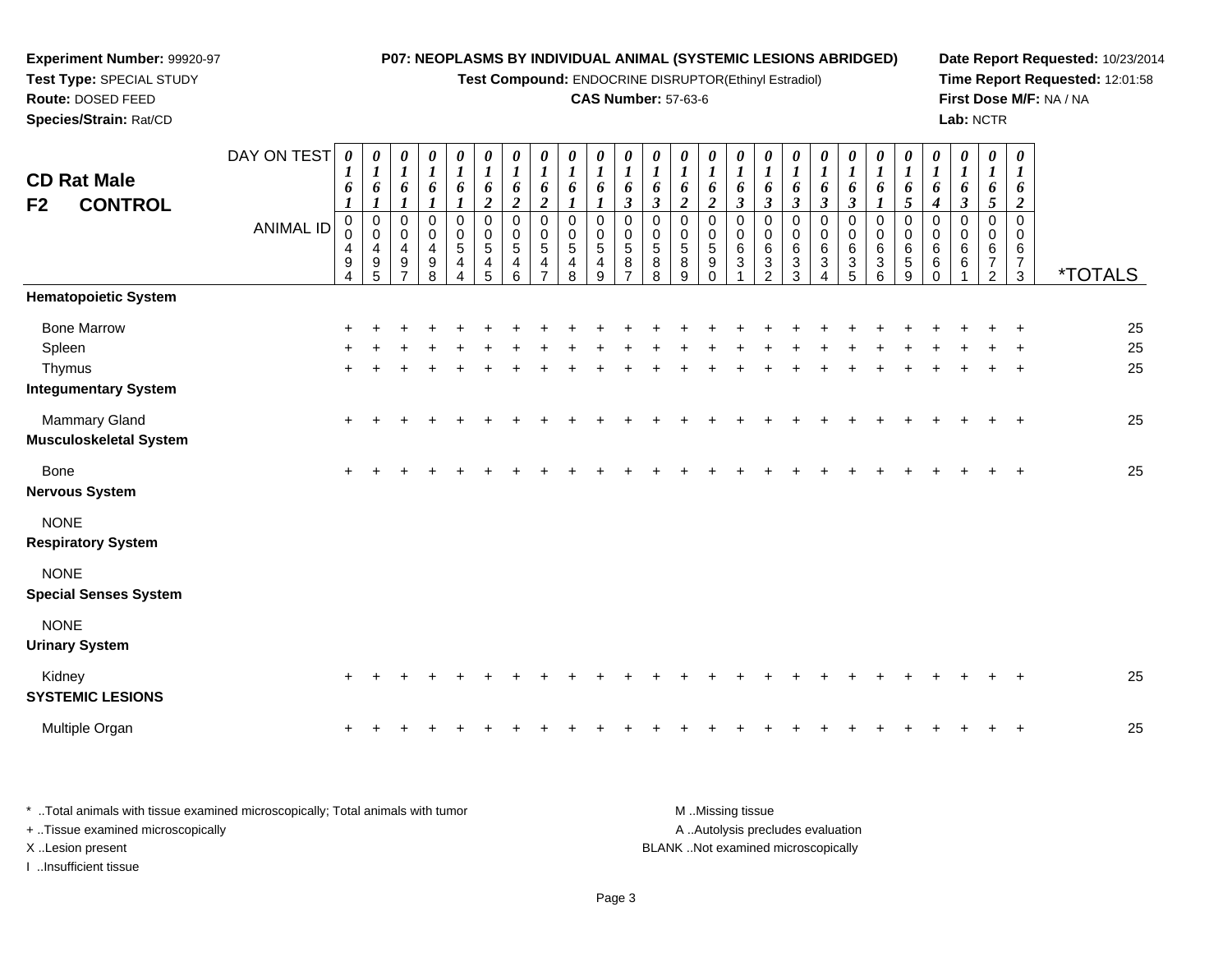**Test Compound:** ENDOCRINE DISRUPTOR(Ethinyl Estradiol)

#### **CAS Number:** 57-63-6

**Date Report Requested:** 10/23/2014**Time Report Requested:** 12:01:58**First Dose M/F:** NA / NA**Lab:** NCTR

| <b>CD Rat Male</b><br><b>2.0 PPB</b><br>F <sub>2</sub>          | DAY ON TEST<br><b>ANIMAL ID</b> | 0<br>6<br>$\boldsymbol{0}$<br>0<br>4<br>9<br>9 | $\pmb{\theta}$<br>$\boldsymbol{l}$<br>6<br>$\pmb{0}$<br>$\mathbf 0$<br>5<br>0<br>$\Omega$ | 0<br>$\boldsymbol{l}$<br>6<br>$\mathbf 0$<br>0<br>5<br>0 | 0<br>$\boldsymbol{l}$<br>6<br>$\pmb{0}$<br>$\pmb{0}$<br>$\mathbf 5$<br>$\,0\,$<br>$\overline{2}$ | 0<br>$\boldsymbol{l}$<br>6<br>0<br>0<br>$\overline{5}$<br>0<br>3 | $\boldsymbol{\theta}$<br>$\boldsymbol{l}$<br>6<br>$\pmb{0}$<br>$\pmb{0}$<br>$\sqrt{5}$<br>$\pmb{0}$<br>$\Delta$ | 0<br>$\boldsymbol{l}$<br>6<br>$\boldsymbol{\theta}$<br>$\mathbf 0$<br>$\mathbf 0$<br>$\sqrt{5}$<br>$\mathbf 0$<br>5 | $\begin{matrix} 0 \\ 1 \end{matrix}$<br>6<br>$\boldsymbol{2}$<br>$\pmb{0}$<br>$\mathbf 0$<br>$\mathbf 5$<br>$\overline{5}$<br>$\Omega$ | $\begin{matrix} 0 \\ 1 \end{matrix}$<br>6<br>$\mathbf 0$<br>0<br>5<br>5 | $\begin{matrix} 0 \\ 1 \end{matrix}$<br>6<br>$\mathbf 0$<br>0<br>$\,$ 5 $\,$<br>$\overline{5}$<br>$\mathcal{P}$ | $\boldsymbol{\theta}$<br>$\boldsymbol{l}$<br>6<br>$\mathbf 0$<br>0<br>5<br>$\overline{5}$<br>3 | 0<br>6<br>$\mathbf 0$<br>0<br>5<br>9 | 0<br>$\boldsymbol{l}$<br>6<br>$\Omega$<br>0<br>$\sqrt{5}$<br>$\boldsymbol{9}$<br>2 | 0<br>1<br>6<br>0<br>0<br>5<br>9<br>3 | 0<br>$\boldsymbol{l}$<br>6<br>$\mathbf 0$<br>$\mathbf 0$<br>6<br>$\ensuremath{\mathsf{3}}$<br>$\overline{ }$ | 0<br>$\boldsymbol{l}$<br>6<br>$\mathbf 0$<br>0<br>6<br>$\ensuremath{\mathsf{3}}$<br>8 | $\boldsymbol{\theta}$<br>$\boldsymbol{l}$<br>6<br>$\pmb{0}$<br>0<br>$\,6\,$<br>$\ensuremath{\mathsf{3}}$<br>9 | 0<br>$\boldsymbol{l}$<br>6<br>$\mathbf 0$<br>$\mathbf 0$<br>$\,6$<br>4<br>$\Omega$ | 0<br>$\boldsymbol{l}$<br>6<br>$\mathfrak{s}$<br>$\mathsf 0$<br>$\pmb{0}$<br>$\,6$<br>$\,6\,$<br>$\mathcal{P}$ | 0<br>$\boldsymbol{l}$<br>6<br>$\overline{2}$<br>0<br>0<br>$\,6\,$<br>$\,6\,$<br>3 | 0<br>$\boldsymbol{l}$<br>6<br>$\boldsymbol{2}$<br>0<br>0<br>$\,6$<br>6<br>$\overline{4}$ | $\boldsymbol{\theta}$<br>$\boldsymbol{l}$<br>6<br>$\boldsymbol{2}$<br>$\pmb{0}$<br>$\pmb{0}$<br>$\,6\,$<br>$\,6$<br>$\overline{5}$ | $\begin{matrix} 0 \\ 1 \end{matrix}$<br>6<br>$\boldsymbol{2}$<br>$\pmb{0}$<br>$\pmb{0}$<br>$^6_6$<br>$\,6$ | 0<br>$\boldsymbol{l}$<br>6<br>$\boldsymbol{2}$<br>$\mathbf 0$<br>0<br>$\,6\,$<br>$\overline{7}$<br>4 | $\boldsymbol{\theta}$<br>$\boldsymbol{l}$<br>6<br>$\boldsymbol{2}$<br>$\Omega$<br>0<br>$\,6\,$<br>$7\over 5$ | <i><b>*TOTALS</b></i> |
|-----------------------------------------------------------------|---------------------------------|------------------------------------------------|-------------------------------------------------------------------------------------------|----------------------------------------------------------|--------------------------------------------------------------------------------------------------|------------------------------------------------------------------|-----------------------------------------------------------------------------------------------------------------|---------------------------------------------------------------------------------------------------------------------|----------------------------------------------------------------------------------------------------------------------------------------|-------------------------------------------------------------------------|-----------------------------------------------------------------------------------------------------------------|------------------------------------------------------------------------------------------------|--------------------------------------|------------------------------------------------------------------------------------|--------------------------------------|--------------------------------------------------------------------------------------------------------------|---------------------------------------------------------------------------------------|---------------------------------------------------------------------------------------------------------------|------------------------------------------------------------------------------------|---------------------------------------------------------------------------------------------------------------|-----------------------------------------------------------------------------------|------------------------------------------------------------------------------------------|------------------------------------------------------------------------------------------------------------------------------------|------------------------------------------------------------------------------------------------------------|------------------------------------------------------------------------------------------------------|--------------------------------------------------------------------------------------------------------------|-----------------------|
| <b>Alimentary System</b>                                        |                                 |                                                |                                                                                           |                                                          |                                                                                                  |                                                                  |                                                                                                                 |                                                                                                                     |                                                                                                                                        |                                                                         |                                                                                                                 |                                                                                                |                                      |                                                                                    |                                      |                                                                                                              |                                                                                       |                                                                                                               |                                                                                    |                                                                                                               |                                                                                   |                                                                                          |                                                                                                                                    |                                                                                                            |                                                                                                      |                                                                                                              |                       |
| Intestine Small, Ileum<br>Liver<br><b>Cardiovascular System</b> |                                 |                                                |                                                                                           |                                                          | $\ddot{}$                                                                                        |                                                                  |                                                                                                                 |                                                                                                                     |                                                                                                                                        |                                                                         |                                                                                                                 |                                                                                                |                                      |                                                                                    | $+$                                  |                                                                                                              |                                                                                       |                                                                                                               |                                                                                    |                                                                                                               |                                                                                   |                                                                                          |                                                                                                                                    |                                                                                                            |                                                                                                      |                                                                                                              | 1<br>1                |
| <b>NONE</b><br><b>Endocrine System</b>                          |                                 |                                                |                                                                                           |                                                          |                                                                                                  |                                                                  |                                                                                                                 |                                                                                                                     |                                                                                                                                        |                                                                         |                                                                                                                 |                                                                                                |                                      |                                                                                    |                                      |                                                                                                              |                                                                                       |                                                                                                               |                                                                                    |                                                                                                               |                                                                                   |                                                                                          |                                                                                                                                    |                                                                                                            |                                                                                                      |                                                                                                              |                       |
| <b>NONE</b><br><b>General Body System</b>                       |                                 |                                                |                                                                                           |                                                          |                                                                                                  |                                                                  |                                                                                                                 |                                                                                                                     |                                                                                                                                        |                                                                         |                                                                                                                 |                                                                                                |                                      |                                                                                    |                                      |                                                                                                              |                                                                                       |                                                                                                               |                                                                                    |                                                                                                               |                                                                                   |                                                                                          |                                                                                                                                    |                                                                                                            |                                                                                                      |                                                                                                              |                       |
| <b>NONE</b><br><b>Genital System</b>                            |                                 |                                                |                                                                                           |                                                          |                                                                                                  |                                                                  |                                                                                                                 |                                                                                                                     |                                                                                                                                        |                                                                         |                                                                                                                 |                                                                                                |                                      |                                                                                    |                                      |                                                                                                              |                                                                                       |                                                                                                               |                                                                                    |                                                                                                               |                                                                                   |                                                                                          |                                                                                                                                    |                                                                                                            |                                                                                                      |                                                                                                              |                       |
| <b>Coagulating Gland</b>                                        |                                 |                                                |                                                                                           |                                                          |                                                                                                  |                                                                  |                                                                                                                 |                                                                                                                     |                                                                                                                                        |                                                                         |                                                                                                                 |                                                                                                |                                      |                                                                                    |                                      |                                                                                                              |                                                                                       |                                                                                                               |                                                                                    |                                                                                                               |                                                                                   |                                                                                          |                                                                                                                                    |                                                                                                            |                                                                                                      |                                                                                                              | 23                    |
| Epididymis                                                      |                                 |                                                |                                                                                           |                                                          |                                                                                                  |                                                                  |                                                                                                                 |                                                                                                                     |                                                                                                                                        |                                                                         |                                                                                                                 |                                                                                                |                                      |                                                                                    |                                      |                                                                                                              |                                                                                       |                                                                                                               |                                                                                    |                                                                                                               |                                                                                   |                                                                                          |                                                                                                                                    |                                                                                                            |                                                                                                      |                                                                                                              | 25                    |
| <b>Preputial Gland</b>                                          |                                 |                                                |                                                                                           |                                                          |                                                                                                  |                                                                  |                                                                                                                 |                                                                                                                     |                                                                                                                                        |                                                                         |                                                                                                                 |                                                                                                |                                      |                                                                                    |                                      |                                                                                                              |                                                                                       | $\ddot{}$                                                                                                     |                                                                                    |                                                                                                               |                                                                                   |                                                                                          |                                                                                                                                    |                                                                                                            |                                                                                                      |                                                                                                              | $\overline{2}$        |
| Prostate, Dorsal/Lateral Lobe                                   |                                 | $\ddot{}$                                      |                                                                                           |                                                          |                                                                                                  |                                                                  |                                                                                                                 |                                                                                                                     |                                                                                                                                        |                                                                         |                                                                                                                 |                                                                                                |                                      |                                                                                    |                                      |                                                                                                              |                                                                                       |                                                                                                               |                                                                                    |                                                                                                               |                                                                                   |                                                                                          |                                                                                                                                    |                                                                                                            |                                                                                                      |                                                                                                              | 25                    |
| Prostate, Ventral Lobe                                          |                                 |                                                |                                                                                           |                                                          |                                                                                                  |                                                                  |                                                                                                                 |                                                                                                                     |                                                                                                                                        |                                                                         |                                                                                                                 |                                                                                                |                                      |                                                                                    |                                      |                                                                                                              |                                                                                       |                                                                                                               |                                                                                    |                                                                                                               |                                                                                   |                                                                                          |                                                                                                                                    |                                                                                                            |                                                                                                      |                                                                                                              | 25                    |
| <b>Rete Testes</b><br><b>Seminal Vesicle</b>                    |                                 |                                                |                                                                                           |                                                          |                                                                                                  |                                                                  |                                                                                                                 |                                                                                                                     |                                                                                                                                        |                                                                         |                                                                                                                 |                                                                                                |                                      |                                                                                    |                                      |                                                                                                              |                                                                                       |                                                                                                               |                                                                                    |                                                                                                               |                                                                                   |                                                                                          |                                                                                                                                    |                                                                                                            |                                                                                                      |                                                                                                              | 24<br>25              |
| <b>Testes</b>                                                   |                                 |                                                |                                                                                           |                                                          |                                                                                                  |                                                                  |                                                                                                                 |                                                                                                                     |                                                                                                                                        |                                                                         |                                                                                                                 |                                                                                                |                                      |                                                                                    |                                      |                                                                                                              |                                                                                       |                                                                                                               |                                                                                    |                                                                                                               |                                                                                   |                                                                                          |                                                                                                                                    |                                                                                                            |                                                                                                      |                                                                                                              | 25                    |
|                                                                 |                                 |                                                |                                                                                           |                                                          |                                                                                                  |                                                                  |                                                                                                                 |                                                                                                                     |                                                                                                                                        |                                                                         |                                                                                                                 |                                                                                                |                                      |                                                                                    |                                      |                                                                                                              |                                                                                       |                                                                                                               |                                                                                    |                                                                                                               |                                                                                   |                                                                                          |                                                                                                                                    |                                                                                                            |                                                                                                      |                                                                                                              |                       |

**Hematopoietic System**

**Experiment Number:** 99920-97**Test Type:** SPECIAL STUDY**Route:** DOSED FEED**Species/Strain:** Rat/CD

\* ..Total animals with tissue examined microscopically; Total animals with tumor **M** ...Missing tissue M ...Missing tissue

+ ..Tissue examined microscopically

I ..Insufficient tissue

A ..Autolysis precludes evaluation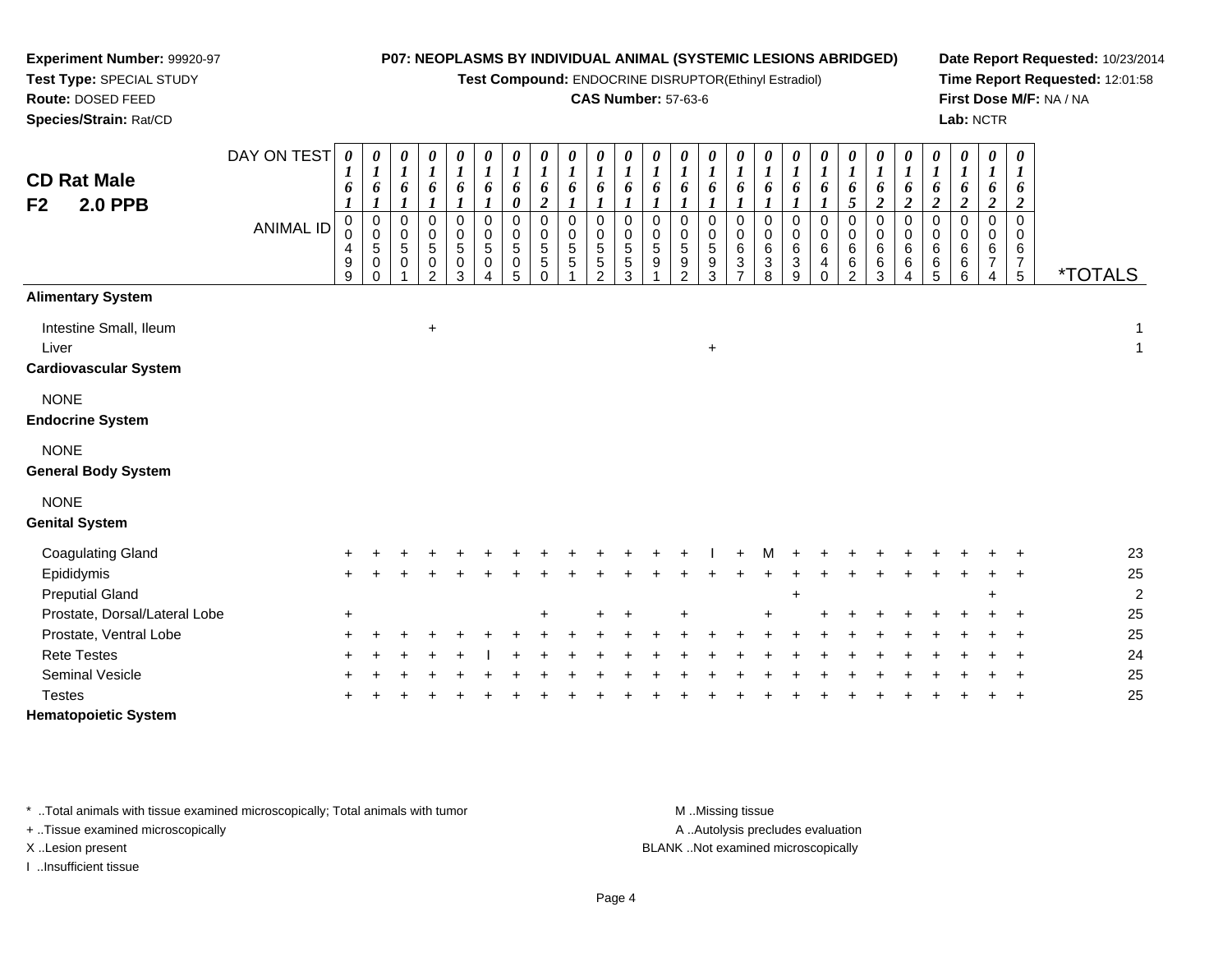| Experiment Number: 99920-97                            |                                                                                     |                                                |                                                                       |                       |                                                                              |                                                                         |                                                              |                                                                             |                                                               |                                        |                                                                    |                                           |                  | P07: NEOPLASMS BY INDIVIDUAL ANIMAL (SYSTEMIC LESIONS ABRIDGED)    |                                                                    |                                                          |                                                                    |                                                                        |                                                    |                                                                             |                                                                           |                                                        |                                                            |                                                                            |                                                               |                                                  | Date Report Requested: 10/23/2014                          |    |
|--------------------------------------------------------|-------------------------------------------------------------------------------------|------------------------------------------------|-----------------------------------------------------------------------|-----------------------|------------------------------------------------------------------------------|-------------------------------------------------------------------------|--------------------------------------------------------------|-----------------------------------------------------------------------------|---------------------------------------------------------------|----------------------------------------|--------------------------------------------------------------------|-------------------------------------------|------------------|--------------------------------------------------------------------|--------------------------------------------------------------------|----------------------------------------------------------|--------------------------------------------------------------------|------------------------------------------------------------------------|----------------------------------------------------|-----------------------------------------------------------------------------|---------------------------------------------------------------------------|--------------------------------------------------------|------------------------------------------------------------|----------------------------------------------------------------------------|---------------------------------------------------------------|--------------------------------------------------|------------------------------------------------------------|----|
| Test Type: SPECIAL STUDY<br>Route: DOSED FEED          | Test Compound: ENDOCRINE DISRUPTOR(Ethinyl Estradiol)<br><b>CAS Number: 57-63-6</b> |                                                |                                                                       |                       |                                                                              |                                                                         |                                                              |                                                                             |                                                               |                                        |                                                                    |                                           |                  |                                                                    |                                                                    |                                                          |                                                                    |                                                                        |                                                    |                                                                             |                                                                           |                                                        |                                                            |                                                                            |                                                               |                                                  | Time Report Requested: 12:01:58<br>First Dose M/F: NA / NA |    |
| Species/Strain: Rat/CD                                 |                                                                                     |                                                |                                                                       |                       |                                                                              |                                                                         |                                                              |                                                                             |                                                               |                                        |                                                                    |                                           |                  |                                                                    |                                                                    |                                                          |                                                                    |                                                                        |                                                    |                                                                             |                                                                           |                                                        |                                                            |                                                                            | Lab: NCTR                                                     |                                                  |                                                            |    |
| <b>CD Rat Male</b><br>F <sub>2</sub><br><b>2.0 PPB</b> | DAY ON TEST<br><b>ANIMAL ID</b>                                                     | $\boldsymbol{\theta}$<br>6<br>0<br>$\mathbf 0$ | $\boldsymbol{\theta}$<br>1<br>6<br>$\boldsymbol{l}$<br>0<br>$\pmb{0}$ | 0<br>1<br>6<br>0<br>0 | $\boldsymbol{\theta}$<br>$\boldsymbol{l}$<br>6<br>$\mathbf 0$<br>$\mathbf 0$ | $\boldsymbol{\theta}$<br>$\boldsymbol{l}$<br>6<br>1<br>0<br>$\mathbf 0$ | $\boldsymbol{\theta}$<br>1<br>6<br>1<br>$\Omega$<br>$\Omega$ | $\boldsymbol{\theta}$<br>$\boldsymbol{l}$<br>6<br>0<br>$\Omega$<br>$\Omega$ | 0<br>$\boldsymbol{l}$<br>6<br>$\overline{c}$<br>$\Omega$<br>0 | 0<br>1<br>6<br>$\Omega$<br>$\mathbf 0$ | $\boldsymbol{\theta}$<br>$\boldsymbol{l}$<br>6<br>$\mathbf 0$<br>0 | $\boldsymbol{\theta}$<br>1<br>6<br>0<br>0 | 1<br>6<br>0<br>0 | $\boldsymbol{\theta}$<br>$\boldsymbol{l}$<br>6<br>$\mathbf 0$<br>0 | $\boldsymbol{\theta}$<br>$\boldsymbol{l}$<br>6<br>$\mathbf 0$<br>0 | 0<br>$\boldsymbol{l}$<br>6<br>$\boldsymbol{l}$<br>0<br>0 | $\boldsymbol{\theta}$<br>$\boldsymbol{l}$<br>6<br>$\mathbf 0$<br>0 | $\boldsymbol{\theta}$<br>$\boldsymbol{I}$<br>6<br>$\Omega$<br>$\Omega$ | $\boldsymbol{\theta}$<br>$\bm{l}$<br>6<br>$\Omega$ | $\boldsymbol{\theta}$<br>$\boldsymbol{l}$<br>6<br>5<br>$\Omega$<br>$\Omega$ | $\boldsymbol{\theta}$<br>1<br>6<br>$\overline{2}$<br>$\Omega$<br>$\Omega$ | 0<br>$\boldsymbol{l}$<br>6<br>$\overline{c}$<br>0<br>0 | 0<br>1<br>6<br>$\boldsymbol{2}$<br>$\mathbf 0$<br>$\Omega$ | $\boldsymbol{\theta}$<br>$\boldsymbol{l}$<br>6<br>$\overline{c}$<br>0<br>0 | $\boldsymbol{\theta}$<br>1<br>6<br>$\boldsymbol{2}$<br>0<br>0 | 0<br>1<br>6<br>$\boldsymbol{2}$<br>$\Omega$<br>0 |                                                            |    |
|                                                        |                                                                                     | 4<br>9<br>9                                    | $\sqrt{5}$<br>$\pmb{0}$<br>0                                          | 5<br>$\Omega$         | 5<br>0<br>$\mathcal{P}$                                                      | $\sqrt{5}$<br>0<br>3                                                    | 5<br>0                                                       | 5<br>0<br>5                                                                 | 5<br>5<br>$\Omega$                                            | 5<br>5                                 | 5<br>5<br>$\mathcal{P}$                                            | 5<br>5<br>3                               | 5<br>9           | $\sqrt{5}$<br>9<br>$\mathfrak{p}$                                  | 5<br>9<br>3                                                        | 6<br>3<br>$\overline{7}$                                 | $\,6\,$<br>3<br>8                                                  | 6<br>3<br>9                                                            | 6<br>4                                             | 6<br>6<br>$\mathcal{P}$                                                     | 6<br>6<br>3                                                               | 6<br>6<br>4                                            | 6<br>6<br>5                                                | 6<br>6<br>6                                                                | 6<br>7<br>$\overline{4}$                                      | 6<br>7<br>5                                      | <i><b>*TOTALS</b></i>                                      |    |
| Thymus<br><b>Integumentary System</b>                  |                                                                                     |                                                |                                                                       |                       |                                                                              |                                                                         |                                                              |                                                                             |                                                               |                                        |                                                                    |                                           |                  |                                                                    |                                                                    |                                                          |                                                                    | $\ddot{}$                                                              |                                                    |                                                                             |                                                                           |                                                        |                                                            |                                                                            |                                                               |                                                  |                                                            |    |
| <b>Mammary Gland</b><br><b>Musculoskeletal System</b>  |                                                                                     | $\ddot{}$                                      |                                                                       |                       |                                                                              |                                                                         |                                                              |                                                                             |                                                               |                                        |                                                                    |                                           |                  |                                                                    |                                                                    |                                                          |                                                                    |                                                                        |                                                    |                                                                             |                                                                           |                                                        |                                                            |                                                                            |                                                               |                                                  |                                                            | 25 |
| <b>NONE</b><br><b>Nervous System</b>                   |                                                                                     |                                                |                                                                       |                       |                                                                              |                                                                         |                                                              |                                                                             |                                                               |                                        |                                                                    |                                           |                  |                                                                    |                                                                    |                                                          |                                                                    |                                                                        |                                                    |                                                                             |                                                                           |                                                        |                                                            |                                                                            |                                                               |                                                  |                                                            |    |
| <b>NONE</b><br><b>Respiratory System</b>               |                                                                                     |                                                |                                                                       |                       |                                                                              |                                                                         |                                                              |                                                                             |                                                               |                                        |                                                                    |                                           |                  |                                                                    |                                                                    |                                                          |                                                                    |                                                                        |                                                    |                                                                             |                                                                           |                                                        |                                                            |                                                                            |                                                               |                                                  |                                                            |    |
| <b>NONE</b><br><b>Special Senses System</b>            |                                                                                     |                                                |                                                                       |                       |                                                                              |                                                                         |                                                              |                                                                             |                                                               |                                        |                                                                    |                                           |                  |                                                                    |                                                                    |                                                          |                                                                    |                                                                        |                                                    |                                                                             |                                                                           |                                                        |                                                            |                                                                            |                                                               |                                                  |                                                            |    |
| <b>NONE</b><br><b>Urinary System</b>                   |                                                                                     |                                                |                                                                       |                       |                                                                              |                                                                         |                                                              |                                                                             |                                                               |                                        |                                                                    |                                           |                  |                                                                    |                                                                    |                                                          |                                                                    |                                                                        |                                                    |                                                                             |                                                                           |                                                        |                                                            |                                                                            |                                                               |                                                  |                                                            |    |
| <b>NONE</b><br><b>SYSTEMIC LESIONS</b>                 |                                                                                     |                                                |                                                                       |                       |                                                                              |                                                                         |                                                              |                                                                             |                                                               |                                        |                                                                    |                                           |                  |                                                                    |                                                                    |                                                          |                                                                    |                                                                        |                                                    |                                                                             |                                                                           |                                                        |                                                            |                                                                            |                                                               |                                                  |                                                            |    |
| Multiple Organ                                         |                                                                                     |                                                |                                                                       |                       |                                                                              |                                                                         |                                                              |                                                                             |                                                               |                                        |                                                                    |                                           |                  |                                                                    |                                                                    |                                                          |                                                                    |                                                                        |                                                    |                                                                             |                                                                           |                                                        |                                                            |                                                                            |                                                               |                                                  |                                                            | 25 |

\* ..Total animals with tissue examined microscopically; Total animals with tumor M..Missing tissue M ..Missing tissue + ..Tissue examined microscopically

I ..Insufficient tissue

A ..Autolysis precludes evaluation X ..Lesion present BLANK ..Not examined microscopically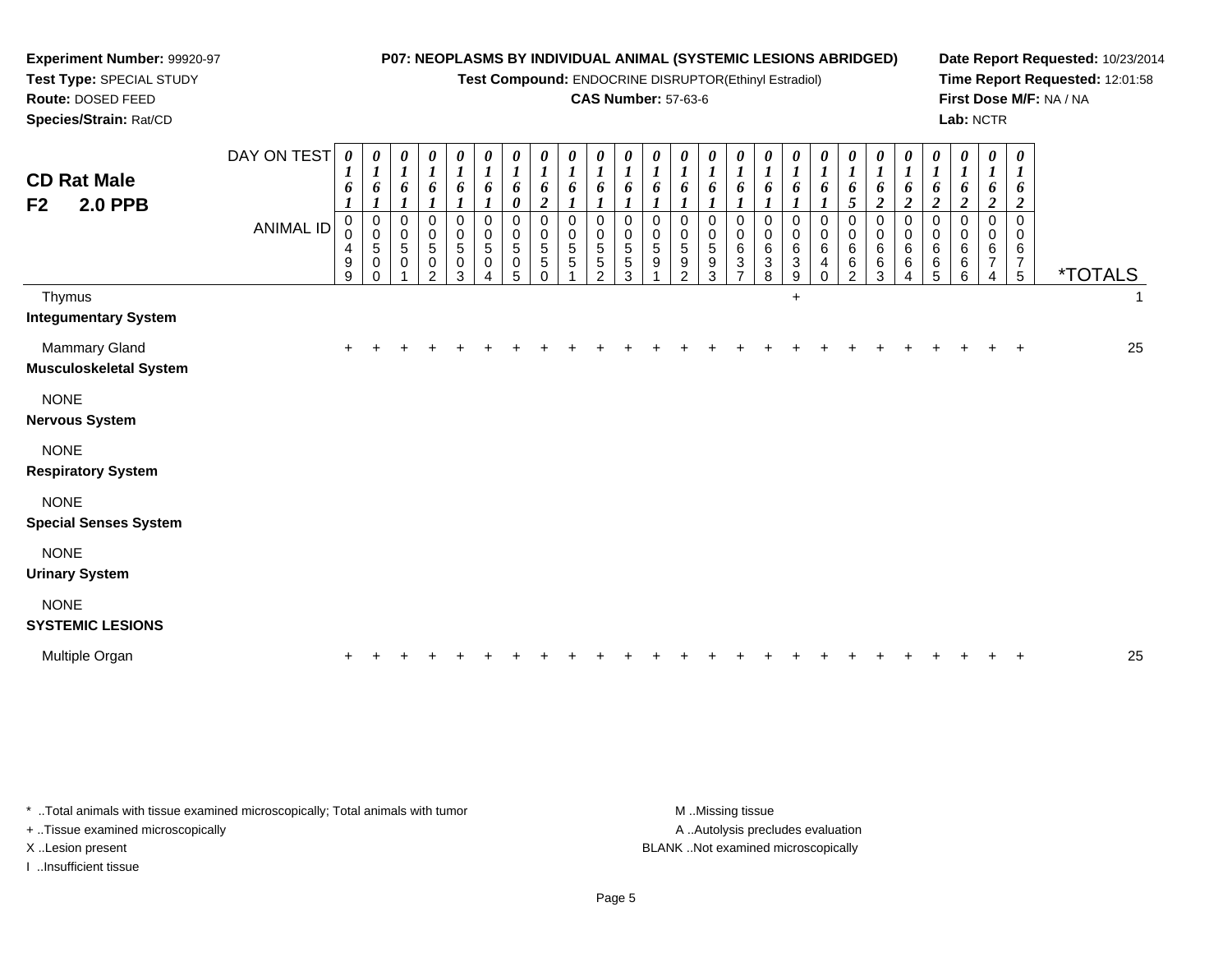*0 1*

*0 1*

*0 1*

*0 1*

*0 1*

*0 1*

*0 1*

*0 1*

*0 1*

*0 1*

*0 1*

*0 1*

*0 1*

*0 1*

*0 1*

*0 1*

*0 1*

*0 1*

**Test Compound:** ENDOCRINE DISRUPTOR(Ethinyl Estradiol)

#### **CAS Number:** 57-63-6

**Date Report Requested:** 10/23/2014**Time Report Requested:** 12:01:58**First Dose M/F:** NA / NA**Lab:** NCTR

**Test Type:** SPECIAL STUDY**Route:** DOSED FEED **Species/Strain:** Rat/CDDAY ON TEST *0 1***CD Rat Male***0 10 10 10 10 10 1*

# **F2**

**Experiment Number:** 99920-97

| <b>UD NAI MAIG</b><br><b>10 PPB</b><br>F <sub>2</sub> | <b>ANIMAL ID</b> | 6<br>0<br>0<br>$\mathbf 5$<br>0<br>6 | 6<br>$\boldsymbol{l}$<br>$\mathbf 0$<br>$\pmb{0}$<br>5<br>0<br>7 | 6<br>$\mathbf{I}$<br>0<br>$\pmb{0}$<br>$\,$ 5 $\,$<br>0<br>8 | $\frac{6}{1}$<br>0<br>$\pmb{0}$<br>$\overline{5}$<br>0<br>9 | 6<br>$\boldsymbol{l}$<br>0<br>$\ddot{\mathbf{0}}$<br>5<br>$\Omega$ | 6<br>$\boldsymbol{l}$<br>$\mathbf 0$<br>$\pmb{0}$<br>5<br>$\mathbf{1}$ | 6<br>$\boldsymbol{l}$<br>0<br>$\mathbf 0$<br>$\,$ 5 $\,$<br>2 | 6<br>$\boldsymbol{l}$<br>$\Omega$<br>0<br>5<br>3 | 6<br>$\boldsymbol{l}$<br>$\Omega$<br>$\mathbf 0$<br>$\sqrt{5}$<br>5<br>$\overline{4}$ | 6<br>$\boldsymbol{l}$<br>0<br>$\pmb{0}$<br>$\overline{5}$<br>5<br>5 | $\frac{6}{1}$<br>0<br>$\pmb{0}$<br>$\frac{5}{5}$<br>$6\phantom{a}$ | $\frac{6}{1}$<br>$\Omega$<br>$\pmb{0}$<br>$\sqrt{5}$<br>$\sqrt{5}$<br>$\overline{ }$ | $\frac{6}{1}$<br>0<br>0<br>$\mathbf 5$<br>5<br>8 | 6<br>$\mathbf{I}$<br>$\pmb{0}$<br>5<br>5<br>9 | 6<br>$\mathbf{I}$<br>0<br>$\pmb{0}$<br>5<br>9 | 6<br>$\boldsymbol{l}$<br>$\Omega$<br>$\pmb{0}$<br>$\mathbf 5$<br>$\boldsymbol{9}$<br>5 | 6<br>$\boldsymbol{l}$<br>0<br>$\pmb{0}$<br>5<br>9<br>6 | 6<br>1<br>0<br>$\pmb{0}$<br>$\mathbf 5$<br>9<br>$\overline{ }$ | 6<br>$\boldsymbol{l}$<br>0<br>$\pmb{0}$<br>$\overline{5}$<br>$\boldsymbol{9}$<br>8 | $\frac{6}{2}$<br>0<br>$\pmb{0}$<br>$\,6\,$<br>4 | 6<br>$\overline{2}$<br>$\Omega$<br>$\mathbf 0$<br>$\,6$<br>4<br>$\overline{2}$ | 6<br>$\mathbf{I}$<br>0<br>$\mathbf 0$<br>$\,6\,$<br>4<br>3 | 6<br>$\boldsymbol{l}$<br>$\Omega$<br>$\mathbf 0$<br>$\,6$<br>4<br>4 | 6<br>$\boldsymbol{l}$<br>$\Omega$<br>0<br>6<br>4<br>$\sqrt{5}$ | 6<br>$\boldsymbol{\beta}$<br>$\Omega$<br>$\mathbf 0$<br>6<br>6<br>$\overline{7}$ | <i><b>*TOTALS</b></i> |    |
|-------------------------------------------------------|------------------|--------------------------------------|------------------------------------------------------------------|--------------------------------------------------------------|-------------------------------------------------------------|--------------------------------------------------------------------|------------------------------------------------------------------------|---------------------------------------------------------------|--------------------------------------------------|---------------------------------------------------------------------------------------|---------------------------------------------------------------------|--------------------------------------------------------------------|--------------------------------------------------------------------------------------|--------------------------------------------------|-----------------------------------------------|-----------------------------------------------|----------------------------------------------------------------------------------------|--------------------------------------------------------|----------------------------------------------------------------|------------------------------------------------------------------------------------|-------------------------------------------------|--------------------------------------------------------------------------------|------------------------------------------------------------|---------------------------------------------------------------------|----------------------------------------------------------------|----------------------------------------------------------------------------------|-----------------------|----|
| <b>Alimentary System</b>                              |                  |                                      |                                                                  |                                                              |                                                             |                                                                    |                                                                        |                                                               |                                                  |                                                                                       |                                                                     |                                                                    |                                                                                      |                                                  |                                               |                                               |                                                                                        |                                                        |                                                                |                                                                                    |                                                 |                                                                                |                                                            |                                                                     |                                                                |                                                                                  |                       |    |
| Liver<br><b>Cardiovascular System</b>                 |                  |                                      |                                                                  |                                                              |                                                             |                                                                    |                                                                        |                                                               |                                                  |                                                                                       |                                                                     |                                                                    |                                                                                      |                                                  |                                               |                                               |                                                                                        |                                                        |                                                                |                                                                                    | $+$                                             |                                                                                |                                                            |                                                                     |                                                                |                                                                                  |                       | 1  |
| <b>NONE</b><br><b>Endocrine System</b>                |                  |                                      |                                                                  |                                                              |                                                             |                                                                    |                                                                        |                                                               |                                                  |                                                                                       |                                                                     |                                                                    |                                                                                      |                                                  |                                               |                                               |                                                                                        |                                                        |                                                                |                                                                                    |                                                 |                                                                                |                                                            |                                                                     |                                                                |                                                                                  |                       |    |
| <b>NONE</b><br><b>General Body System</b>             |                  |                                      |                                                                  |                                                              |                                                             |                                                                    |                                                                        |                                                               |                                                  |                                                                                       |                                                                     |                                                                    |                                                                                      |                                                  |                                               |                                               |                                                                                        |                                                        |                                                                |                                                                                    |                                                 |                                                                                |                                                            |                                                                     |                                                                |                                                                                  |                       |    |
| <b>NONE</b><br><b>Genital System</b>                  |                  |                                      |                                                                  |                                                              |                                                             |                                                                    |                                                                        |                                                               |                                                  |                                                                                       |                                                                     |                                                                    |                                                                                      |                                                  |                                               |                                               |                                                                                        |                                                        |                                                                |                                                                                    |                                                 |                                                                                |                                                            |                                                                     |                                                                |                                                                                  |                       |    |
| <b>Coagulating Gland</b>                              |                  |                                      |                                                                  |                                                              |                                                             |                                                                    |                                                                        |                                                               |                                                  |                                                                                       |                                                                     |                                                                    |                                                                                      |                                                  |                                               |                                               |                                                                                        |                                                        |                                                                |                                                                                    |                                                 |                                                                                |                                                            |                                                                     |                                                                |                                                                                  |                       | 25 |
| Epididymis                                            |                  |                                      |                                                                  |                                                              |                                                             |                                                                    |                                                                        |                                                               |                                                  |                                                                                       |                                                                     |                                                                    |                                                                                      |                                                  |                                               |                                               |                                                                                        |                                                        |                                                                |                                                                                    |                                                 |                                                                                |                                                            |                                                                     |                                                                |                                                                                  |                       | 25 |
| Prostate, Dorsal/Lateral Lobe                         |                  |                                      |                                                                  |                                                              |                                                             |                                                                    |                                                                        | $\div$                                                        | $\ddot{}$                                        |                                                                                       |                                                                     |                                                                    |                                                                                      |                                                  |                                               |                                               |                                                                                        |                                                        |                                                                | $\ddot{}$                                                                          |                                                 |                                                                                |                                                            |                                                                     |                                                                | $\ddot{}$                                                                        |                       | 25 |
| Prostate, Ventral Lobe                                |                  |                                      |                                                                  |                                                              |                                                             |                                                                    |                                                                        |                                                               |                                                  |                                                                                       |                                                                     |                                                                    |                                                                                      |                                                  |                                               |                                               |                                                                                        |                                                        |                                                                |                                                                                    |                                                 |                                                                                |                                                            |                                                                     |                                                                |                                                                                  |                       | 25 |
| <b>Rete Testes</b>                                    |                  |                                      |                                                                  |                                                              |                                                             |                                                                    |                                                                        |                                                               |                                                  |                                                                                       |                                                                     |                                                                    |                                                                                      |                                                  |                                               |                                               |                                                                                        |                                                        |                                                                |                                                                                    |                                                 |                                                                                |                                                            |                                                                     |                                                                | $\ddot{}$                                                                        |                       | 23 |
| Seminal Vesicle                                       |                  |                                      |                                                                  |                                                              |                                                             |                                                                    |                                                                        |                                                               |                                                  |                                                                                       |                                                                     |                                                                    |                                                                                      |                                                  |                                               |                                               |                                                                                        |                                                        |                                                                |                                                                                    |                                                 |                                                                                |                                                            |                                                                     |                                                                |                                                                                  |                       | 25 |
| <b>Testes</b>                                         |                  |                                      |                                                                  |                                                              |                                                             |                                                                    |                                                                        |                                                               |                                                  |                                                                                       |                                                                     |                                                                    |                                                                                      |                                                  |                                               |                                               |                                                                                        |                                                        |                                                                |                                                                                    |                                                 |                                                                                |                                                            |                                                                     |                                                                | $\overline{+}$                                                                   |                       | 25 |

#### **Hematopoietic System**

NONE

**Integumentary System**

\* ..Total animals with tissue examined microscopically; Total animals with tumor **M** ..Missing tissue M ..Missing tissue

+ ..Tissue examined microscopically

I ..Insufficient tissue

A .. Autolysis precludes evaluation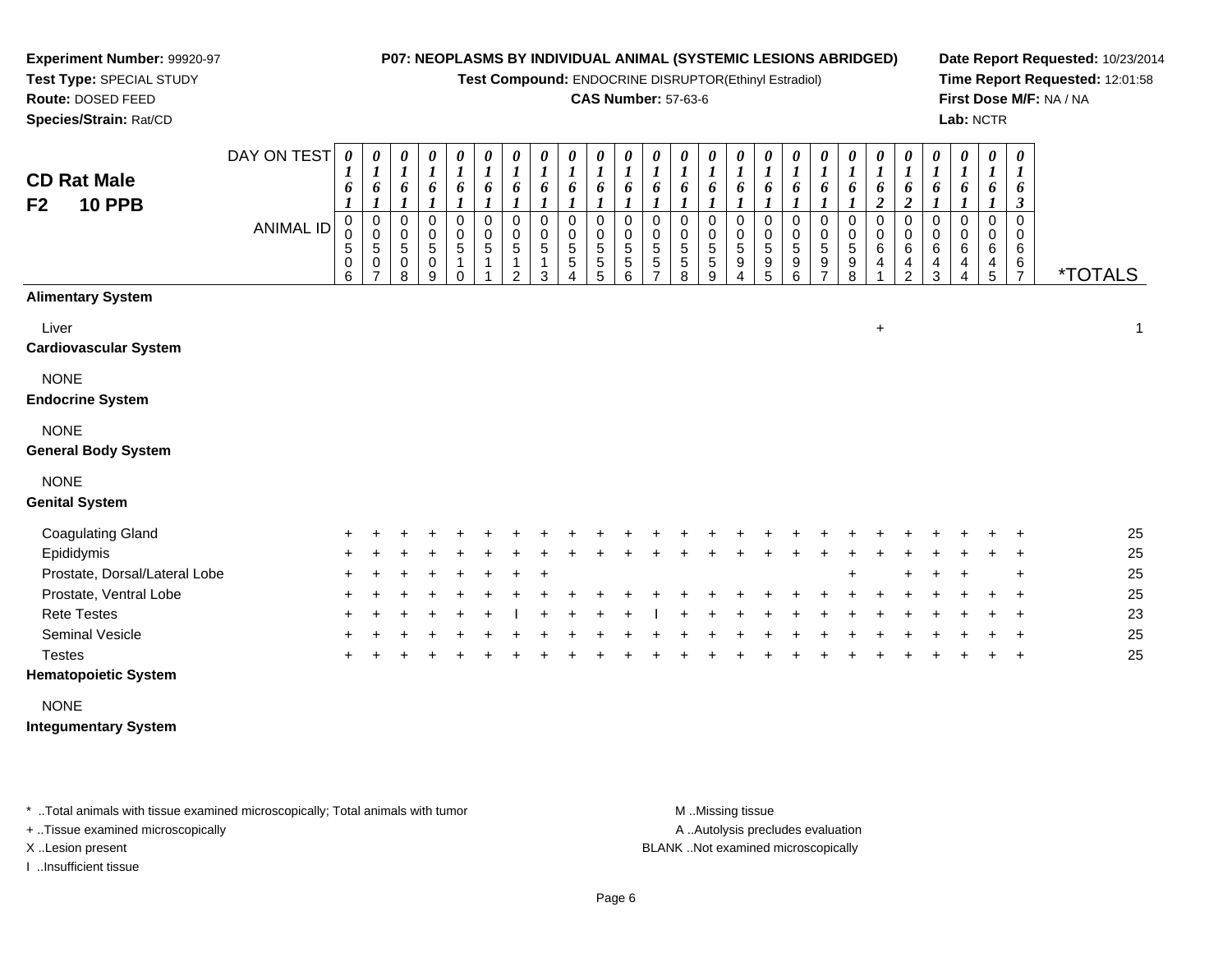#### **Experiment Number:** 99920-97**Test Type:** SPECIAL STUDY**P07: NEOPLASMS BY INDIVIDUAL ANIMAL (SYSTEMIC LESIONS ABRIDGED)**

**Test Compound:** ENDOCRINE DISRUPTOR(Ethinyl Estradiol)

# **CAS Number:** 57-63-6

**Date Report Requested:** 10/23/2014**Time Report Requested:** 12:01:58**First Dose M/F:** NA / NA**Lab:** NCTR

| <b>CD Rat Male</b><br>F <sub>2</sub><br><b>10 PPB</b> | DAY ON TEST<br><b>ANIMAL ID</b> | $\boldsymbol{\theta}$<br>1<br>6<br>0<br>0<br>5<br>$\mathbf 0$<br>6 | 0<br>$\boldsymbol{l}$<br>6<br>$_{\rm 0}^{\rm 0}$<br>$\overline{5}$<br>$\pmb{0}$ | 0<br>$\boldsymbol{l}$<br>6<br>$_0^0$<br>5<br>0<br>8 | 0<br>$\boldsymbol{l}$<br>6<br>$\begin{matrix}0\0\5\end{matrix}$<br>$\,0\,$<br>9 | $\boldsymbol{\theta}$<br>$\boldsymbol{l}$<br>6<br>$\pmb{0}$<br>$\pmb{0}$<br>$\overline{5}$<br>1 | 0<br>$\boldsymbol{l}$<br>6<br>0<br>$\mathsf{O}\xspace$<br>5 | 0<br>$\boldsymbol{l}$<br>6<br>0<br>$\mathbf 0$<br>5<br>2 | $\boldsymbol{\theta}$<br>$\boldsymbol{l}$<br>$\Omega$<br>0<br>5 | $\boldsymbol{\theta}$<br>6<br>0<br>$\pmb{0}$<br>$\sqrt{5}$<br>5 | $\boldsymbol{\theta}$<br>$\boldsymbol{l}$<br>6<br>0<br>$\mathsf{O}\xspace$<br>5<br>5<br>5 | 0<br>$\boldsymbol{l}$<br>6<br>0<br>$\pmb{0}$<br>$\,$ 5 $\,$<br>$\,$ 5 $\,$<br>6 | 0<br>$\boldsymbol{l}$<br>6<br>0<br>$\pmb{0}$<br>$\overline{5}$<br>5 | 0<br>$\boldsymbol{l}$<br>6<br>0<br>$\mathbf 0$<br>$\overline{5}$<br>$\sqrt{5}$<br>8 | 0<br>$\boldsymbol{l}$<br>6<br>0<br>$\pmb{0}$<br>$\mathbf 5$<br>$\sqrt{5}$<br>9 | $\boldsymbol{l}$<br>6<br>0<br>$\pmb{0}$<br>5<br>9 | $\boldsymbol{l}$<br>6<br>0<br>$\pmb{0}$<br>$\,$ 5 $\,$<br>9<br>5 | 0<br>$\boldsymbol{l}$<br>6<br>0<br>$\pmb{0}$<br>$\overline{5}$<br>$\boldsymbol{9}$<br>6 | 0<br>$\boldsymbol{l}$<br>6<br>0<br>$\pmb{0}$<br>$\,$ 5 $\,$<br>9<br>$\overline{ }$ | 0<br>$\boldsymbol{l}$<br>6<br>0<br>$\pmb{0}$<br>$\sqrt{5}$<br>9<br>8 | $\boldsymbol{\theta}$<br>$\boldsymbol{l}$<br>6<br>$\overline{2}$<br>0<br>$\pmb{0}$<br>$\,6\,$<br>4 | 0<br>$\boldsymbol{l}$<br>6<br>$\boldsymbol{2}$<br>$\Omega$<br>0<br>$\,6\,$<br>4<br>$\overline{c}$ | 0<br>$\boldsymbol{l}$<br>6<br>$\Omega$<br>0<br>6<br>4<br>3 | $\boldsymbol{\theta}$<br>$\boldsymbol{l}$<br>6<br>0<br>0<br>6<br>4 | 0<br>$\boldsymbol{l}$<br>6<br>0<br>$\,0\,$<br>6<br>$\overline{4}$<br>$\overline{5}$ | $\boldsymbol{\theta}$<br>$\boldsymbol{l}$<br>6<br>$\mathfrak{z}$<br>0<br>0<br>$\,6\,$<br>6<br>$\overline{7}$ | <i><b>*TOTALS</b></i> |
|-------------------------------------------------------|---------------------------------|--------------------------------------------------------------------|---------------------------------------------------------------------------------|-----------------------------------------------------|---------------------------------------------------------------------------------|-------------------------------------------------------------------------------------------------|-------------------------------------------------------------|----------------------------------------------------------|-----------------------------------------------------------------|-----------------------------------------------------------------|-------------------------------------------------------------------------------------------|---------------------------------------------------------------------------------|---------------------------------------------------------------------|-------------------------------------------------------------------------------------|--------------------------------------------------------------------------------|---------------------------------------------------|------------------------------------------------------------------|-----------------------------------------------------------------------------------------|------------------------------------------------------------------------------------|----------------------------------------------------------------------|----------------------------------------------------------------------------------------------------|---------------------------------------------------------------------------------------------------|------------------------------------------------------------|--------------------------------------------------------------------|-------------------------------------------------------------------------------------|--------------------------------------------------------------------------------------------------------------|-----------------------|
| Mammary Gland<br><b>Musculoskeletal System</b>        |                                 | $+$                                                                |                                                                                 | $\ddot{}$                                           | $\ddot{}$                                                                       |                                                                                                 |                                                             |                                                          |                                                                 |                                                                 |                                                                                           |                                                                                 |                                                                     |                                                                                     |                                                                                |                                                   |                                                                  |                                                                                         |                                                                                    |                                                                      |                                                                                                    | $\ddot{}$                                                                                         | $+$                                                        |                                                                    | $\ddot{}$                                                                           | $+$                                                                                                          | 25                    |
| <b>NONE</b><br><b>Nervous System</b>                  |                                 |                                                                    |                                                                                 |                                                     |                                                                                 |                                                                                                 |                                                             |                                                          |                                                                 |                                                                 |                                                                                           |                                                                                 |                                                                     |                                                                                     |                                                                                |                                                   |                                                                  |                                                                                         |                                                                                    |                                                                      |                                                                                                    |                                                                                                   |                                                            |                                                                    |                                                                                     |                                                                                                              |                       |
| <b>NONE</b><br><b>Respiratory System</b>              |                                 |                                                                    |                                                                                 |                                                     |                                                                                 |                                                                                                 |                                                             |                                                          |                                                                 |                                                                 |                                                                                           |                                                                                 |                                                                     |                                                                                     |                                                                                |                                                   |                                                                  |                                                                                         |                                                                                    |                                                                      |                                                                                                    |                                                                                                   |                                                            |                                                                    |                                                                                     |                                                                                                              |                       |
| <b>NONE</b><br><b>Special Senses System</b>           |                                 |                                                                    |                                                                                 |                                                     |                                                                                 |                                                                                                 |                                                             |                                                          |                                                                 |                                                                 |                                                                                           |                                                                                 |                                                                     |                                                                                     |                                                                                |                                                   |                                                                  |                                                                                         |                                                                                    |                                                                      |                                                                                                    |                                                                                                   |                                                            |                                                                    |                                                                                     |                                                                                                              |                       |
| <b>NONE</b><br><b>Urinary System</b>                  |                                 |                                                                    |                                                                                 |                                                     |                                                                                 |                                                                                                 |                                                             |                                                          |                                                                 |                                                                 |                                                                                           |                                                                                 |                                                                     |                                                                                     |                                                                                |                                                   |                                                                  |                                                                                         |                                                                                    |                                                                      |                                                                                                    |                                                                                                   |                                                            |                                                                    |                                                                                     |                                                                                                              |                       |
| Kidney<br><b>SYSTEMIC LESIONS</b>                     |                                 | ٠                                                                  |                                                                                 |                                                     |                                                                                 |                                                                                                 |                                                             |                                                          |                                                                 |                                                                 |                                                                                           |                                                                                 |                                                                     |                                                                                     |                                                                                |                                                   |                                                                  |                                                                                         |                                                                                    |                                                                      |                                                                                                    |                                                                                                   |                                                            |                                                                    |                                                                                     | $+$                                                                                                          | 25                    |
| Multiple Organ                                        |                                 | +                                                                  |                                                                                 |                                                     |                                                                                 |                                                                                                 |                                                             |                                                          |                                                                 |                                                                 |                                                                                           |                                                                                 |                                                                     |                                                                                     |                                                                                |                                                   |                                                                  |                                                                                         |                                                                                    |                                                                      |                                                                                                    |                                                                                                   |                                                            |                                                                    |                                                                                     | $+$                                                                                                          | 25                    |

\* ..Total animals with tissue examined microscopically; Total animals with tumor **M** . Missing tissue M ..Missing tissue + ..Tissue examined microscopically X ..Lesion present BLANK ..Not examined microscopically

I ..Insufficient tissue

**Route:** DOSED FEED**Species/Strain:** Rat/CD

A ..Autolysis precludes evaluation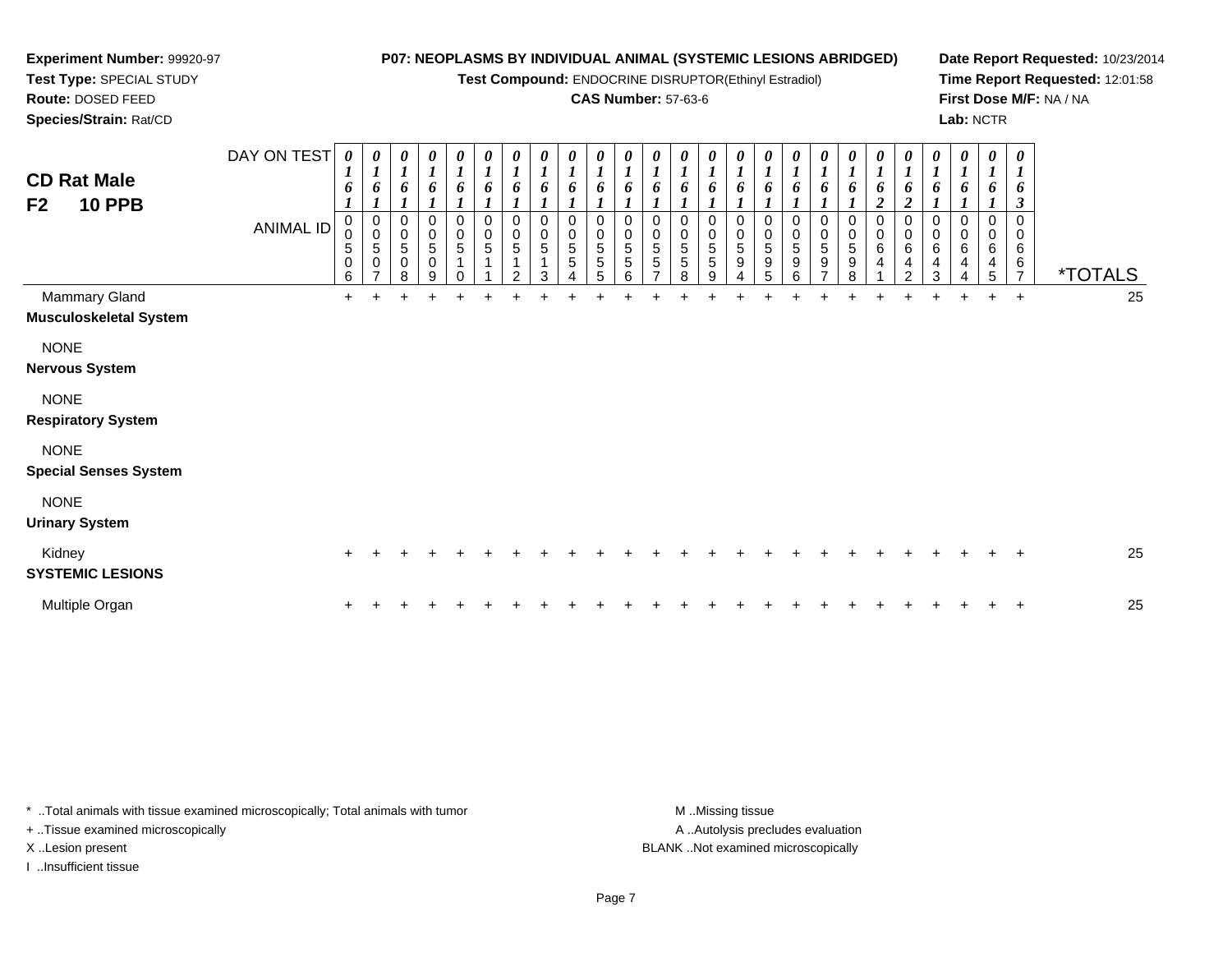**Test Compound:** ENDOCRINE DISRUPTOR(Ethinyl Estradiol)

#### **CAS Number:** 57-63-6

**Date Report Requested:** 10/23/2014**Time Report Requested:** 12:01:58**First Dose M/F:** NA / NA**Lab:** NCTR

| <b>CD Rat Male</b><br>F <sub>2</sub><br><b>50 PPB</b> | DAY ON TEST<br><b>ANIMAL ID</b> | $\boldsymbol{\theta}$<br>6<br>$\boldsymbol{l}$<br>0<br>0<br>$\mathbf 5$<br>$\mathbf{1}$<br>4 | 0<br>$\boldsymbol{l}$<br>6<br>$\boldsymbol{l}$<br>$\begin{smallmatrix}0\0\0\5\end{smallmatrix}$<br>$\mathbf{1}$<br>5 | $\boldsymbol{\theta}$<br>$\boldsymbol{l}$<br>6<br>$\boldsymbol{l}$<br>$\pmb{0}$<br>$\pmb{0}$<br>$\sqrt{5}$<br>1<br>6 | 0<br>$\boldsymbol{l}$<br>6<br>$\boldsymbol{l}$<br>0<br>$\pmb{0}$<br>$\sqrt{5}$<br>$\mathbf{1}$ | $\pmb{\theta}$<br>$\boldsymbol{l}$<br>6<br>$\mathbf{I}$<br>$\pmb{0}$<br>$\pmb{0}$<br>$\sqrt{5}$<br>1<br>8 | 0<br>$\boldsymbol{l}$<br>6<br>$\mathbf{I}$<br>$\pmb{0}$<br>$\pmb{0}$<br>$\mathbf 5$<br>6<br>$\mathbf 0$ | $\boldsymbol{\theta}$<br>$\boldsymbol{I}$<br>6<br>$\boldsymbol{l}$<br>0<br>$\pmb{0}$<br>$\sqrt{5}$<br>6 | $\boldsymbol{\theta}$<br>$\boldsymbol{l}$<br>6<br>$\boldsymbol{l}$<br>0<br>0<br>5<br>$\,6\,$<br>$\overline{2}$ | $\boldsymbol{\theta}$<br>$\boldsymbol{l}$<br>6<br>$\mathbf 0$<br>$\mathbf 0$<br>5<br>$\,6$<br>3 | $\boldsymbol{\theta}$<br>1<br>6<br>0<br>0<br>5<br>$\,6\,$<br>Δ | $\boldsymbol{\theta}$<br>$\boldsymbol{l}$<br>6<br>$\mathfrak{z}$<br>$\mathbf 0$<br>0<br>$\,$ 5 $\,$<br>$\boldsymbol{9}$<br>9 | 0<br>$\boldsymbol{l}$<br>6<br>$\boldsymbol{2}$<br>0<br>0<br>$\,6\,$<br>$\pmb{0}$<br>0 | $\pmb{\theta}$<br>$\boldsymbol{l}$<br>6<br>$\overline{2}$<br>$\mathbf 0$<br>0<br>$\,6\,$<br>$\mathbf 0$ | 0<br>$\boldsymbol{l}$<br>6<br>$\boldsymbol{2}$<br>0<br>0<br>$\,6$<br>0<br>$\overline{2}$ | $\boldsymbol{\theta}$<br>$\boldsymbol{l}$<br>6<br>$\boldsymbol{l}$<br>0<br>0<br>$\,6$<br>$\mathbf 0$<br>3 | 0<br>$\boldsymbol{l}$<br>6<br>$\boldsymbol{l}$<br>$\mathbf 0$<br>0<br>6<br>$\mathbf 0$ | $\pmb{\theta}$<br>$\boldsymbol{l}$<br>6<br>1<br>$\mathbf 0$<br>0<br>6<br>$\mathbf 0$<br>5 | 0<br>$\boldsymbol{l}$<br>6<br>$\boldsymbol{l}$<br>0<br>$\pmb{0}$<br>$\,6$<br>$\mathsf 0$<br>6 | 0<br>$\boldsymbol{l}$<br>6<br>$\overline{\mathbf{c}}$<br>0<br>$\pmb{0}$<br>$\,6$<br>4<br>6 | 0<br>$\boldsymbol{l}$<br>6<br>$\boldsymbol{l}$<br>$\pmb{0}$<br>0<br>6<br>4<br>$\overline{7}$ | 0<br>$\boldsymbol{l}$<br>6<br>1<br>0<br>$\pmb{0}$<br>$\,6$<br>4<br>8 | 0<br>$\boldsymbol{l}$<br>6<br>0<br>$\mathbf 0$<br>6<br>4<br>9 | 0<br>$\boldsymbol{l}$<br>6<br>$\boldsymbol{l}$<br>0<br>$\mathbf 0$<br>6<br>$\sqrt{5}$<br>$\mathbf 0$ | $\boldsymbol{\theta}$<br>1<br>6<br>$\mathbf 0$<br>$\Omega$<br>6<br>5 | $\boldsymbol{\theta}$<br>1<br>6<br>4<br>0<br>$\mathbf 0$<br>$\,6$<br>6<br>8 | <i><b>*TOTALS</b></i> |
|-------------------------------------------------------|---------------------------------|----------------------------------------------------------------------------------------------|----------------------------------------------------------------------------------------------------------------------|----------------------------------------------------------------------------------------------------------------------|------------------------------------------------------------------------------------------------|-----------------------------------------------------------------------------------------------------------|---------------------------------------------------------------------------------------------------------|---------------------------------------------------------------------------------------------------------|----------------------------------------------------------------------------------------------------------------|-------------------------------------------------------------------------------------------------|----------------------------------------------------------------|------------------------------------------------------------------------------------------------------------------------------|---------------------------------------------------------------------------------------|---------------------------------------------------------------------------------------------------------|------------------------------------------------------------------------------------------|-----------------------------------------------------------------------------------------------------------|----------------------------------------------------------------------------------------|-------------------------------------------------------------------------------------------|-----------------------------------------------------------------------------------------------|--------------------------------------------------------------------------------------------|----------------------------------------------------------------------------------------------|----------------------------------------------------------------------|---------------------------------------------------------------|------------------------------------------------------------------------------------------------------|----------------------------------------------------------------------|-----------------------------------------------------------------------------|-----------------------|
| <b>Alimentary System</b>                              |                                 |                                                                                              |                                                                                                                      |                                                                                                                      |                                                                                                |                                                                                                           |                                                                                                         |                                                                                                         |                                                                                                                |                                                                                                 |                                                                |                                                                                                                              |                                                                                       |                                                                                                         |                                                                                          |                                                                                                           |                                                                                        |                                                                                           |                                                                                               |                                                                                            |                                                                                              |                                                                      |                                                               |                                                                                                      |                                                                      |                                                                             |                       |
| Liver<br><b>Cardiovascular System</b>                 |                                 | $\ddot{}$                                                                                    | $\ddot{}$                                                                                                            |                                                                                                                      |                                                                                                |                                                                                                           |                                                                                                         |                                                                                                         |                                                                                                                |                                                                                                 |                                                                |                                                                                                                              |                                                                                       |                                                                                                         |                                                                                          |                                                                                                           |                                                                                        |                                                                                           |                                                                                               |                                                                                            |                                                                                              |                                                                      |                                                               |                                                                                                      |                                                                      |                                                                             | 25                    |
| <b>NONE</b><br><b>Endocrine System</b>                |                                 |                                                                                              |                                                                                                                      |                                                                                                                      |                                                                                                |                                                                                                           |                                                                                                         |                                                                                                         |                                                                                                                |                                                                                                 |                                                                |                                                                                                                              |                                                                                       |                                                                                                         |                                                                                          |                                                                                                           |                                                                                        |                                                                                           |                                                                                               |                                                                                            |                                                                                              |                                                                      |                                                               |                                                                                                      |                                                                      |                                                                             |                       |
| <b>Adrenal Cortex</b>                                 |                                 |                                                                                              |                                                                                                                      |                                                                                                                      |                                                                                                |                                                                                                           |                                                                                                         |                                                                                                         |                                                                                                                |                                                                                                 |                                                                |                                                                                                                              |                                                                                       |                                                                                                         |                                                                                          |                                                                                                           |                                                                                        |                                                                                           |                                                                                               |                                                                                            |                                                                                              |                                                                      |                                                               |                                                                                                      |                                                                      |                                                                             | 25                    |
| Adrenal Medulla                                       |                                 |                                                                                              |                                                                                                                      |                                                                                                                      |                                                                                                |                                                                                                           |                                                                                                         |                                                                                                         |                                                                                                                |                                                                                                 |                                                                |                                                                                                                              |                                                                                       |                                                                                                         |                                                                                          |                                                                                                           |                                                                                        |                                                                                           |                                                                                               |                                                                                            |                                                                                              |                                                                      |                                                               |                                                                                                      |                                                                      |                                                                             | 25                    |
| <b>Pituitary Gland</b>                                |                                 |                                                                                              |                                                                                                                      |                                                                                                                      |                                                                                                |                                                                                                           |                                                                                                         |                                                                                                         |                                                                                                                |                                                                                                 |                                                                |                                                                                                                              |                                                                                       |                                                                                                         |                                                                                          |                                                                                                           |                                                                                        |                                                                                           |                                                                                               |                                                                                            |                                                                                              |                                                                      |                                                               |                                                                                                      |                                                                      |                                                                             | 25                    |
| <b>Thyroid Gland</b>                                  |                                 |                                                                                              |                                                                                                                      |                                                                                                                      |                                                                                                |                                                                                                           |                                                                                                         |                                                                                                         |                                                                                                                |                                                                                                 |                                                                |                                                                                                                              |                                                                                       |                                                                                                         |                                                                                          |                                                                                                           |                                                                                        |                                                                                           |                                                                                               |                                                                                            |                                                                                              |                                                                      |                                                               |                                                                                                      |                                                                      |                                                                             | 25                    |
| <b>General Body System</b>                            |                                 |                                                                                              |                                                                                                                      |                                                                                                                      |                                                                                                |                                                                                                           |                                                                                                         |                                                                                                         |                                                                                                                |                                                                                                 |                                                                |                                                                                                                              |                                                                                       |                                                                                                         |                                                                                          |                                                                                                           |                                                                                        |                                                                                           |                                                                                               |                                                                                            |                                                                                              |                                                                      |                                                               |                                                                                                      |                                                                      |                                                                             |                       |
| <b>NONE</b><br><b>Genital System</b>                  |                                 |                                                                                              |                                                                                                                      |                                                                                                                      |                                                                                                |                                                                                                           |                                                                                                         |                                                                                                         |                                                                                                                |                                                                                                 |                                                                |                                                                                                                              |                                                                                       |                                                                                                         |                                                                                          |                                                                                                           |                                                                                        |                                                                                           |                                                                                               |                                                                                            |                                                                                              |                                                                      |                                                               |                                                                                                      |                                                                      |                                                                             |                       |
| <b>Coagulating Gland</b>                              |                                 |                                                                                              |                                                                                                                      |                                                                                                                      |                                                                                                |                                                                                                           |                                                                                                         |                                                                                                         |                                                                                                                |                                                                                                 |                                                                |                                                                                                                              |                                                                                       |                                                                                                         |                                                                                          |                                                                                                           |                                                                                        |                                                                                           |                                                                                               |                                                                                            |                                                                                              |                                                                      |                                                               |                                                                                                      |                                                                      |                                                                             | 25                    |
| Epididymis                                            |                                 |                                                                                              |                                                                                                                      |                                                                                                                      |                                                                                                |                                                                                                           |                                                                                                         |                                                                                                         |                                                                                                                |                                                                                                 |                                                                |                                                                                                                              |                                                                                       |                                                                                                         |                                                                                          |                                                                                                           |                                                                                        |                                                                                           |                                                                                               |                                                                                            |                                                                                              |                                                                      |                                                               |                                                                                                      |                                                                      |                                                                             | 25                    |
| Prostate, Dorsal/Lateral Lobe                         |                                 |                                                                                              |                                                                                                                      |                                                                                                                      |                                                                                                |                                                                                                           |                                                                                                         |                                                                                                         |                                                                                                                |                                                                                                 |                                                                |                                                                                                                              |                                                                                       |                                                                                                         |                                                                                          |                                                                                                           |                                                                                        |                                                                                           |                                                                                               |                                                                                            |                                                                                              |                                                                      |                                                               |                                                                                                      |                                                                      |                                                                             | 25                    |
| Prostate, Ventral Lobe                                |                                 |                                                                                              |                                                                                                                      |                                                                                                                      |                                                                                                |                                                                                                           |                                                                                                         |                                                                                                         |                                                                                                                |                                                                                                 |                                                                |                                                                                                                              |                                                                                       |                                                                                                         |                                                                                          |                                                                                                           |                                                                                        |                                                                                           |                                                                                               |                                                                                            |                                                                                              |                                                                      |                                                               |                                                                                                      |                                                                      |                                                                             | 25                    |
| <b>Rete Testes</b>                                    |                                 |                                                                                              |                                                                                                                      |                                                                                                                      |                                                                                                |                                                                                                           |                                                                                                         |                                                                                                         |                                                                                                                |                                                                                                 |                                                                |                                                                                                                              |                                                                                       |                                                                                                         |                                                                                          |                                                                                                           |                                                                                        |                                                                                           |                                                                                               |                                                                                            |                                                                                              |                                                                      |                                                               |                                                                                                      |                                                                      |                                                                             | 25                    |
| <b>Seminal Vesicle</b>                                |                                 |                                                                                              |                                                                                                                      |                                                                                                                      |                                                                                                |                                                                                                           |                                                                                                         |                                                                                                         |                                                                                                                |                                                                                                 |                                                                |                                                                                                                              |                                                                                       |                                                                                                         |                                                                                          |                                                                                                           |                                                                                        |                                                                                           |                                                                                               |                                                                                            |                                                                                              |                                                                      |                                                               |                                                                                                      |                                                                      |                                                                             | 25                    |
| <b>Testes</b>                                         |                                 |                                                                                              |                                                                                                                      |                                                                                                                      |                                                                                                |                                                                                                           |                                                                                                         |                                                                                                         |                                                                                                                |                                                                                                 |                                                                |                                                                                                                              |                                                                                       |                                                                                                         |                                                                                          |                                                                                                           |                                                                                        |                                                                                           |                                                                                               |                                                                                            |                                                                                              |                                                                      |                                                               |                                                                                                      |                                                                      |                                                                             | 25                    |

\* ..Total animals with tissue examined microscopically; Total animals with tumor **M** . Missing tissue M ..Missing tissue

+ ..Tissue examined microscopically

**Experiment Number:** 99920-97**Test Type:** SPECIAL STUDY**Route:** DOSED FEED**Species/Strain:** Rat/CD

I ..Insufficient tissue

A ..Autolysis precludes evaluation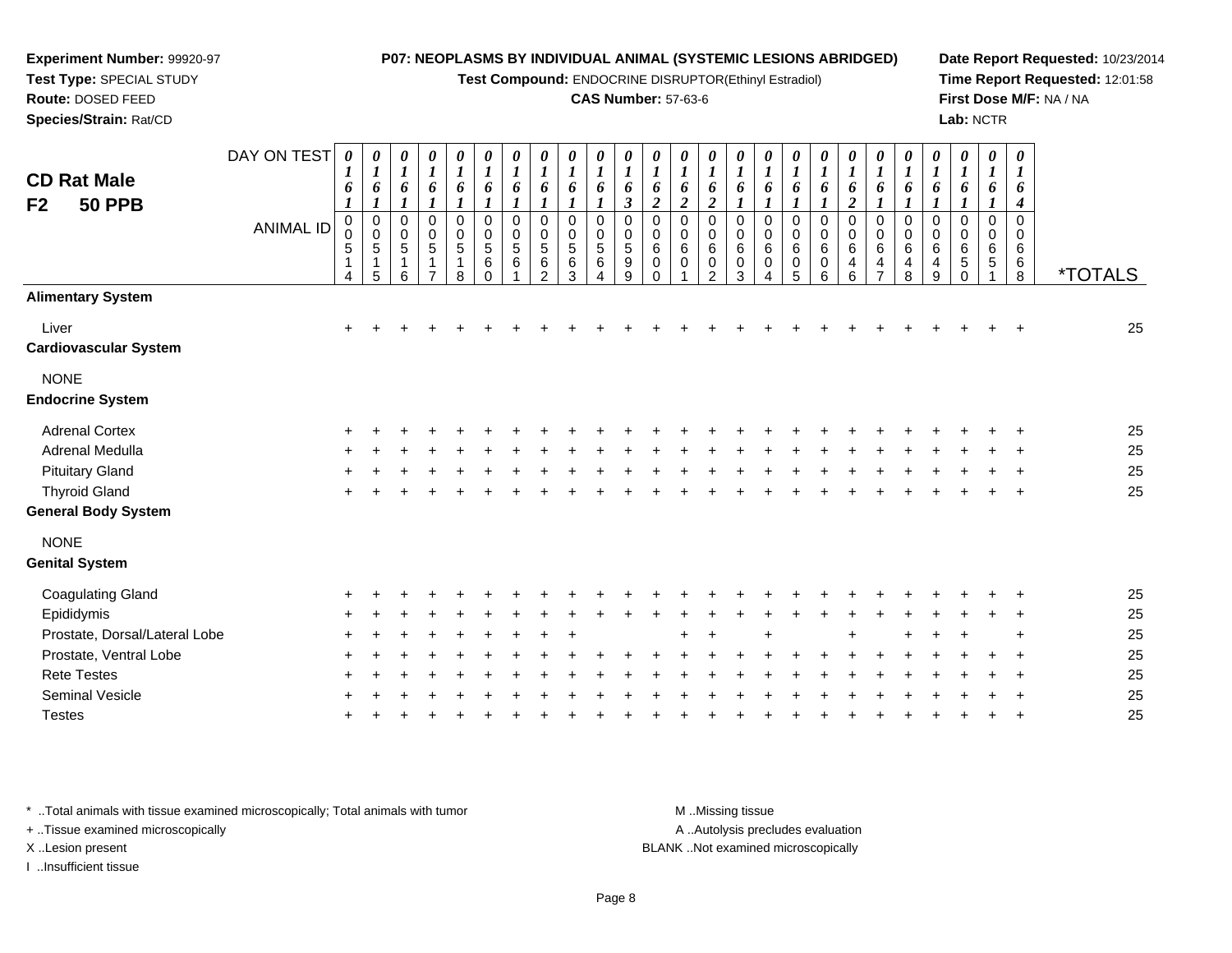**Test Compound:** ENDOCRINE DISRUPTOR(Ethinyl Estradiol)

# **CAS Number:** 57-63-6

**Date Report Requested:** 10/23/2014 **Time Report Requested:** 12:01:59**First Dose M/F:** NA / NA**Lab:** NCTR

| <b>CD Rat Male</b><br>F2<br><b>50 PPB</b>                             | DAY ON TEST<br><b>ANIMAL ID</b> | $\boldsymbol{\theta}$<br>1<br>6<br>$\boldsymbol{l}$<br>$\mathbf 0$<br>0<br>$\mathbf 5$<br>$\mathbf{1}$<br>4 | 0<br>$\boldsymbol{l}$<br>6<br>$\boldsymbol{l}$<br>$\mathbf 0$<br>$\begin{array}{c} 0 \\ 5 \end{array}$<br>$\mathbf 1$<br>5 | $\frac{\theta}{I}$<br>6<br>$\boldsymbol{l}$<br>0<br>$\mathbf 0$<br>$\sqrt{5}$<br>1<br>6 | $\begin{matrix} 0 \\ 1 \end{matrix}$<br>6<br>$\boldsymbol{l}$<br>0<br>$\pmb{0}$<br>$\sqrt{5}$<br>$\mathbf 1$<br>$\overline{7}$ | $\boldsymbol{\theta}$<br>$\boldsymbol{l}$<br>6<br>1<br>$\pmb{0}$<br>$\pmb{0}$<br>5<br>$\mathbf{1}$<br>8 | $\begin{matrix} 0 \\ 1 \end{matrix}$<br>6<br>$\boldsymbol{l}$<br>$\pmb{0}$<br>$\mathbf 0$<br>$\begin{array}{c} 5 \\ 6 \end{array}$<br>$\mathbf 0$ | $\boldsymbol{\theta}$<br>$\boldsymbol{l}$<br>6<br>$\boldsymbol{l}$<br>0<br>0<br>5<br>6 | $\frac{\boldsymbol{\theta}}{\boldsymbol{I}}$<br>6<br>$\boldsymbol{l}$<br>0<br>0<br>5<br>6<br>$\overline{2}$ | 0<br>$\boldsymbol{l}$<br>6<br>$\mathbf 0$<br>0<br>$\overline{5}$<br>6<br>3 | 0<br>$\boldsymbol{l}$<br>6<br>0<br>0<br>$\begin{array}{c} 5 \\ 6 \end{array}$<br>4 | 0<br>$\boldsymbol{l}$<br>6<br>$\mathfrak{z}$<br>0<br>0<br>$\sqrt{5}$<br>9<br>9 | 0<br>$\boldsymbol{l}$<br>6<br>$\overline{c}$<br>0<br>0<br>6<br>0<br>0 | 0<br>$\boldsymbol{l}$<br>6<br>$\boldsymbol{2}$<br>$\mathbf 0$<br>0<br>6<br>$\mathbf 0$ | 0<br>$\boldsymbol{l}$<br>6<br>$\boldsymbol{2}$<br>0<br>0<br>6<br>0<br>$\overline{c}$ | 0<br>$\boldsymbol{l}$<br>6<br>$\boldsymbol{I}$<br>$\mathbf 0$<br>0<br>6<br>0<br>3 | 0<br>$\boldsymbol{l}$<br>6<br>$\boldsymbol{l}$<br>0<br>0<br>6<br>0<br>4 | 0<br>1<br>6<br>1<br>$\mathbf 0$<br>0<br>6<br>0<br>5 | 0<br>$\boldsymbol{l}$<br>6<br>0<br>0<br>6<br>0<br>6 | 0<br>$\boldsymbol{l}$<br>6<br>$\overline{\mathbf{c}}$<br>$\boldsymbol{0}$<br>0<br>6<br>4<br>6 | 0<br>$\boldsymbol{l}$<br>6<br>0<br>0<br>6<br>4<br>$\overline{7}$ | 0<br>$\boldsymbol{l}$<br>6<br>$\mathbf 0$<br>0<br>6<br>4<br>8 | 0<br>$\boldsymbol{l}$<br>6<br>0<br>$\Omega$<br>6<br>4<br>9 | 0<br>$\boldsymbol{l}$<br>6<br>1<br>0<br>0<br>6<br>$^5_{0}$ | $\boldsymbol{\theta}$<br>$\boldsymbol{l}$<br>6<br>1<br>0<br>0<br>6<br>5 | $\boldsymbol{\theta}$<br>6<br>4<br>$\mathbf 0$<br>0<br>6<br>6<br>$\overline{8}$ | <i><b>*TOTALS</b></i> |
|-----------------------------------------------------------------------|---------------------------------|-------------------------------------------------------------------------------------------------------------|----------------------------------------------------------------------------------------------------------------------------|-----------------------------------------------------------------------------------------|--------------------------------------------------------------------------------------------------------------------------------|---------------------------------------------------------------------------------------------------------|---------------------------------------------------------------------------------------------------------------------------------------------------|----------------------------------------------------------------------------------------|-------------------------------------------------------------------------------------------------------------|----------------------------------------------------------------------------|------------------------------------------------------------------------------------|--------------------------------------------------------------------------------|-----------------------------------------------------------------------|----------------------------------------------------------------------------------------|--------------------------------------------------------------------------------------|-----------------------------------------------------------------------------------|-------------------------------------------------------------------------|-----------------------------------------------------|-----------------------------------------------------|-----------------------------------------------------------------------------------------------|------------------------------------------------------------------|---------------------------------------------------------------|------------------------------------------------------------|------------------------------------------------------------|-------------------------------------------------------------------------|---------------------------------------------------------------------------------|-----------------------|
| <b>Hematopoietic System</b>                                           |                                 |                                                                                                             |                                                                                                                            |                                                                                         |                                                                                                                                |                                                                                                         |                                                                                                                                                   |                                                                                        |                                                                                                             |                                                                            |                                                                                    |                                                                                |                                                                       |                                                                                        |                                                                                      |                                                                                   |                                                                         |                                                     |                                                     |                                                                                               |                                                                  |                                                               |                                                            |                                                            |                                                                         |                                                                                 |                       |
| <b>Bone Marrow</b><br>Spleen<br>Thymus<br><b>Integumentary System</b> |                                 |                                                                                                             |                                                                                                                            |                                                                                         |                                                                                                                                |                                                                                                         |                                                                                                                                                   |                                                                                        |                                                                                                             |                                                                            |                                                                                    |                                                                                |                                                                       |                                                                                        |                                                                                      |                                                                                   |                                                                         |                                                     |                                                     |                                                                                               |                                                                  |                                                               |                                                            |                                                            |                                                                         |                                                                                 | 25<br>25<br>25        |
| Mammary Gland<br>Musculoskeletal System                               |                                 | $+$                                                                                                         | $\pm$                                                                                                                      |                                                                                         |                                                                                                                                |                                                                                                         |                                                                                                                                                   |                                                                                        |                                                                                                             |                                                                            |                                                                                    |                                                                                |                                                                       |                                                                                        |                                                                                      |                                                                                   |                                                                         |                                                     |                                                     |                                                                                               |                                                                  |                                                               |                                                            |                                                            |                                                                         | $\pm$                                                                           | 25                    |
| Bone<br>Nervous System                                                |                                 | $+$                                                                                                         | $\ddot{}$                                                                                                                  | $\ddot{}$                                                                               |                                                                                                                                |                                                                                                         |                                                                                                                                                   |                                                                                        |                                                                                                             |                                                                            |                                                                                    |                                                                                |                                                                       |                                                                                        |                                                                                      |                                                                                   |                                                                         |                                                     |                                                     |                                                                                               |                                                                  |                                                               |                                                            |                                                            |                                                                         | $\overline{+}$                                                                  | 25                    |
| <b>NONE</b><br><b>Respiratory System</b>                              |                                 |                                                                                                             |                                                                                                                            |                                                                                         |                                                                                                                                |                                                                                                         |                                                                                                                                                   |                                                                                        |                                                                                                             |                                                                            |                                                                                    |                                                                                |                                                                       |                                                                                        |                                                                                      |                                                                                   |                                                                         |                                                     |                                                     |                                                                                               |                                                                  |                                                               |                                                            |                                                            |                                                                         |                                                                                 |                       |
| <b>NONE</b><br><b>Special Senses System</b>                           |                                 |                                                                                                             |                                                                                                                            |                                                                                         |                                                                                                                                |                                                                                                         |                                                                                                                                                   |                                                                                        |                                                                                                             |                                                                            |                                                                                    |                                                                                |                                                                       |                                                                                        |                                                                                      |                                                                                   |                                                                         |                                                     |                                                     |                                                                                               |                                                                  |                                                               |                                                            |                                                            |                                                                         |                                                                                 |                       |
| <b>NONE</b><br><b>Urinary System</b>                                  |                                 |                                                                                                             |                                                                                                                            |                                                                                         |                                                                                                                                |                                                                                                         |                                                                                                                                                   |                                                                                        |                                                                                                             |                                                                            |                                                                                    |                                                                                |                                                                       |                                                                                        |                                                                                      |                                                                                   |                                                                         |                                                     |                                                     |                                                                                               |                                                                  |                                                               |                                                            |                                                            |                                                                         |                                                                                 |                       |
| Kidney<br><b>SYSTEMIC LESIONS</b>                                     |                                 | $\ddot{}$                                                                                                   |                                                                                                                            |                                                                                         |                                                                                                                                |                                                                                                         |                                                                                                                                                   |                                                                                        |                                                                                                             |                                                                            |                                                                                    |                                                                                |                                                                       |                                                                                        |                                                                                      |                                                                                   |                                                                         |                                                     |                                                     |                                                                                               |                                                                  |                                                               |                                                            |                                                            |                                                                         |                                                                                 | 25                    |
| Multiple Organ                                                        |                                 |                                                                                                             |                                                                                                                            |                                                                                         |                                                                                                                                |                                                                                                         |                                                                                                                                                   |                                                                                        |                                                                                                             |                                                                            |                                                                                    |                                                                                |                                                                       |                                                                                        |                                                                                      |                                                                                   |                                                                         |                                                     |                                                     |                                                                                               |                                                                  |                                                               |                                                            |                                                            |                                                                         |                                                                                 | 25                    |

| Total animals with tissue examined microscopically: Total animals with tumor | M Missing tissue                   |
|------------------------------------------------------------------------------|------------------------------------|
| + Tissue examined microscopically                                            | A Autolysis precludes evaluation   |
| X Lesion present                                                             | BLANK Not examined microscopically |
| …Insufficient tissue                                                         |                                    |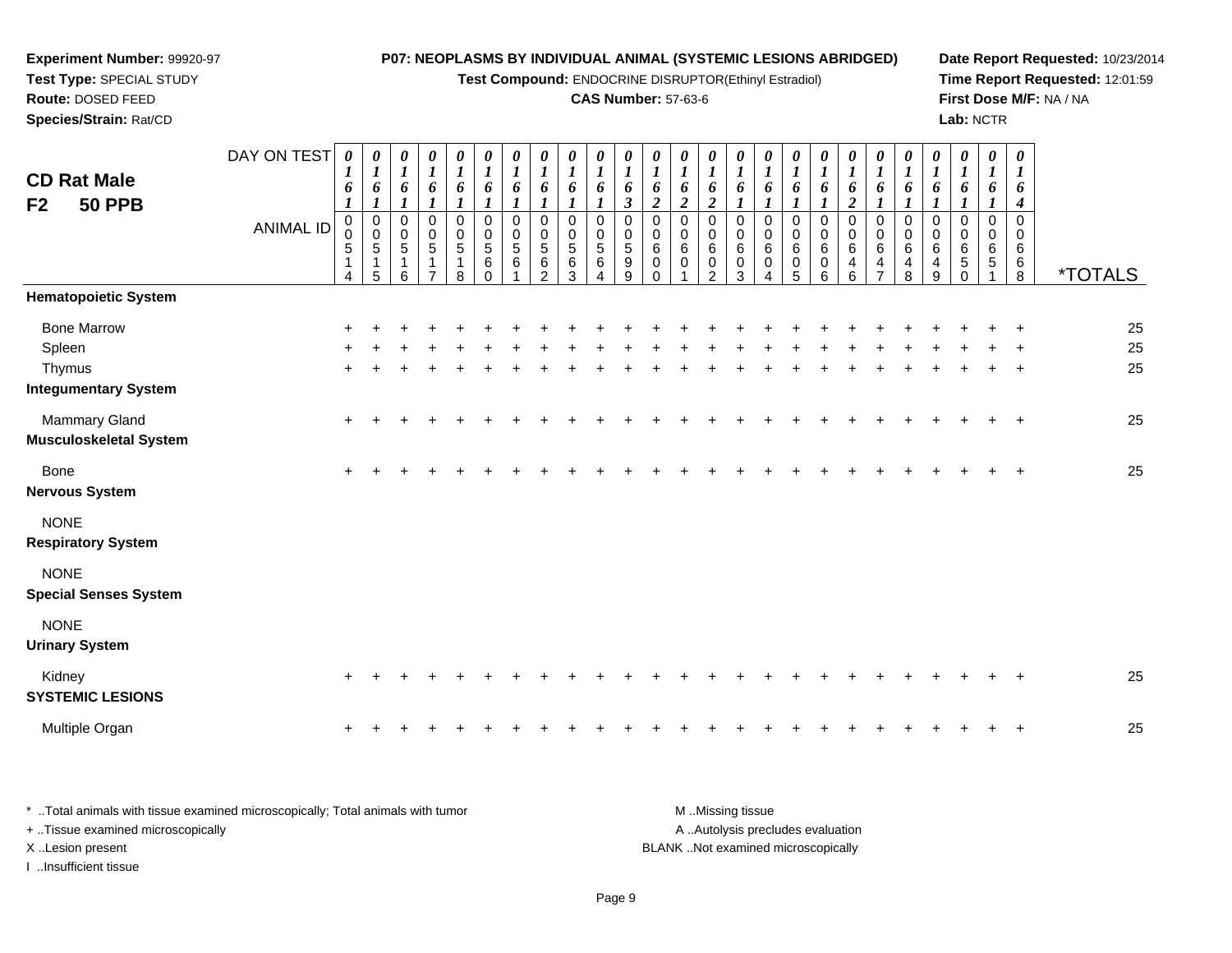**Experiment Number:** 99920-97**Test Type:** SPECIAL STUDY**Route:** DOSED FEED**Species/Strain:** Rat/CD

#### **P07: NEOPLASMS BY INDIVIDUAL ANIMAL (SYSTEMIC LESIONS ABRIDGED)**

**Test Compound:** ENDOCRINE DISRUPTOR(Ethinyl Estradiol)

**CAS Number:** 57-63-6

**Date Report Requested:** 10/23/2014**Time Report Requested:** 12:01:59**First Dose M/F:** NA / NA**Lab:** NCTR

\*\*\*END OF MALE DATA\*\*\*

\* ..Total animals with tissue examined microscopically; Total animals with tumor M..Missing tissue

+ ..Tissue examined microscopically

I ..Insufficient tissue

A ..Autolysis precludes evaluation X ..Lesion present BLANK ..Not examined microscopically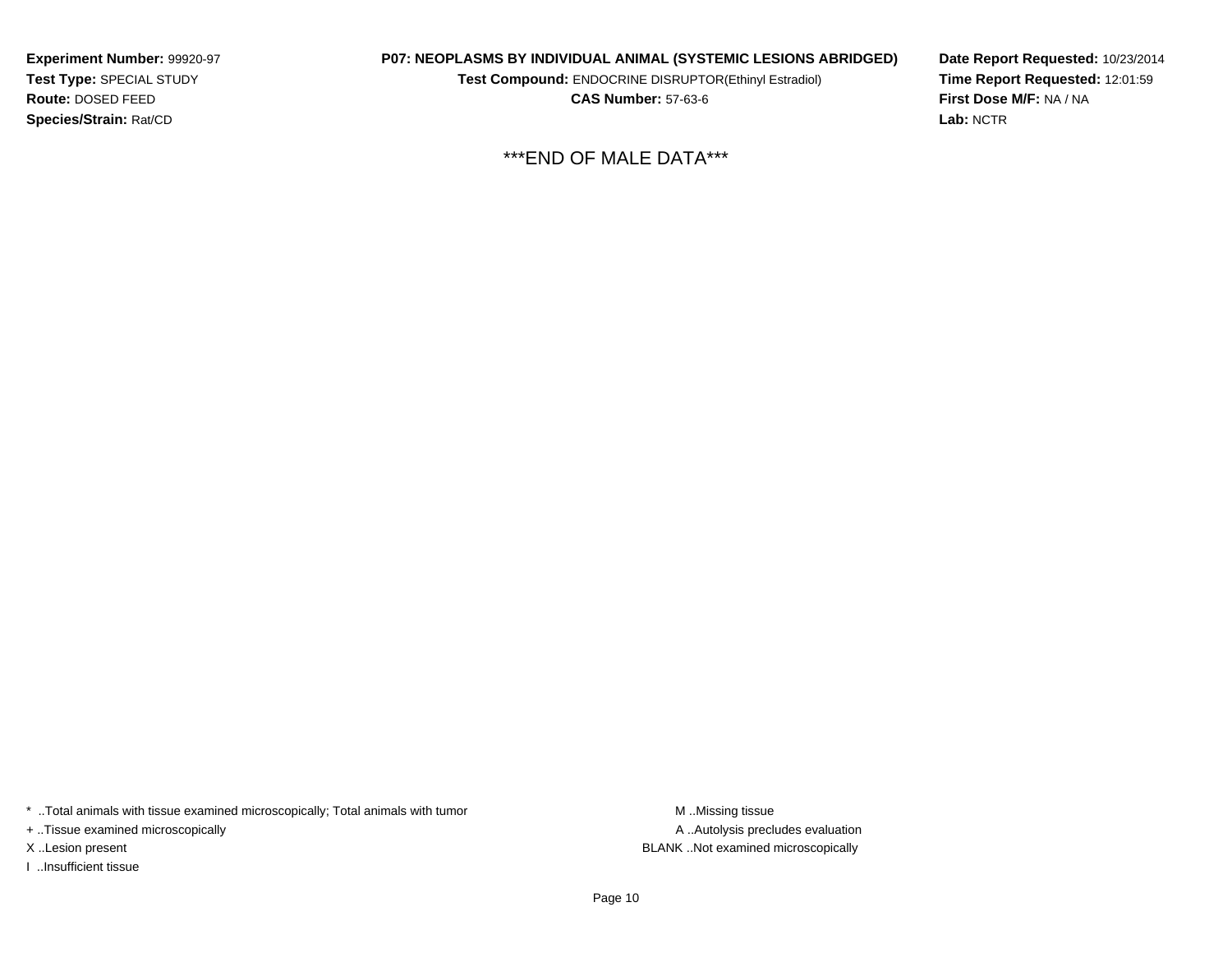| Experiment Number: 99920-97                                     |                  |                                              |                                                        |                                    |                                                      |                                                        |                                                     |                                                |                                                                    |                                                  |                                                                    | P07: NEOPLASMS BY INDIVIDUAL ANIMAL (SYSTEMIC LESIONS ABRIDGED)    |                                                               |                                                   |                                           |                                            |                                        |                                                |                                                                        |                                                |                                 |                                              |                              |                  |                                                     |                                                        | Date Report Requested: 10/23/201 |
|-----------------------------------------------------------------|------------------|----------------------------------------------|--------------------------------------------------------|------------------------------------|------------------------------------------------------|--------------------------------------------------------|-----------------------------------------------------|------------------------------------------------|--------------------------------------------------------------------|--------------------------------------------------|--------------------------------------------------------------------|--------------------------------------------------------------------|---------------------------------------------------------------|---------------------------------------------------|-------------------------------------------|--------------------------------------------|----------------------------------------|------------------------------------------------|------------------------------------------------------------------------|------------------------------------------------|---------------------------------|----------------------------------------------|------------------------------|------------------|-----------------------------------------------------|--------------------------------------------------------|----------------------------------|
| Test Type: SPECIAL STUDY                                        |                  |                                              |                                                        |                                    |                                                      |                                                        |                                                     |                                                |                                                                    |                                                  |                                                                    | Test Compound: ENDOCRINE DISRUPTOR(Ethinyl Estradiol)              |                                                               |                                                   |                                           |                                            |                                        |                                                |                                                                        |                                                |                                 |                                              |                              |                  |                                                     |                                                        | Time Report Requested: 12:01:59  |
| Route: DOSED FEED                                               |                  |                                              |                                                        |                                    |                                                      |                                                        |                                                     |                                                |                                                                    |                                                  |                                                                    | <b>CAS Number: 57-63-6</b>                                         |                                                               |                                                   |                                           |                                            |                                        |                                                |                                                                        |                                                |                                 |                                              |                              |                  |                                                     |                                                        | First Dose M/F: NA / NA          |
| Species/Strain: Rat/CD                                          |                  |                                              |                                                        |                                    |                                                      |                                                        |                                                     |                                                |                                                                    |                                                  |                                                                    |                                                                    |                                                               |                                                   |                                           |                                            |                                        |                                                |                                                                        |                                                |                                 |                                              |                              |                  | Lab: NCTR                                           |                                                        |                                  |
| <b>CD Rat Female</b><br><b>CONTROL</b><br>F <sub>2</sub>        | DAY ON TEST      | 0<br>1<br>6<br>1                             | 0<br>1<br>6                                            | 0<br>$\boldsymbol{l}$<br>6         | 0<br>$\boldsymbol{l}$<br>6                           | 0<br>$\boldsymbol{I}$<br>6<br>$\boldsymbol{l}$         | 0<br>$\boldsymbol{l}$<br>6                          | 0<br>$\boldsymbol{l}$<br>6<br>$\boldsymbol{2}$ | 0<br>$\boldsymbol{l}$<br>6<br>$\boldsymbol{2}$                     | 0<br>$\boldsymbol{l}$<br>6                       | 0<br>$\boldsymbol{l}$<br>6                                         | $\boldsymbol{\theta}$<br>$\boldsymbol{l}$<br>6<br>$\boldsymbol{l}$ | 0<br>$\boldsymbol{I}$<br>6                                    | 0<br>$\boldsymbol{l}$<br>6                        | 0<br>$\bm{l}$<br>6<br>$\boldsymbol{2}$    | 0<br>1<br>6                                | 0<br>$\boldsymbol{l}$<br>6             | 0<br>$\boldsymbol{l}$<br>6                     | 0<br>$\boldsymbol{l}$<br>6<br>$\boldsymbol{2}$                         | 0<br>$\boldsymbol{l}$<br>6<br>$\boldsymbol{2}$ | 0<br>$\boldsymbol{l}$<br>6      | 0<br>$\boldsymbol{l}$<br>6<br>5              | 0<br>6<br>4                  | 0<br>1<br>6<br>3 | 0<br>$\boldsymbol{l}$<br>6<br>$\sqrt{5}$            | 0<br>1<br>6<br>$\boldsymbol{2}$                        |                                  |
|                                                                 | <b>ANIMAL ID</b> | 0<br>0<br>4<br>$\overline{\mathcal{I}}$<br>4 | $\mathbf 0$<br>$\mathbf 0$<br>4<br>$\overline{7}$<br>5 | 0<br>0<br>4<br>$\overline{7}$<br>6 | $\mathbf 0$<br>0<br>$\overline{4}$<br>$\overline{7}$ | $\mathbf 0$<br>$\mathbf 0$<br>4<br>$\overline{7}$<br>8 | $\mathbf 0$<br>$\Omega$<br>4<br>$\overline{7}$<br>9 | $\mathbf 0$<br>0<br>5<br>1<br>9                | $\mathbf 0$<br>0<br>$\overline{5}$<br>$\boldsymbol{2}$<br>$\Omega$ | $\mathbf 0$<br>0<br>$\sqrt{5}$<br>$\overline{2}$ | $\mathbf 0$<br>0<br>$\sqrt{5}$<br>$\overline{c}$<br>$\mathfrak{p}$ | $\mathbf 0$<br>$\pmb{0}$<br>$\sqrt{5}$<br>$\boldsymbol{2}$<br>3    | $\mathbf 0$<br>$\pmb{0}$<br>$\sqrt{5}$<br>$\overline{c}$<br>4 | $\mathbf 0$<br>0<br>$\sqrt{5}$<br>$\sqrt{2}$<br>5 | $\mathbf 0$<br>$\mathbf 0$<br>5<br>6<br>5 | $\pmb{0}$<br>0<br>$\overline{5}$<br>6<br>6 | $\pmb{0}$<br>$\pmb{0}$<br>5<br>$\,6\,$ | $\pmb{0}$<br>$\pmb{0}$<br>$\sqrt{5}$<br>6<br>8 | $\mathbf 0$<br>$\mathbf 0$<br>$\,6\,$<br>$\mathbf 0$<br>$\overline{7}$ | $\Omega$<br>0<br>6<br>0<br>8                   | $\mathbf 0$<br>0<br>6<br>0<br>9 | $\mathbf 0$<br>0<br>6<br>5<br>$\mathfrak{p}$ | $\Omega$<br>0<br>6<br>5<br>3 | 0<br>0<br>6<br>5 | $\mathbf 0$<br>$\mathbf 0$<br>$\,6\,$<br>$\,6$<br>9 | $\mathbf 0$<br>0<br>6<br>$\overline{7}$<br>$\mathbf 0$ | <i><b>*TOTALS</b></i>            |
| <b>Alimentary System</b>                                        |                  |                                              |                                                        |                                    |                                                      |                                                        |                                                     |                                                |                                                                    |                                                  |                                                                    |                                                                    |                                                               |                                                   |                                           |                                            |                                        |                                                |                                                                        |                                                |                                 |                                              |                              |                  |                                                     |                                                        |                                  |
| Intestine Small, Ileum<br>Liver<br><b>Cardiovascular System</b> |                  |                                              |                                                        |                                    | $\ddot{}$                                            |                                                        |                                                     |                                                |                                                                    |                                                  |                                                                    |                                                                    |                                                               |                                                   |                                           |                                            |                                        |                                                |                                                                        |                                                |                                 |                                              |                              |                  |                                                     |                                                        | 25                               |
| <b>NONE</b>                                                     |                  |                                              |                                                        |                                    |                                                      |                                                        |                                                     |                                                |                                                                    |                                                  |                                                                    |                                                                    |                                                               |                                                   |                                           |                                            |                                        |                                                |                                                                        |                                                |                                 |                                              |                              |                  |                                                     |                                                        |                                  |
| <b>Endocrine System</b>                                         |                  |                                              |                                                        |                                    |                                                      |                                                        |                                                     |                                                |                                                                    |                                                  |                                                                    |                                                                    |                                                               |                                                   |                                           |                                            |                                        |                                                |                                                                        |                                                |                                 |                                              |                              |                  |                                                     |                                                        |                                  |
| <b>Adrenal Cortex</b>                                           |                  |                                              |                                                        |                                    |                                                      |                                                        |                                                     |                                                |                                                                    |                                                  |                                                                    |                                                                    |                                                               |                                                   |                                           |                                            |                                        |                                                |                                                                        |                                                |                                 |                                              |                              |                  |                                                     |                                                        | 25                               |
| Adrenal Medulla                                                 |                  |                                              |                                                        |                                    |                                                      |                                                        |                                                     |                                                |                                                                    |                                                  |                                                                    |                                                                    |                                                               |                                                   |                                           |                                            |                                        |                                                |                                                                        |                                                |                                 |                                              |                              |                  |                                                     |                                                        | 25                               |
| <b>Pituitary Gland</b>                                          |                  |                                              |                                                        |                                    |                                                      |                                                        |                                                     |                                                |                                                                    |                                                  |                                                                    |                                                                    |                                                               |                                                   |                                           |                                            |                                        |                                                |                                                                        |                                                |                                 |                                              |                              |                  |                                                     |                                                        | 25                               |
| <b>Thyroid Gland</b><br><b>General Body System</b>              |                  |                                              |                                                        |                                    |                                                      |                                                        |                                                     |                                                |                                                                    |                                                  |                                                                    |                                                                    |                                                               |                                                   |                                           |                                            |                                        |                                                |                                                                        |                                                |                                 |                                              |                              |                  |                                                     | $\ddot{}$                                              | 25                               |
| <b>NONE</b>                                                     |                  |                                              |                                                        |                                    |                                                      |                                                        |                                                     |                                                |                                                                    |                                                  |                                                                    |                                                                    |                                                               |                                                   |                                           |                                            |                                        |                                                |                                                                        |                                                |                                 |                                              |                              |                  |                                                     |                                                        |                                  |
| <b>Genital System</b>                                           |                  |                                              |                                                        |                                    |                                                      |                                                        |                                                     |                                                |                                                                    |                                                  |                                                                    |                                                                    |                                                               |                                                   |                                           |                                            |                                        |                                                |                                                                        |                                                |                                 |                                              |                              |                  |                                                     |                                                        |                                  |
| <b>Clitoral Gland</b>                                           |                  |                                              |                                                        |                                    |                                                      |                                                        |                                                     |                                                |                                                                    |                                                  |                                                                    |                                                                    |                                                               |                                                   |                                           |                                            |                                        |                                                |                                                                        |                                                | $\ddot{}$                       |                                              |                              |                  |                                                     |                                                        | $\overline{1}$                   |
| Ovary                                                           |                  |                                              |                                                        |                                    |                                                      |                                                        |                                                     |                                                |                                                                    |                                                  |                                                                    |                                                                    |                                                               |                                                   |                                           |                                            |                                        |                                                |                                                                        |                                                |                                 |                                              |                              |                  |                                                     |                                                        | 25                               |
| Oviduct                                                         |                  |                                              |                                                        |                                    |                                                      |                                                        |                                                     |                                                |                                                                    |                                                  |                                                                    |                                                                    |                                                               |                                                   |                                           |                                            |                                        |                                                |                                                                        |                                                |                                 |                                              |                              |                  |                                                     |                                                        | 25                               |
| Uterus                                                          |                  |                                              |                                                        |                                    |                                                      |                                                        |                                                     |                                                |                                                                    |                                                  |                                                                    |                                                                    |                                                               |                                                   |                                           |                                            |                                        |                                                |                                                                        |                                                |                                 |                                              |                              |                  |                                                     |                                                        | 25                               |
| Vagina                                                          |                  |                                              |                                                        |                                    |                                                      |                                                        |                                                     |                                                |                                                                    |                                                  |                                                                    |                                                                    |                                                               |                                                   |                                           |                                            |                                        |                                                |                                                                        |                                                |                                 |                                              |                              |                  |                                                     |                                                        | 25                               |

**Hematopoietic System**

\* ..Total animals with tissue examined microscopically; Total animals with tumor M..Missing tissue M ..Missing tissue

+ ..Tissue examined microscopically

I ..Insufficient tissue

A ..Autolysis precludes evaluation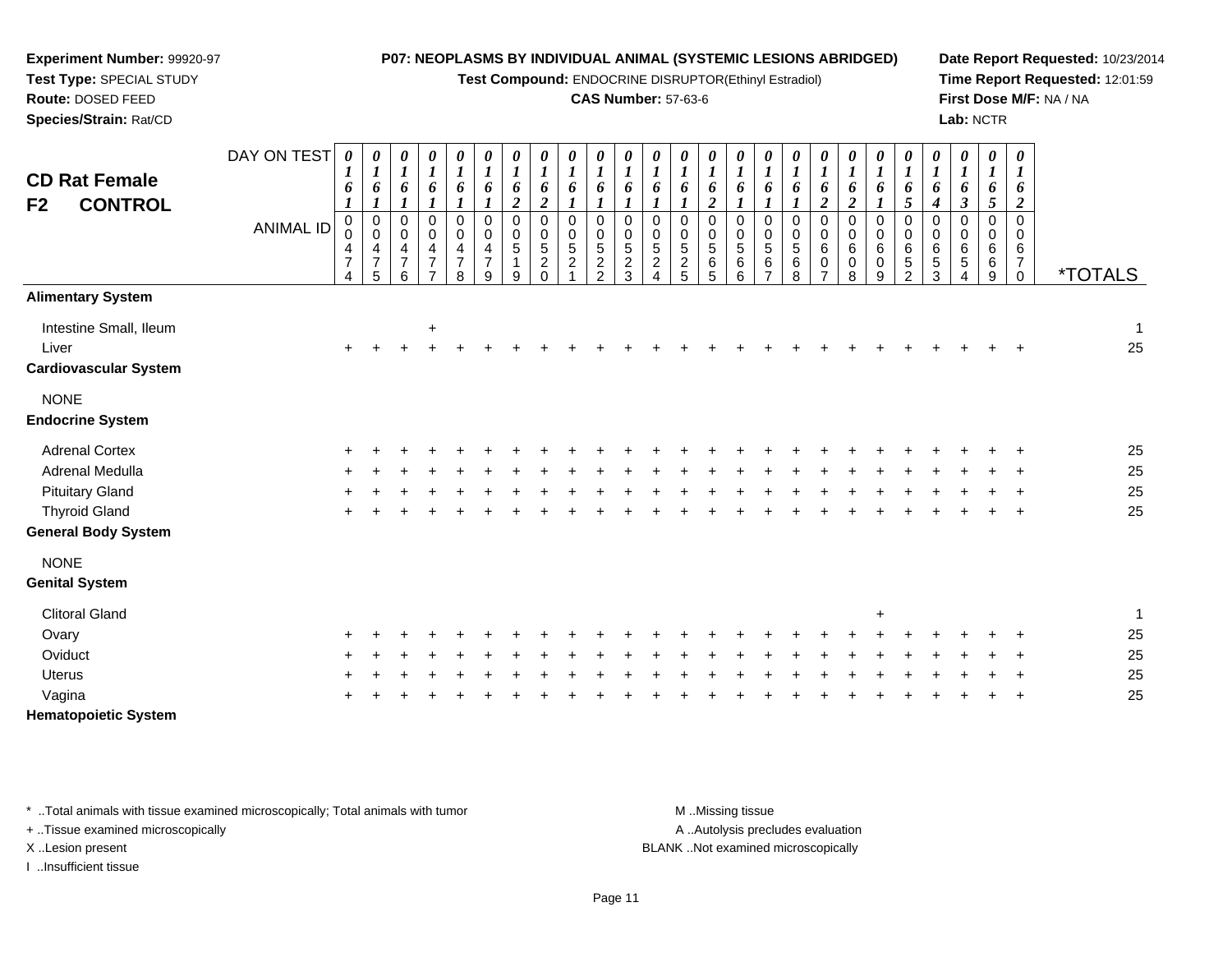**Test Compound:** ENDOCRINE DISRUPTOR(Ethinyl Estradiol)

#### **CAS Number:** 57-63-6

**Date Report Requested:** 10/23/2014**Time Report Requested:** 12:01:59**First Dose M/F:** NA / NA**Lab:** NCTR

| <b>CD Rat Female</b><br>F2<br><b>CONTROL</b> | DAY ON TEST<br><b>ANIMAL ID</b> | $\boldsymbol{\theta}$<br>6<br>$\boldsymbol{l}$<br>$\pmb{0}$<br>0<br>4<br>$\overline{7}$<br>4 | 0<br>$\boldsymbol{l}$<br>6<br>$\mathbf{I}$<br>$\begin{smallmatrix}0\\0\end{smallmatrix}$<br>$\overline{\mathbf{4}}$<br>$\overline{7}$<br>5 | $\boldsymbol{\theta}$<br>$\boldsymbol{l}$<br>6<br>0<br>$\mathsf 0$<br>$\overline{4}$<br>$\overline{7}$<br>6 | 0<br>$\boldsymbol{l}$<br>6<br>$\pmb{0}$<br>$\pmb{0}$<br>$\overline{4}$<br>$\overline{7}$<br>$\overline{7}$ | $\boldsymbol{\theta}$<br>$\boldsymbol{l}$<br>6<br>$\boldsymbol{l}$<br>$\pmb{0}$<br>$\pmb{0}$<br>$\overline{\mathbf{4}}$<br>$\overline{7}$<br>8 | $\boldsymbol{\theta}$<br>$\boldsymbol{l}$<br>6<br>$\mathbf{I}$<br>$\pmb{0}$<br>$\mathbf 0$<br>$\overline{\mathbf{4}}$<br>$\overline{7}$<br>9 | $\boldsymbol{\theta}$<br>$\boldsymbol{l}$<br>6<br>$\overline{2}$<br>$\mathbf 0$<br>$\Omega$<br>5<br>$\mathbf{1}$<br>9 | 0<br>$\boldsymbol{l}$<br>6<br>$\boldsymbol{2}$<br>$\mathbf 0$<br>0<br>5<br>$\overline{c}$<br>$\Omega$ | $\boldsymbol{\theta}$<br>6<br>$\mathbf 0$<br>$\Omega$<br>5<br>$\overline{2}$ | $\boldsymbol{\theta}$<br>6<br>$\Omega$<br>$\Omega$<br>$\sqrt{5}$<br>$\overline{c}$<br>$\mathfrak{p}$ | 0<br>$\boldsymbol{l}$<br>6<br>$\Omega$<br>$\Omega$<br>$\sqrt{5}$<br>$\boldsymbol{2}$<br>$\overline{3}$ | 0<br>$\boldsymbol{l}$<br>6<br>0<br>0<br>$\sqrt{5}$<br>$\overline{2}$<br>$\boldsymbol{\Lambda}$ | 0<br>$\boldsymbol{l}$<br>6<br>$\mathbf 0$<br>$\mathbf 0$<br>$\sqrt{5}$<br>$\overline{2}$<br>5 | 0<br>1<br>6<br>$\boldsymbol{2}$<br>$\mathbf 0$<br>0<br>5<br>6<br>5 | 0<br>$\boldsymbol{l}$<br>6<br>$\mathbf 0$<br>0<br>5<br>6<br>6 | 0<br>$\boldsymbol{l}$<br>6<br>$\mathbf 0$<br>0<br>5<br>6<br>$\overline{7}$ | 0<br>$\boldsymbol{l}$<br>6<br>$\mathbf 0$<br>$\mathbf 0$<br>5<br>6<br>8 | 0<br>1<br>6<br>$\overline{\mathbf{c}}$<br>0<br>$\mathbf 0$<br>6<br>0<br>$\overline{ }$ | 0<br>1<br>6<br>$\overline{\mathbf{c}}$<br>$\mathsf{O}$<br>$\pmb{0}$<br>6<br>$\pmb{0}$<br>8 | 0<br>$\boldsymbol{l}$<br>6<br>1<br>$\pmb{0}$<br>$\mathbf 0$<br>6<br>$\mathbf 0$<br>9 | 0<br>$\boldsymbol{l}$<br>6<br>$\mathfrak{s}$<br>$\pmb{0}$<br>$\mathbf 0$<br>$\,6$<br>5<br>$\overline{2}$ | 0<br>$\boldsymbol{l}$<br>6<br>$\boldsymbol{4}$<br>$\mathbf 0$<br>$\Omega$<br>6<br>5<br>3 | 0<br>$\boldsymbol{l}$<br>6<br>$\boldsymbol{\beta}$<br>$\mathbf 0$<br>$\Omega$<br>6<br>5<br>4 | 0<br>$\boldsymbol{l}$<br>6<br>5<br>$\Omega$<br>$\Omega$<br>6<br>6<br>9 | $\boldsymbol{\theta}$<br>6<br>$\overline{\mathbf{2}}$<br>$\mathbf 0$<br>$\Omega$<br>6<br>$\overline{7}$<br>$\mathbf 0$ | <i><b>*TOTALS</b></i> |
|----------------------------------------------|---------------------------------|----------------------------------------------------------------------------------------------|--------------------------------------------------------------------------------------------------------------------------------------------|-------------------------------------------------------------------------------------------------------------|------------------------------------------------------------------------------------------------------------|------------------------------------------------------------------------------------------------------------------------------------------------|----------------------------------------------------------------------------------------------------------------------------------------------|-----------------------------------------------------------------------------------------------------------------------|-------------------------------------------------------------------------------------------------------|------------------------------------------------------------------------------|------------------------------------------------------------------------------------------------------|--------------------------------------------------------------------------------------------------------|------------------------------------------------------------------------------------------------|-----------------------------------------------------------------------------------------------|--------------------------------------------------------------------|---------------------------------------------------------------|----------------------------------------------------------------------------|-------------------------------------------------------------------------|----------------------------------------------------------------------------------------|--------------------------------------------------------------------------------------------|--------------------------------------------------------------------------------------|----------------------------------------------------------------------------------------------------------|------------------------------------------------------------------------------------------|----------------------------------------------------------------------------------------------|------------------------------------------------------------------------|------------------------------------------------------------------------------------------------------------------------|-----------------------|
| <b>Bone Marrow</b>                           |                                 | $\ddot{}$                                                                                    |                                                                                                                                            |                                                                                                             |                                                                                                            |                                                                                                                                                |                                                                                                                                              |                                                                                                                       |                                                                                                       |                                                                              |                                                                                                      |                                                                                                        |                                                                                                |                                                                                               |                                                                    |                                                               |                                                                            |                                                                         |                                                                                        |                                                                                            |                                                                                      |                                                                                                          |                                                                                          |                                                                                              |                                                                        | $\ddot{}$                                                                                                              | 25                    |
| Spleen                                       |                                 |                                                                                              |                                                                                                                                            |                                                                                                             |                                                                                                            |                                                                                                                                                |                                                                                                                                              |                                                                                                                       |                                                                                                       |                                                                              |                                                                                                      |                                                                                                        |                                                                                                |                                                                                               |                                                                    |                                                               |                                                                            |                                                                         |                                                                                        |                                                                                            |                                                                                      |                                                                                                          |                                                                                          |                                                                                              |                                                                        |                                                                                                                        | 25                    |
| Thymus<br><b>Integumentary System</b>        |                                 |                                                                                              |                                                                                                                                            |                                                                                                             |                                                                                                            |                                                                                                                                                |                                                                                                                                              |                                                                                                                       |                                                                                                       |                                                                              |                                                                                                      |                                                                                                        |                                                                                                |                                                                                               |                                                                    |                                                               |                                                                            |                                                                         |                                                                                        |                                                                                            |                                                                                      |                                                                                                          |                                                                                          |                                                                                              |                                                                        |                                                                                                                        | 25                    |
| Mammary Gland                                |                                 | $\ddot{}$                                                                                    |                                                                                                                                            |                                                                                                             |                                                                                                            |                                                                                                                                                |                                                                                                                                              |                                                                                                                       |                                                                                                       |                                                                              |                                                                                                      |                                                                                                        |                                                                                                |                                                                                               |                                                                    |                                                               |                                                                            |                                                                         |                                                                                        |                                                                                            |                                                                                      |                                                                                                          |                                                                                          |                                                                                              |                                                                        |                                                                                                                        | 25                    |
| Adenoma                                      |                                 |                                                                                              |                                                                                                                                            |                                                                                                             |                                                                                                            |                                                                                                                                                |                                                                                                                                              |                                                                                                                       |                                                                                                       |                                                                              |                                                                                                      |                                                                                                        |                                                                                                |                                                                                               |                                                                    |                                                               |                                                                            | X                                                                       |                                                                                        |                                                                                            |                                                                                      |                                                                                                          |                                                                                          |                                                                                              |                                                                        |                                                                                                                        | $\mathbf{1}$          |
| Musculoskeletal System                       |                                 |                                                                                              |                                                                                                                                            |                                                                                                             |                                                                                                            |                                                                                                                                                |                                                                                                                                              |                                                                                                                       |                                                                                                       |                                                                              |                                                                                                      |                                                                                                        |                                                                                                |                                                                                               |                                                                    |                                                               |                                                                            |                                                                         |                                                                                        |                                                                                            |                                                                                      |                                                                                                          |                                                                                          |                                                                                              |                                                                        |                                                                                                                        |                       |
| Bone                                         |                                 | $\ddot{}$                                                                                    |                                                                                                                                            |                                                                                                             |                                                                                                            |                                                                                                                                                |                                                                                                                                              |                                                                                                                       |                                                                                                       |                                                                              |                                                                                                      |                                                                                                        |                                                                                                |                                                                                               |                                                                    |                                                               |                                                                            |                                                                         |                                                                                        |                                                                                            |                                                                                      |                                                                                                          |                                                                                          |                                                                                              |                                                                        |                                                                                                                        | 25                    |
| Nervous System                               |                                 |                                                                                              |                                                                                                                                            |                                                                                                             |                                                                                                            |                                                                                                                                                |                                                                                                                                              |                                                                                                                       |                                                                                                       |                                                                              |                                                                                                      |                                                                                                        |                                                                                                |                                                                                               |                                                                    |                                                               |                                                                            |                                                                         |                                                                                        |                                                                                            |                                                                                      |                                                                                                          |                                                                                          |                                                                                              |                                                                        |                                                                                                                        |                       |
| <b>NONE</b>                                  |                                 |                                                                                              |                                                                                                                                            |                                                                                                             |                                                                                                            |                                                                                                                                                |                                                                                                                                              |                                                                                                                       |                                                                                                       |                                                                              |                                                                                                      |                                                                                                        |                                                                                                |                                                                                               |                                                                    |                                                               |                                                                            |                                                                         |                                                                                        |                                                                                            |                                                                                      |                                                                                                          |                                                                                          |                                                                                              |                                                                        |                                                                                                                        |                       |
| <b>Respiratory System</b>                    |                                 |                                                                                              |                                                                                                                                            |                                                                                                             |                                                                                                            |                                                                                                                                                |                                                                                                                                              |                                                                                                                       |                                                                                                       |                                                                              |                                                                                                      |                                                                                                        |                                                                                                |                                                                                               |                                                                    |                                                               |                                                                            |                                                                         |                                                                                        |                                                                                            |                                                                                      |                                                                                                          |                                                                                          |                                                                                              |                                                                        |                                                                                                                        |                       |
| <b>NONE</b>                                  |                                 |                                                                                              |                                                                                                                                            |                                                                                                             |                                                                                                            |                                                                                                                                                |                                                                                                                                              |                                                                                                                       |                                                                                                       |                                                                              |                                                                                                      |                                                                                                        |                                                                                                |                                                                                               |                                                                    |                                                               |                                                                            |                                                                         |                                                                                        |                                                                                            |                                                                                      |                                                                                                          |                                                                                          |                                                                                              |                                                                        |                                                                                                                        |                       |
| <b>Special Senses System</b>                 |                                 |                                                                                              |                                                                                                                                            |                                                                                                             |                                                                                                            |                                                                                                                                                |                                                                                                                                              |                                                                                                                       |                                                                                                       |                                                                              |                                                                                                      |                                                                                                        |                                                                                                |                                                                                               |                                                                    |                                                               |                                                                            |                                                                         |                                                                                        |                                                                                            |                                                                                      |                                                                                                          |                                                                                          |                                                                                              |                                                                        |                                                                                                                        |                       |
| <b>NONE</b>                                  |                                 |                                                                                              |                                                                                                                                            |                                                                                                             |                                                                                                            |                                                                                                                                                |                                                                                                                                              |                                                                                                                       |                                                                                                       |                                                                              |                                                                                                      |                                                                                                        |                                                                                                |                                                                                               |                                                                    |                                                               |                                                                            |                                                                         |                                                                                        |                                                                                            |                                                                                      |                                                                                                          |                                                                                          |                                                                                              |                                                                        |                                                                                                                        |                       |
| <b>Urinary System</b>                        |                                 |                                                                                              |                                                                                                                                            |                                                                                                             |                                                                                                            |                                                                                                                                                |                                                                                                                                              |                                                                                                                       |                                                                                                       |                                                                              |                                                                                                      |                                                                                                        |                                                                                                |                                                                                               |                                                                    |                                                               |                                                                            |                                                                         |                                                                                        |                                                                                            |                                                                                      |                                                                                                          |                                                                                          |                                                                                              |                                                                        |                                                                                                                        |                       |
| Kidney<br><b>SYSTEMIC LESIONS</b>            |                                 |                                                                                              |                                                                                                                                            |                                                                                                             |                                                                                                            |                                                                                                                                                |                                                                                                                                              |                                                                                                                       |                                                                                                       |                                                                              |                                                                                                      |                                                                                                        |                                                                                                |                                                                                               |                                                                    |                                                               |                                                                            |                                                                         |                                                                                        |                                                                                            |                                                                                      |                                                                                                          |                                                                                          |                                                                                              |                                                                        |                                                                                                                        | 25                    |
|                                              |                                 |                                                                                              |                                                                                                                                            |                                                                                                             |                                                                                                            |                                                                                                                                                |                                                                                                                                              |                                                                                                                       |                                                                                                       |                                                                              |                                                                                                      |                                                                                                        |                                                                                                |                                                                                               |                                                                    |                                                               |                                                                            |                                                                         |                                                                                        |                                                                                            |                                                                                      |                                                                                                          |                                                                                          |                                                                                              |                                                                        |                                                                                                                        |                       |
| Multiple Organ                               |                                 | +                                                                                            |                                                                                                                                            |                                                                                                             |                                                                                                            |                                                                                                                                                |                                                                                                                                              |                                                                                                                       |                                                                                                       |                                                                              |                                                                                                      |                                                                                                        |                                                                                                |                                                                                               |                                                                    |                                                               |                                                                            |                                                                         |                                                                                        |                                                                                            |                                                                                      |                                                                                                          |                                                                                          |                                                                                              |                                                                        |                                                                                                                        | 25                    |

\* ..Total animals with tissue examined microscopically; Total animals with tumor **M** . Missing tissue M ..Missing tissue A ..Autolysis precludes evaluation + ..Tissue examined microscopically X ..Lesion present BLANK ..Not examined microscopicallyI ..Insufficient tissue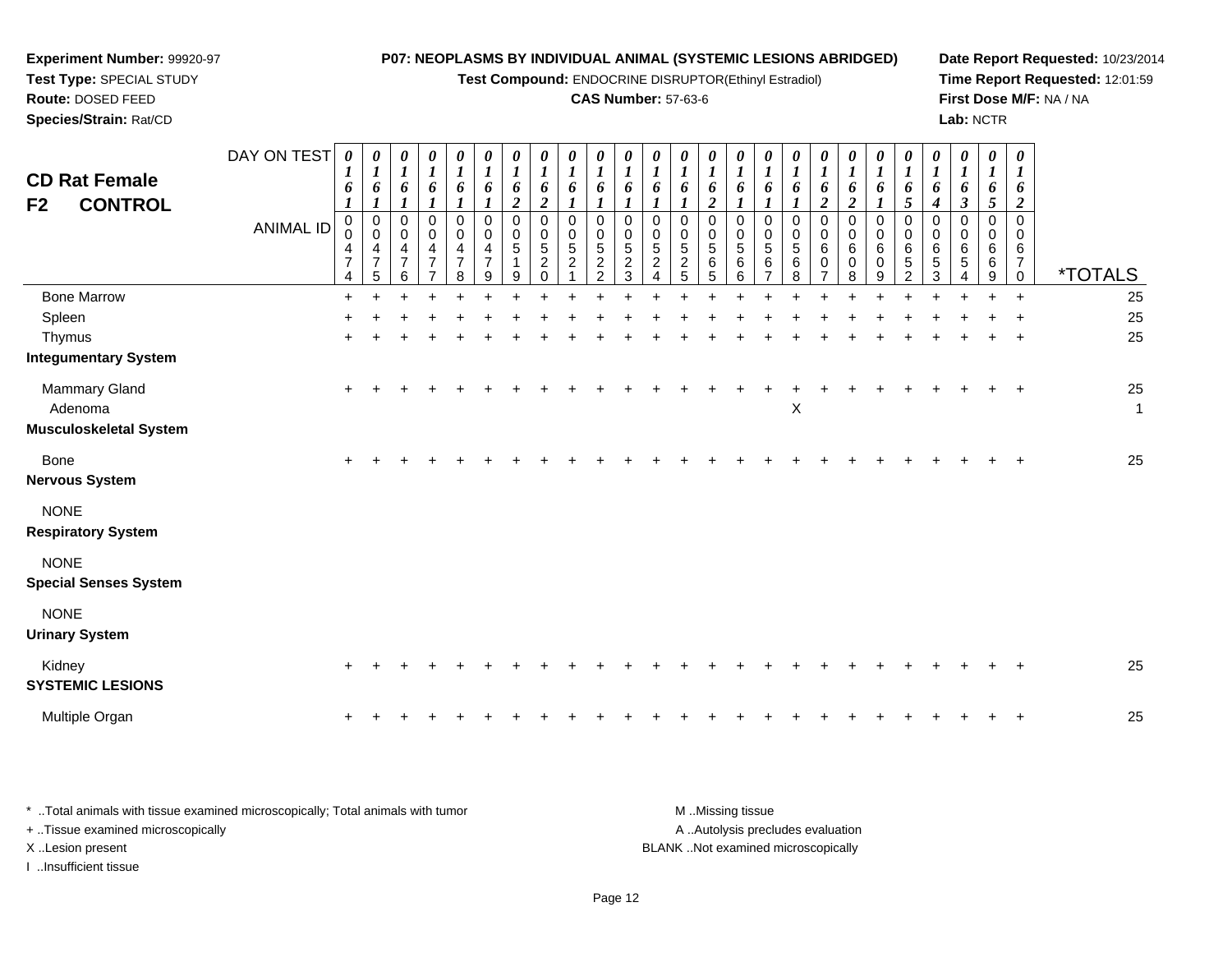**Test Compound:** ENDOCRINE DISRUPTOR(Ethinyl Estradiol)

#### **CAS Number:** 57-63-6

**Date Report Requested:** 10/23/2014**Time Report Requested:** 12:01:59**First Dose M/F:** NA / NA**Lab:** NCTR

| <b>CD Rat Female</b><br><b>2.0 PPB</b><br>F <sub>2</sub> | DAY ON TEST<br><b>ANIMAL ID</b> | 0<br>6<br>1<br>$\mathbf 0$<br>0<br>4<br>8<br>$\Omega$ | 0<br>$\bm{l}$<br>6<br>$\boldsymbol{l}$<br>$\pmb{0}$<br>$\pmb{0}$<br>4<br>8 | 0<br>$\boldsymbol{l}$<br>6<br>$\boldsymbol{l}$<br>$\boldsymbol{0}$<br>$\mathbf 0$<br>4<br>8<br>$\overline{2}$ | 0<br>$\boldsymbol{l}$<br>6<br>$\pmb{0}$<br>$\pmb{0}$<br>4<br>$\bf 8$<br>3 | 0<br>$\boldsymbol{l}$<br>6<br>0<br>$\mathbf 0$<br>4<br>8<br>Δ | 0<br>$\boldsymbol{l}$<br>6<br>$\pmb{0}$<br>$\pmb{0}$<br>4<br>$^8_5$ | 0<br>$\boldsymbol{l}$<br>6<br>0<br>$\pmb{0}$<br>0<br>4<br>8<br>6 | 0<br>$\boldsymbol{l}$<br>6<br>$\boldsymbol{\theta}$<br>$\pmb{0}$<br>$\pmb{0}$<br>$\overline{4}$<br>$\bf 8$<br>$\overline{7}$ | 0<br>$\boldsymbol{l}$<br>6<br>$\boldsymbol{2}$<br>$\mathbf 0$<br>$\mathbf 0$<br>$\sqrt{5}$<br>$\sqrt{2}$<br>6 | 0<br>$\boldsymbol{l}$<br>6<br>$\pmb{0}$<br>0<br>$\sqrt{5}$<br>$\overline{2}$<br>$\overline{ }$ | $\boldsymbol{\theta}$<br>$\boldsymbol{l}$<br>6<br>$\mathbf 0$<br>$\pmb{0}$<br>5<br>$\frac{2}{8}$ | 0<br>$\boldsymbol{l}$<br>6<br>$\pmb{0}$<br>$0$<br>$5$<br>$2$<br>$9$ | 0<br>$\boldsymbol{l}$<br>6<br>$\mathbf 0$<br>$\mathbf 0$<br>$\frac{5}{3}$<br>$\Omega$ | 0<br>$\boldsymbol{l}$<br>6<br>0<br>0<br>$\sqrt{5}$<br>$\overline{3}$ | 1<br>6<br>$\mathbf 0$<br>0<br>$\sqrt{5}$<br>3<br>$\overline{2}$ | 0<br>1<br>6<br>0<br>0<br>$5\,$<br>3<br>3 | 0<br>$\boldsymbol{l}$<br>6<br>$\mathbf 0$<br>0<br>$\sqrt{5}$<br>6<br>9 | $\boldsymbol{l}$<br>6<br>0<br>0<br>5<br>$\overline{7}$<br>$\Omega$ | 0<br>1<br>6<br>1<br>$\pmb{0}$<br>$\pmb{0}$<br>$\sqrt{5}$<br>$\overline{7}$ | 0<br>1<br>6<br>0<br>$\pmb{0}$<br>5<br>$\overline{7}$<br>2 | 0<br>$\boldsymbol{l}$<br>6<br>1<br>$\pmb{0}$<br>$\pmb{0}$<br>$\,6\,$<br>0 | 0<br>$\boldsymbol{l}$<br>6<br>$\boldsymbol{l}$<br>$\mathbf 0$<br>0<br>6<br>1 | 0<br>$\boldsymbol{l}$<br>6<br>$\mathbf 0$<br>0<br>6<br>2 | 0<br>$\boldsymbol{l}$<br>6<br>$\overline{2}$<br>$\pmb{0}$<br>$\mathbf 0$<br>6<br>$\frac{5}{5}$ | 0<br>$\bm{l}$<br>6<br>$\boldsymbol{2}$<br>$\mathbf 0$<br>$\mathbf 0$<br>6<br>$\overline{7}$ | <i><b>*TOTALS</b></i> |
|----------------------------------------------------------|---------------------------------|-------------------------------------------------------|----------------------------------------------------------------------------|---------------------------------------------------------------------------------------------------------------|---------------------------------------------------------------------------|---------------------------------------------------------------|---------------------------------------------------------------------|------------------------------------------------------------------|------------------------------------------------------------------------------------------------------------------------------|---------------------------------------------------------------------------------------------------------------|------------------------------------------------------------------------------------------------|--------------------------------------------------------------------------------------------------|---------------------------------------------------------------------|---------------------------------------------------------------------------------------|----------------------------------------------------------------------|-----------------------------------------------------------------|------------------------------------------|------------------------------------------------------------------------|--------------------------------------------------------------------|----------------------------------------------------------------------------|-----------------------------------------------------------|---------------------------------------------------------------------------|------------------------------------------------------------------------------|----------------------------------------------------------|------------------------------------------------------------------------------------------------|---------------------------------------------------------------------------------------------|-----------------------|
| <b>Alimentary System</b>                                 |                                 |                                                       |                                                                            |                                                                                                               |                                                                           |                                                               |                                                                     |                                                                  |                                                                                                                              |                                                                                                               |                                                                                                |                                                                                                  |                                                                     |                                                                                       |                                                                      |                                                                 |                                          |                                                                        |                                                                    |                                                                            |                                                           |                                                                           |                                                                              |                                                          |                                                                                                |                                                                                             |                       |
| <b>NONE</b><br><b>Cardiovascular System</b>              |                                 |                                                       |                                                                            |                                                                                                               |                                                                           |                                                               |                                                                     |                                                                  |                                                                                                                              |                                                                                                               |                                                                                                |                                                                                                  |                                                                     |                                                                                       |                                                                      |                                                                 |                                          |                                                                        |                                                                    |                                                                            |                                                           |                                                                           |                                                                              |                                                          |                                                                                                |                                                                                             |                       |
| <b>NONE</b><br><b>Endocrine System</b>                   |                                 |                                                       |                                                                            |                                                                                                               |                                                                           |                                                               |                                                                     |                                                                  |                                                                                                                              |                                                                                                               |                                                                                                |                                                                                                  |                                                                     |                                                                                       |                                                                      |                                                                 |                                          |                                                                        |                                                                    |                                                                            |                                                           |                                                                           |                                                                              |                                                          |                                                                                                |                                                                                             |                       |
| <b>NONE</b><br><b>General Body System</b>                |                                 |                                                       |                                                                            |                                                                                                               |                                                                           |                                                               |                                                                     |                                                                  |                                                                                                                              |                                                                                                               |                                                                                                |                                                                                                  |                                                                     |                                                                                       |                                                                      |                                                                 |                                          |                                                                        |                                                                    |                                                                            |                                                           |                                                                           |                                                                              |                                                          |                                                                                                |                                                                                             |                       |
| <b>NONE</b><br><b>Genital System</b>                     |                                 |                                                       |                                                                            |                                                                                                               |                                                                           |                                                               |                                                                     |                                                                  |                                                                                                                              |                                                                                                               |                                                                                                |                                                                                                  |                                                                     |                                                                                       |                                                                      |                                                                 |                                          |                                                                        |                                                                    |                                                                            |                                                           |                                                                           |                                                                              |                                                          |                                                                                                |                                                                                             |                       |
| <b>Clitoral Gland</b>                                    |                                 |                                                       |                                                                            |                                                                                                               |                                                                           |                                                               |                                                                     |                                                                  |                                                                                                                              |                                                                                                               |                                                                                                |                                                                                                  |                                                                     |                                                                                       | $\ddot{}$                                                            |                                                                 |                                          |                                                                        |                                                                    |                                                                            |                                                           |                                                                           |                                                                              | $\ddot{}$                                                |                                                                                                |                                                                                             | $\overline{c}$        |
| Ovary                                                    |                                 |                                                       |                                                                            |                                                                                                               |                                                                           |                                                               |                                                                     |                                                                  |                                                                                                                              |                                                                                                               |                                                                                                |                                                                                                  |                                                                     |                                                                                       |                                                                      |                                                                 |                                          |                                                                        |                                                                    |                                                                            |                                                           |                                                                           |                                                                              |                                                          |                                                                                                |                                                                                             | 25                    |
| Oviduct                                                  |                                 |                                                       |                                                                            |                                                                                                               |                                                                           |                                                               |                                                                     |                                                                  |                                                                                                                              |                                                                                                               |                                                                                                |                                                                                                  |                                                                     |                                                                                       |                                                                      |                                                                 |                                          |                                                                        |                                                                    |                                                                            |                                                           |                                                                           |                                                                              |                                                          |                                                                                                |                                                                                             | 25                    |
| <b>Uterus</b>                                            |                                 |                                                       |                                                                            |                                                                                                               |                                                                           |                                                               |                                                                     |                                                                  |                                                                                                                              |                                                                                                               |                                                                                                |                                                                                                  |                                                                     |                                                                                       |                                                                      |                                                                 |                                          |                                                                        |                                                                    |                                                                            |                                                           |                                                                           |                                                                              |                                                          |                                                                                                |                                                                                             | 25                    |
| Vagina                                                   |                                 |                                                       |                                                                            |                                                                                                               |                                                                           |                                                               |                                                                     |                                                                  |                                                                                                                              |                                                                                                               |                                                                                                |                                                                                                  |                                                                     |                                                                                       |                                                                      |                                                                 |                                          |                                                                        |                                                                    |                                                                            |                                                           |                                                                           |                                                                              |                                                          |                                                                                                |                                                                                             | 25                    |
| <b>Hematopoietic System</b>                              |                                 |                                                       |                                                                            |                                                                                                               |                                                                           |                                                               |                                                                     |                                                                  |                                                                                                                              |                                                                                                               |                                                                                                |                                                                                                  |                                                                     |                                                                                       |                                                                      |                                                                 |                                          |                                                                        |                                                                    |                                                                            |                                                           |                                                                           |                                                                              |                                                          |                                                                                                |                                                                                             |                       |
| <b>NONE</b>                                              |                                 |                                                       |                                                                            |                                                                                                               |                                                                           |                                                               |                                                                     |                                                                  |                                                                                                                              |                                                                                                               |                                                                                                |                                                                                                  |                                                                     |                                                                                       |                                                                      |                                                                 |                                          |                                                                        |                                                                    |                                                                            |                                                           |                                                                           |                                                                              |                                                          |                                                                                                |                                                                                             |                       |
| <b>Integumentary System</b>                              |                                 |                                                       |                                                                            |                                                                                                               |                                                                           |                                                               |                                                                     |                                                                  |                                                                                                                              |                                                                                                               |                                                                                                |                                                                                                  |                                                                     |                                                                                       |                                                                      |                                                                 |                                          |                                                                        |                                                                    |                                                                            |                                                           |                                                                           |                                                                              |                                                          |                                                                                                |                                                                                             |                       |
| Mammary Gland                                            |                                 | ٠                                                     |                                                                            |                                                                                                               |                                                                           |                                                               |                                                                     |                                                                  |                                                                                                                              |                                                                                                               |                                                                                                |                                                                                                  |                                                                     |                                                                                       |                                                                      |                                                                 |                                          |                                                                        |                                                                    |                                                                            |                                                           |                                                                           |                                                                              |                                                          |                                                                                                |                                                                                             | 25                    |

\* ..Total animals with tissue examined microscopically; Total animals with tumor **M** ...Missing tissue M ...Missing tissue A .. Autolysis precludes evaluation + ..Tissue examined microscopically X ..Lesion present BLANK ..Not examined microscopicallyI ..Insufficient tissue

**Experiment Number:** 99920-97**Test Type:** SPECIAL STUDY**Route:** DOSED FEED**Species/Strain:** Rat/CD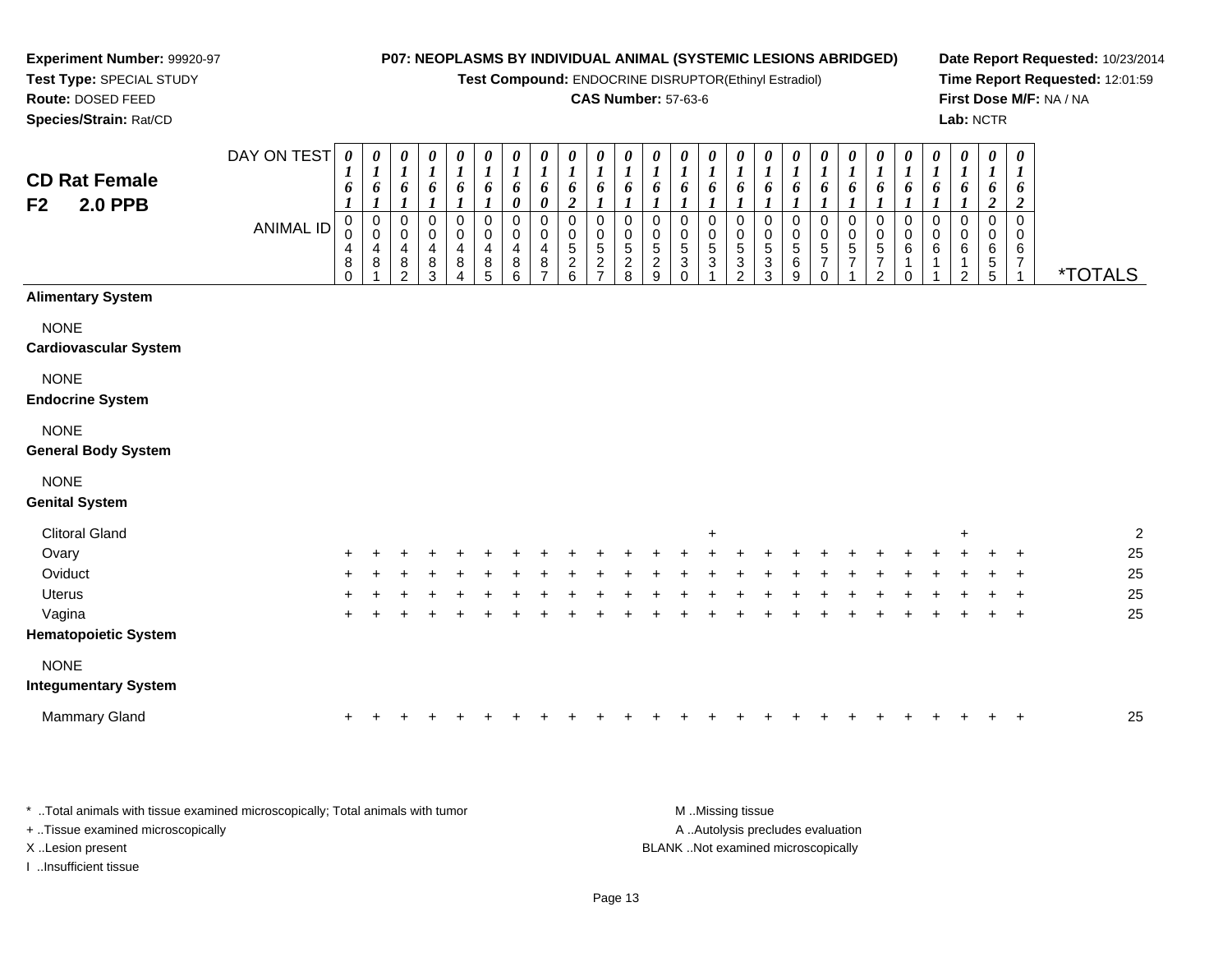**Test Compound:** ENDOCRINE DISRUPTOR(Ethinyl Estradiol)

#### **CAS Number:** 57-63-6

**Date Report Requested:** 10/23/2014**Time Report Requested:** 12:01:59**First Dose M/F:** NA / NA**Lab:** NCTR

> > 0<br>0<br>6<br>7

 $\overline{1}$ 

\*TOTALS

| <b>CD Rat Female</b>             | DAY ON TEST      | $\boldsymbol{\theta}$<br>$\mathbf{r}$<br>6 | 0<br>$\boldsymbol{l}$<br>6                                      | 0<br>$\boldsymbol{l}$<br>6                            | $\boldsymbol{\theta}$<br>$\boldsymbol{l}$<br>6 | 0<br>$\mathbf{r}$<br>6 | $\boldsymbol{\theta}$<br>$\boldsymbol{l}$<br>6 | $\boldsymbol{\theta}$<br>1<br>6 | $\boldsymbol{\theta}$<br>1<br>6 | 0<br>$\mathbf{r}$<br>$\mathbf{I}$<br>6 | $\boldsymbol{\theta}$<br>$\boldsymbol{l}$<br>6            | 0<br>$\boldsymbol{l}$<br>6    | 0<br>$\boldsymbol{l}$<br>6         | $\boldsymbol{\theta}$<br>-1<br>6 | 0<br>6                 | $\boldsymbol{\theta}$<br>6    | $\boldsymbol{\theta}$<br>$\bm{l}$<br>6 | $\boldsymbol{\theta}$<br>$\mathbf{r}$<br>6 | 0<br>$\boldsymbol{l}$<br>6                 | 0<br>1<br>6                   | 0<br>$\mathbf{I}$<br>6                           | $\theta$<br>6 | 0<br>п.<br>6                     | $\boldsymbol{\theta}$<br>o | $\boldsymbol{\theta}$<br>1<br>6 |
|----------------------------------|------------------|--------------------------------------------|-----------------------------------------------------------------|-------------------------------------------------------|------------------------------------------------|------------------------|------------------------------------------------|---------------------------------|---------------------------------|----------------------------------------|-----------------------------------------------------------|-------------------------------|------------------------------------|----------------------------------|------------------------|-------------------------------|----------------------------------------|--------------------------------------------|--------------------------------------------|-------------------------------|--------------------------------------------------|---------------|----------------------------------|----------------------------|---------------------------------|
| <b>2.0 PPB</b><br>F <sub>2</sub> |                  |                                            |                                                                 |                                                       |                                                |                        |                                                | 0                               | 0                               | $\boldsymbol{2}$                       |                                                           |                               |                                    |                                  |                        |                               |                                        |                                            |                                            |                               |                                                  |               |                                  |                            | $\boldsymbol{2}$                |
|                                  | <b>ANIMAL ID</b> | 0<br>$\mathbf 0$<br>4<br>8<br>0            | $\boldsymbol{0}$<br>$\mathbf 0$<br>$\overline{\mathbf{4}}$<br>8 | 0<br>$\mathbf 0$<br>$\overline{\mathbf{4}}$<br>8<br>2 | 0<br>$\pmb{0}$<br>4<br>8<br>3                  | 0<br>0<br>4<br>8<br>4  | 0<br>$\mathbf 0$<br>4<br>8<br>5                | 0<br>0<br>4<br>8<br>6           | 0<br>0<br>4<br>8<br>⇁           | 0<br>0<br>5<br>$\boldsymbol{2}$<br>6   | 0<br>$\mathbf 0$<br>5<br>$\overline{2}$<br>$\overline{7}$ | 0<br>5<br>$\overline{c}$<br>8 | 0<br>0<br>5<br>$\overline{c}$<br>9 | 0<br>0<br>5<br>3<br>$\Omega$     | 0<br>5<br>$\mathbf{3}$ | 0<br>5<br>3<br>$\overline{2}$ | 0<br>0<br>5<br>$\sqrt{3}$<br>3         | 0<br>0<br>5<br>6<br>9                      | 0<br>$\pmb{0}$<br>5<br>$\overline{ }$<br>0 | 0<br>0<br>5<br>$\overline{7}$ | 0<br>0<br>$5\phantom{.0}$<br>$\overline{ }$<br>2 | 0<br>0<br>6   | 0<br>$\pmb{0}$<br>$6\phantom{1}$ | 6<br>$\overline{2}$        | 0<br>0<br>6<br>5<br>5           |
| <b>Musculoskeletal System</b>    |                  |                                            |                                                                 |                                                       |                                                |                        |                                                |                                 |                                 |                                        |                                                           |                               |                                    |                                  |                        |                               |                                        |                                            |                                            |                               |                                                  |               |                                  |                            |                                 |
| <b>NONE</b>                      |                  |                                            |                                                                 |                                                       |                                                |                        |                                                |                                 |                                 |                                        |                                                           |                               |                                    |                                  |                        |                               |                                        |                                            |                                            |                               |                                                  |               |                                  |                            |                                 |
| <b>Nervous System</b>            |                  |                                            |                                                                 |                                                       |                                                |                        |                                                |                                 |                                 |                                        |                                                           |                               |                                    |                                  |                        |                               |                                        |                                            |                                            |                               |                                                  |               |                                  |                            |                                 |
| <b>NONE</b>                      |                  |                                            |                                                                 |                                                       |                                                |                        |                                                |                                 |                                 |                                        |                                                           |                               |                                    |                                  |                        |                               |                                        |                                            |                                            |                               |                                                  |               |                                  |                            |                                 |
| <b>Respiratory System</b>        |                  |                                            |                                                                 |                                                       |                                                |                        |                                                |                                 |                                 |                                        |                                                           |                               |                                    |                                  |                        |                               |                                        |                                            |                                            |                               |                                                  |               |                                  |                            |                                 |
| <b>NONE</b>                      |                  |                                            |                                                                 |                                                       |                                                |                        |                                                |                                 |                                 |                                        |                                                           |                               |                                    |                                  |                        |                               |                                        |                                            |                                            |                               |                                                  |               |                                  |                            |                                 |

NONE

#### **Urinary System**

**Special Senses System**

**Experiment Number:** 99920-97**Test Type:** SPECIAL STUDY**Route:** DOSED FEED**Species/Strain:** Rat/CD

| Kidney<br><b>SYSTEMIC LESIONS</b> |  |  |  |  |  |  |  |  |  |  |  |  |  | 25 |
|-----------------------------------|--|--|--|--|--|--|--|--|--|--|--|--|--|----|
| Multiple Organ                    |  |  |  |  |  |  |  |  |  |  |  |  |  | 25 |

\* ..Total animals with tissue examined microscopically; Total animals with tumor **M** ...Missing tissue M ...Missing tissue + ..Tissue examined microscopically

I ..Insufficient tissue

A ..Autolysis precludes evaluation X ..Lesion present BLANK ..Not examined microscopically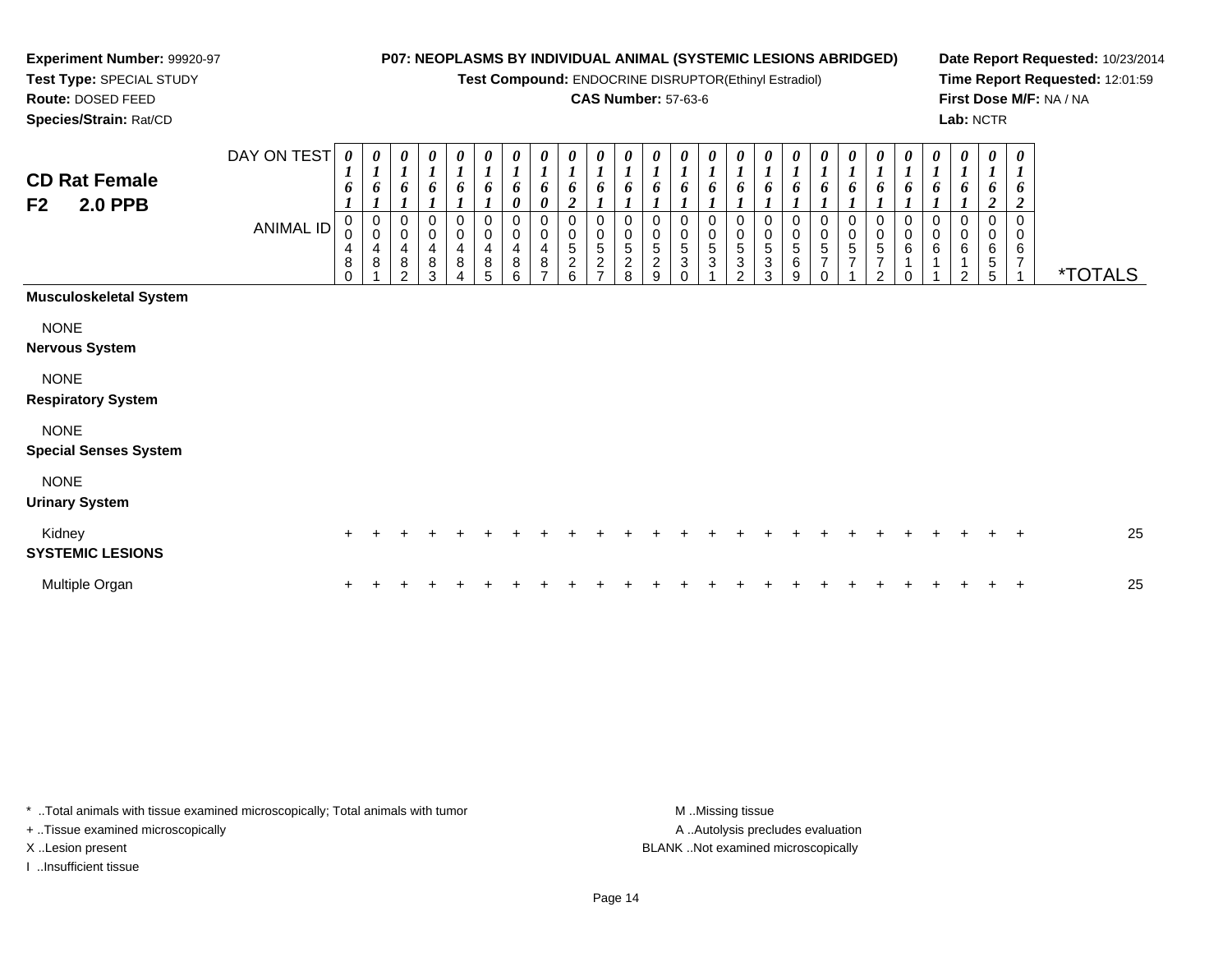**Test Compound:** ENDOCRINE DISRUPTOR(Ethinyl Estradiol)

# **CAS Number:** 57-63-6

**Date Report Requested:** 10/23/2014**Time Report Requested:** 12:01:59**First Dose M/F:** NA / NA**Lab:** NCTR

| <b>CD Rat Female</b><br><b>10 PPB</b><br>F2 | DAY ON TEST<br><b>ANIMAL ID</b> | $\boldsymbol{\theta}$<br>1<br>6<br>1<br>$\mathbf 0$<br>0<br>4<br>8 | $\boldsymbol{\theta}$<br>$\boldsymbol{l}$<br>6<br>1<br>$\mathsf 0$<br>$\pmb{0}$<br>$\begin{array}{c} 4 \\ 8 \\ 9 \end{array}$ | $\frac{\theta}{I}$<br>$\boldsymbol{6}$<br>0<br>$\mathsf 0$<br>$\overline{4}$<br>$\boldsymbol{9}$ | $\begin{matrix} 0 \\ 1 \end{matrix}$<br>6<br>$\boldsymbol{\eta}$<br>0<br>$\begin{smallmatrix}0\0\5\end{smallmatrix}$<br>3 | $\boldsymbol{\theta}$<br>$\boldsymbol{I}$<br>6<br>$\pmb{0}$<br>$\pmb{0}$<br>$\overline{5}$<br>$\ensuremath{\mathsf{3}}$ | $\frac{\theta}{I}$<br>6<br>$\pmb{0}$<br>$\mathbf 0$<br>$\,$ 5 $\,$<br>$\ensuremath{\mathsf{3}}$ | $\boldsymbol{\theta}$<br>$\boldsymbol{l}$<br>6<br>$\overline{0}$<br>$\mathbf 0$<br>$\sqrt{5}$<br>$\mathbf{3}$ | 0<br>$\boldsymbol{l}$<br>6<br>0<br>0<br>5<br>3 | $\boldsymbol{\theta}$<br>$\boldsymbol{l}$<br>6<br>$\mathbf 0$<br>0<br>$\sqrt{5}$<br>$\overline{7}$ | 0<br>$\boldsymbol{l}$<br>6<br>0<br>0<br>$\frac{5}{7}$ | 0<br>$\boldsymbol{l}$<br>6<br>0<br>$\mathbf 0$<br>$\frac{5}{7}$ | 0<br>$\boldsymbol{l}$<br>6<br>0<br>0<br>$\,$ 5 $\,$<br>$\overline{7}$ | 0<br>$\bm{l}$<br>6<br>$\mathbf 0$<br>0<br>$\sqrt{5}$<br>$\overline{7}$ | 0<br>$\boldsymbol{l}$<br>6<br>0<br>0<br>5<br>$\overline{7}$ | 0<br>$\boldsymbol{l}$<br>6<br>1<br>$\mathbf 0$<br>0<br>$\mathbf 5$<br>$\overline{7}$ | $\boldsymbol{l}$<br>6<br>1<br>0<br>0<br>5<br>8 | 0<br>$\boldsymbol{l}$<br>6<br>1<br>$\pmb{0}$<br>$\mathbf 0$<br>5<br>8 | 0<br>$\boldsymbol{l}$<br>6<br>$\boldsymbol{\beta}$<br>$\pmb{0}$<br>$\pmb{0}$<br>$\,6$ | 0<br>$\boldsymbol{l}$<br>$\pmb{6}$<br>$\overline{\mathbf{c}}$<br>$\pmb{0}$<br>$\pmb{0}$<br>6 | 0<br>$\boldsymbol{l}$<br>6<br>0<br>0<br>6<br>1 | 0<br>$\boldsymbol{l}$<br>6<br>0<br>0<br>6 | 0<br>$\boldsymbol{I}$<br>6<br>0<br>0<br>6 | 0<br>$\boldsymbol{l}$<br>6<br>1<br>0<br>0<br>6 | 0<br>$\boldsymbol{l}$<br>6<br>1<br>$\mathbf 0$<br>0<br>6<br>$\overline{\mathbf{c}}$ | $\boldsymbol{\theta}$<br>1<br>6<br>$\boldsymbol{\beta}$<br>$\pmb{0}$<br>0<br>6<br>$\begin{array}{c} 5 \\ 6 \end{array}$ |         |                           |
|---------------------------------------------|---------------------------------|--------------------------------------------------------------------|-------------------------------------------------------------------------------------------------------------------------------|--------------------------------------------------------------------------------------------------|---------------------------------------------------------------------------------------------------------------------------|-------------------------------------------------------------------------------------------------------------------------|-------------------------------------------------------------------------------------------------|---------------------------------------------------------------------------------------------------------------|------------------------------------------------|----------------------------------------------------------------------------------------------------|-------------------------------------------------------|-----------------------------------------------------------------|-----------------------------------------------------------------------|------------------------------------------------------------------------|-------------------------------------------------------------|--------------------------------------------------------------------------------------|------------------------------------------------|-----------------------------------------------------------------------|---------------------------------------------------------------------------------------|----------------------------------------------------------------------------------------------|------------------------------------------------|-------------------------------------------|-------------------------------------------|------------------------------------------------|-------------------------------------------------------------------------------------|-------------------------------------------------------------------------------------------------------------------------|---------|---------------------------|
| <b>Alimentary System</b>                    |                                 | 8                                                                  |                                                                                                                               | 0                                                                                                | 4                                                                                                                         | $\overline{5}$                                                                                                          | $\,6$                                                                                           | $\overline{ }$                                                                                                | 8                                              | 3                                                                                                  |                                                       | 5                                                               | 6                                                                     | 7                                                                      | 8                                                           | 9                                                                                    | $\mathbf 0$                                    |                                                                       | $\mathbf{3}$                                                                          | 4                                                                                            | 6                                              | $\overline{7}$                            | 8                                         | 9                                              | $\mathbf 0$                                                                         |                                                                                                                         | *TOTALS |                           |
| Liver<br>Cardiovascular System              |                                 |                                                                    |                                                                                                                               |                                                                                                  |                                                                                                                           |                                                                                                                         | $+$ $+$                                                                                         |                                                                                                               |                                                |                                                                                                    |                                                       |                                                                 |                                                                       |                                                                        |                                                             |                                                                                      |                                                |                                                                       |                                                                                       |                                                                                              |                                                |                                           | $\ddot{}$                                 |                                                |                                                                                     |                                                                                                                         |         | $\ensuremath{\mathsf{3}}$ |
| <b>NONE</b><br><b>Endocrine System</b>      |                                 |                                                                    |                                                                                                                               |                                                                                                  |                                                                                                                           |                                                                                                                         |                                                                                                 |                                                                                                               |                                                |                                                                                                    |                                                       |                                                                 |                                                                       |                                                                        |                                                             |                                                                                      |                                                |                                                                       |                                                                                       |                                                                                              |                                                |                                           |                                           |                                                |                                                                                     |                                                                                                                         |         |                           |
| <b>NONE</b><br><b>General Body System</b>   |                                 |                                                                    |                                                                                                                               |                                                                                                  |                                                                                                                           |                                                                                                                         |                                                                                                 |                                                                                                               |                                                |                                                                                                    |                                                       |                                                                 |                                                                       |                                                                        |                                                             |                                                                                      |                                                |                                                                       |                                                                                       |                                                                                              |                                                |                                           |                                           |                                                |                                                                                     |                                                                                                                         |         |                           |
| <b>NONE</b><br><b>Genital System</b>        |                                 |                                                                    |                                                                                                                               |                                                                                                  |                                                                                                                           |                                                                                                                         |                                                                                                 |                                                                                                               |                                                |                                                                                                    |                                                       |                                                                 |                                                                       |                                                                        |                                                             |                                                                                      |                                                |                                                                       |                                                                                       |                                                                                              |                                                |                                           |                                           |                                                |                                                                                     |                                                                                                                         |         |                           |
| <b>Clitoral Gland</b>                       |                                 |                                                                    |                                                                                                                               |                                                                                                  |                                                                                                                           |                                                                                                                         |                                                                                                 |                                                                                                               |                                                |                                                                                                    |                                                       |                                                                 | ÷                                                                     |                                                                        |                                                             |                                                                                      |                                                |                                                                       |                                                                                       |                                                                                              |                                                |                                           |                                           |                                                |                                                                                     |                                                                                                                         |         | $\mathbf{1}$              |
| Ovary                                       |                                 |                                                                    |                                                                                                                               |                                                                                                  |                                                                                                                           |                                                                                                                         |                                                                                                 |                                                                                                               |                                                |                                                                                                    |                                                       |                                                                 |                                                                       |                                                                        |                                                             |                                                                                      |                                                |                                                                       |                                                                                       |                                                                                              |                                                |                                           |                                           |                                                |                                                                                     |                                                                                                                         |         | 25                        |
| Oviduct                                     |                                 |                                                                    |                                                                                                                               |                                                                                                  |                                                                                                                           |                                                                                                                         |                                                                                                 |                                                                                                               |                                                |                                                                                                    |                                                       |                                                                 |                                                                       |                                                                        |                                                             |                                                                                      |                                                |                                                                       |                                                                                       |                                                                                              |                                                |                                           |                                           |                                                |                                                                                     |                                                                                                                         |         | 25                        |
| Uterus                                      |                                 |                                                                    |                                                                                                                               |                                                                                                  |                                                                                                                           |                                                                                                                         |                                                                                                 |                                                                                                               |                                                |                                                                                                    |                                                       |                                                                 |                                                                       |                                                                        |                                                             |                                                                                      |                                                |                                                                       |                                                                                       |                                                                                              |                                                |                                           |                                           |                                                |                                                                                     |                                                                                                                         |         | 25                        |
| Vagina                                      |                                 |                                                                    |                                                                                                                               |                                                                                                  |                                                                                                                           |                                                                                                                         |                                                                                                 |                                                                                                               |                                                |                                                                                                    |                                                       |                                                                 |                                                                       |                                                                        |                                                             |                                                                                      |                                                |                                                                       |                                                                                       |                                                                                              |                                                |                                           |                                           |                                                |                                                                                     |                                                                                                                         |         | 25                        |
| <b>Hematopoietic System</b>                 |                                 |                                                                    |                                                                                                                               |                                                                                                  |                                                                                                                           |                                                                                                                         |                                                                                                 |                                                                                                               |                                                |                                                                                                    |                                                       |                                                                 |                                                                       |                                                                        |                                                             |                                                                                      |                                                |                                                                       |                                                                                       |                                                                                              |                                                |                                           |                                           |                                                |                                                                                     |                                                                                                                         |         |                           |
| <b>NONE</b>                                 |                                 |                                                                    |                                                                                                                               |                                                                                                  |                                                                                                                           |                                                                                                                         |                                                                                                 |                                                                                                               |                                                |                                                                                                    |                                                       |                                                                 |                                                                       |                                                                        |                                                             |                                                                                      |                                                |                                                                       |                                                                                       |                                                                                              |                                                |                                           |                                           |                                                |                                                                                     |                                                                                                                         |         |                           |
| <b>Integumentary System</b>                 |                                 |                                                                    |                                                                                                                               |                                                                                                  |                                                                                                                           |                                                                                                                         |                                                                                                 |                                                                                                               |                                                |                                                                                                    |                                                       |                                                                 |                                                                       |                                                                        |                                                             |                                                                                      |                                                |                                                                       |                                                                                       |                                                                                              |                                                |                                           |                                           |                                                |                                                                                     |                                                                                                                         |         |                           |
| Mammary Gland                               |                                 | $\ddot{}$                                                          |                                                                                                                               |                                                                                                  |                                                                                                                           |                                                                                                                         |                                                                                                 |                                                                                                               |                                                |                                                                                                    |                                                       |                                                                 |                                                                       |                                                                        |                                                             |                                                                                      |                                                |                                                                       |                                                                                       |                                                                                              |                                                |                                           |                                           |                                                |                                                                                     |                                                                                                                         |         | 25                        |

\* ..Total animals with tissue examined microscopically; Total animals with tumor **M** . Missing tissue M ..Missing tissue A ..Autolysis precludes evaluation + ..Tissue examined microscopically X ..Lesion present BLANK ..Not examined microscopicallyI ..Insufficient tissue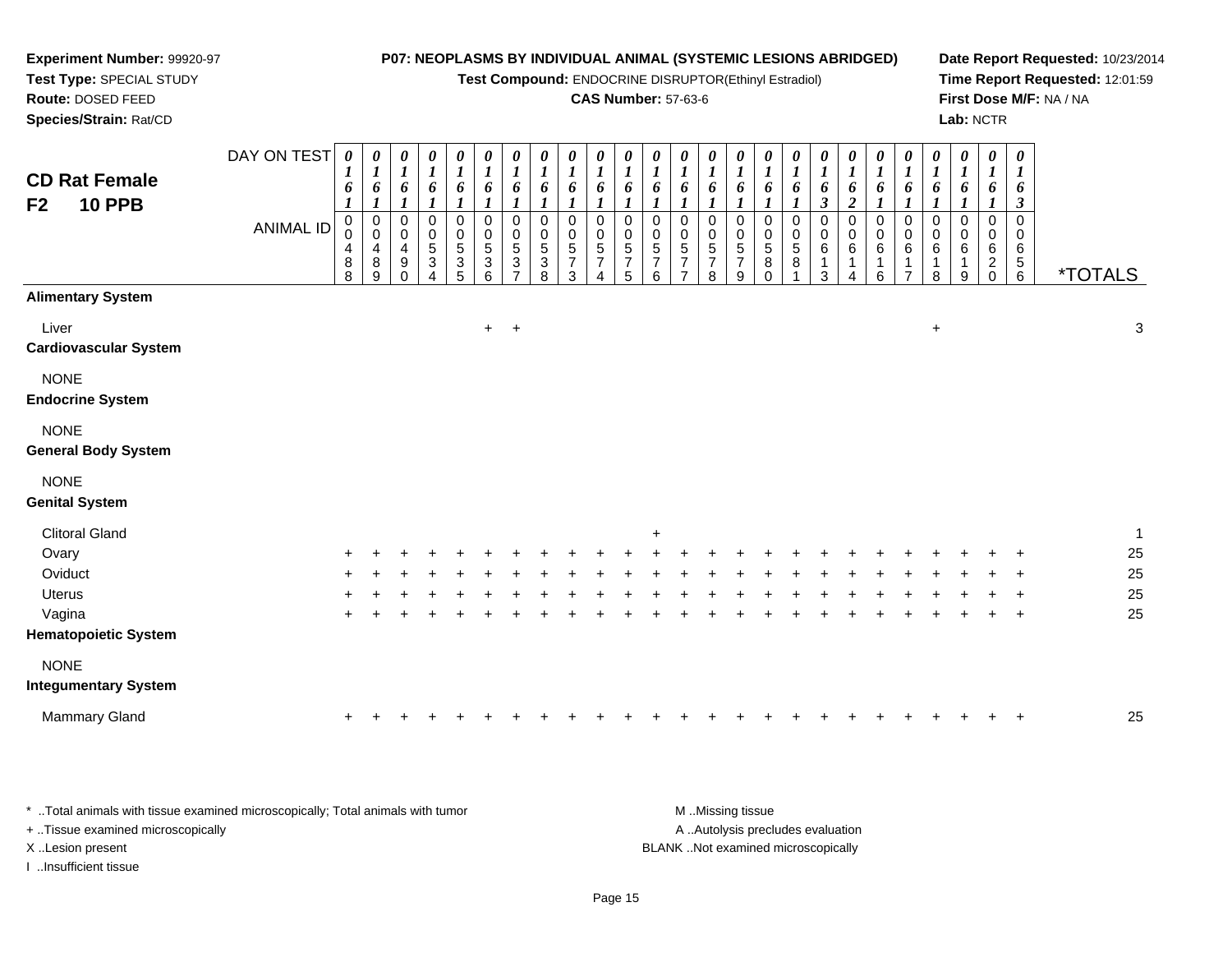**Test Compound:** ENDOCRINE DISRUPTOR(Ethinyl Estradiol)

### **CAS Number:** 57-63-6

**Date Report Requested:** 10/23/2014**Time Report Requested:** 12:01:59**First Dose M/F:** NA / NA**Lab:** NCTR

**Route:** DOSED FEED **Species/Strain:** Rat/CDDAY ON TEST*0000000000000000000000000***CD Rat Female**

| <b>CD Rat Female</b><br>F2<br><b>10 PPB</b> |                  | $\mathbf{I}$<br>6                       | $\overline{I}$<br>6                             | $\overline{I}$<br>6 | 1<br>6                            | 1<br>6                                                          | $\boldsymbol{I}$<br>6                | $\boldsymbol{I}$<br>6 | $\mathbf{I}$<br>6 | $\mathbf{I}$<br>6     | $\mathbf{I}$<br>6     | $\boldsymbol{l}$<br>6 | 6                             | $\mathbf{I}$<br>6                                    | $\overline{I}$<br>6           | $\boldsymbol{l}$<br>6         | $\frac{1}{6}$                                                  | 6                                     | $\mathbf{I}$<br>6<br>3 | 6<br><u>ีว</u>       | 6                | $\mathbf{I}$<br>6                    | $\boldsymbol{l}$<br>6 | 6                       | $\overline{I}$<br>6                           | $\mathbf{I}$<br>6<br>3                          |                       |    |
|---------------------------------------------|------------------|-----------------------------------------|-------------------------------------------------|---------------------|-----------------------------------|-----------------------------------------------------------------|--------------------------------------|-----------------------|-------------------|-----------------------|-----------------------|-----------------------|-------------------------------|------------------------------------------------------|-------------------------------|-------------------------------|----------------------------------------------------------------|---------------------------------------|------------------------|----------------------|------------------|--------------------------------------|-----------------------|-------------------------|-----------------------------------------------|-------------------------------------------------|-----------------------|----|
|                                             | <b>ANIMAL ID</b> | $\mathbf 0$<br>$\pmb{0}$<br>4<br>8<br>8 | $\mathbf 0$<br>$\mathbf 0$<br>4<br>$\bf 8$<br>9 | 0<br>0<br>4<br>9    | 0<br>$\pmb{0}$<br>$\sqrt{5}$<br>3 | 0<br>$\pmb{0}$<br>$\mathbf 5$<br>$\ensuremath{\mathsf{3}}$<br>5 | 0<br>$\,0\,$<br>$\sqrt{5}$<br>3<br>6 | 0<br>5<br>3           | 0<br>5<br>3<br>8  | 0<br>0<br>5<br>⇁<br>3 | 0<br>0<br>5<br>7<br>4 | 0<br>5<br>7<br>5      | 0<br>$\pmb{0}$<br>5<br>⇁<br>6 | $\mathbf 0$<br>5<br>$\overline{7}$<br>$\overline{ }$ | 0<br>5<br>$\overline{ }$<br>8 | $\pmb{0}$<br>$\mathbf 5$<br>9 | $\begin{smallmatrix}0\0\0\5\end{smallmatrix}$<br>8<br>$\Omega$ | $\pmb{0}$<br>$\frac{0}{5}$<br>$\bf 8$ | 0<br>6<br>3            | 0<br>0<br>$\,6$<br>4 | 0<br>0<br>6<br>6 | $\Omega$<br>0<br>6<br>$\overline{ }$ | 8                     | $\Omega$<br>0<br>6<br>9 | 0<br>0<br>$\,6$<br>$\overline{c}$<br>$\Omega$ | 0<br>6<br>$\begin{array}{c} 5 \\ 6 \end{array}$ | <i><b>*TOTALS</b></i> |    |
| Musculoskeletal System                      |                  |                                         |                                                 |                     |                                   |                                                                 |                                      |                       |                   |                       |                       |                       |                               |                                                      |                               |                               |                                                                |                                       |                        |                      |                  |                                      |                       |                         |                                               |                                                 |                       |    |
| <b>NONE</b><br>Nervous System               |                  |                                         |                                                 |                     |                                   |                                                                 |                                      |                       |                   |                       |                       |                       |                               |                                                      |                               |                               |                                                                |                                       |                        |                      |                  |                                      |                       |                         |                                               |                                                 |                       |    |
| <b>NONE</b><br><b>Respiratory System</b>    |                  |                                         |                                                 |                     |                                   |                                                                 |                                      |                       |                   |                       |                       |                       |                               |                                                      |                               |                               |                                                                |                                       |                        |                      |                  |                                      |                       |                         |                                               |                                                 |                       |    |
| <b>NONE</b><br><b>Special Senses System</b> |                  |                                         |                                                 |                     |                                   |                                                                 |                                      |                       |                   |                       |                       |                       |                               |                                                      |                               |                               |                                                                |                                       |                        |                      |                  |                                      |                       |                         |                                               |                                                 |                       |    |
| <b>NONE</b><br><b>Urinary System</b>        |                  |                                         |                                                 |                     |                                   |                                                                 |                                      |                       |                   |                       |                       |                       |                               |                                                      |                               |                               |                                                                |                                       |                        |                      |                  |                                      |                       |                         |                                               |                                                 |                       |    |
| Kidney<br><b>SYSTEMIC LESIONS</b>           |                  | $+$                                     |                                                 |                     |                                   |                                                                 |                                      |                       |                   |                       |                       |                       |                               |                                                      |                               |                               |                                                                |                                       |                        |                      |                  |                                      |                       |                         |                                               | $\ddot{}$                                       |                       | 25 |
| Multiple Organ                              |                  | $\pm$                                   |                                                 |                     |                                   |                                                                 |                                      |                       |                   |                       |                       |                       |                               |                                                      |                               |                               |                                                                |                                       |                        |                      |                  |                                      |                       |                         |                                               | $\ddot{}$                                       |                       | 25 |
|                                             |                  |                                         |                                                 |                     |                                   |                                                                 |                                      |                       |                   |                       |                       |                       |                               |                                                      |                               |                               |                                                                |                                       |                        |                      |                  |                                      |                       |                         |                                               |                                                 |                       |    |

\* ..Total animals with tissue examined microscopically; Total animals with tumor + ..Tissue examined microscopically

**Experiment Number:** 99920-97**Test Type:** SPECIAL STUDY

I ..Insufficient tissue

A .. Autolysis precludes evaluation X ..Lesion present BLANK ..Not examined microscopically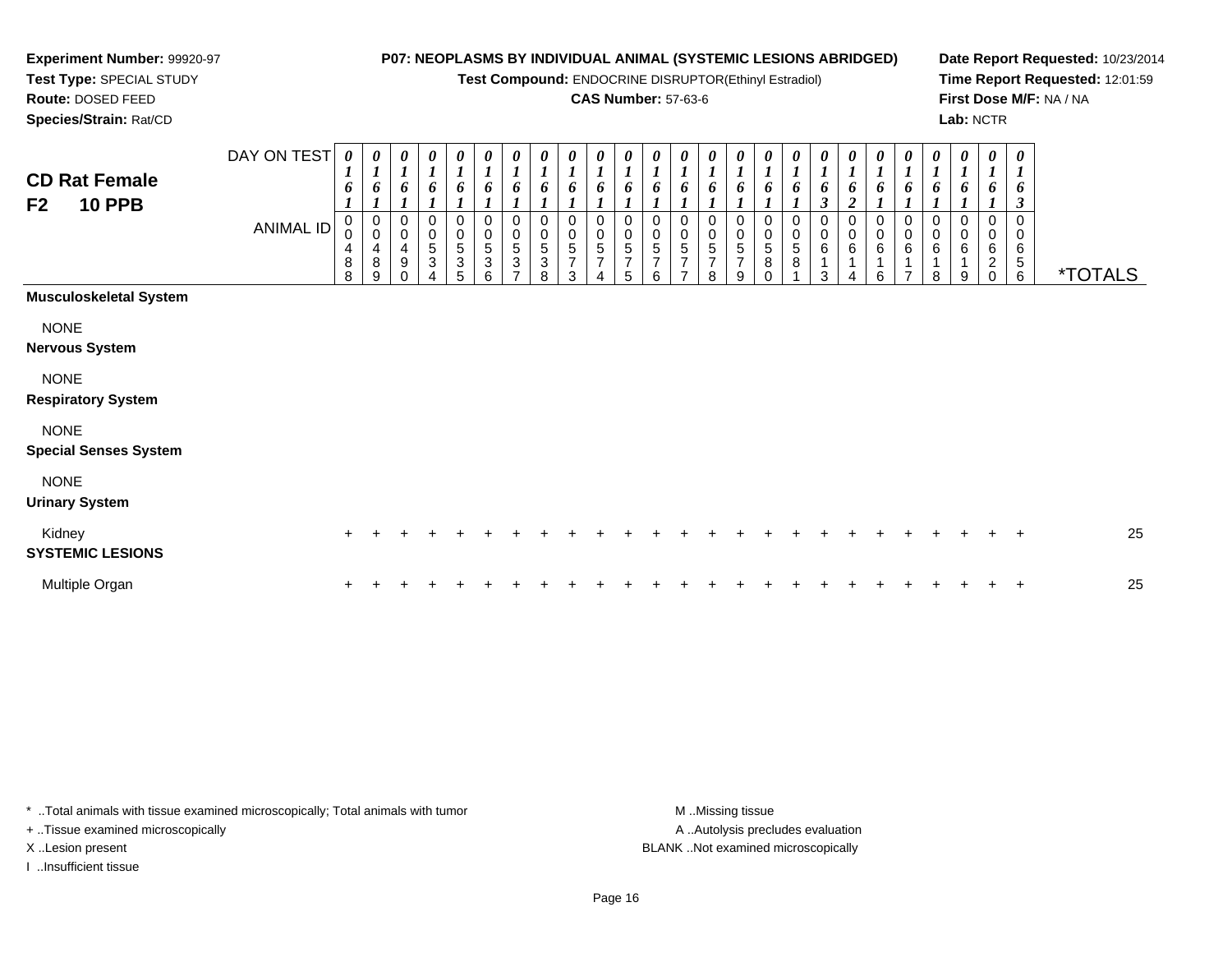**Test Compound:** ENDOCRINE DISRUPTOR(Ethinyl Estradiol)

#### **CAS Number:** 57-63-6

**Date Report Requested:** 10/23/2014**Time Report Requested:** 12:01:59**First Dose M/F:** NA / NA**Lab:** NCTR

| <b>CD Rat Female</b><br>F2<br><b>50 PPB</b> | DAY ON TEST<br><b>ANIMAL ID</b> | $\boldsymbol{\theta}$<br>6<br>$\mathbf 0$<br>0<br>4<br>9 | 0<br>$\boldsymbol{l}$<br>6<br>$\overline{0}$<br>$\mathbf 0$<br>4<br>9<br>$\mathcal{P}$ | 0<br>$\boldsymbol{l}$<br>6<br>$\pmb{0}$<br>$\pmb{0}$<br>4<br>9<br>3 | $\boldsymbol{\theta}$<br>$\boldsymbol{l}$<br>6<br>$\overline{2}$<br>0<br>0<br>$\frac{5}{3}$<br>9 | 0<br>$\boldsymbol{l}$<br>6<br>$\boldsymbol{2}$<br>$\pmb{0}$<br>0<br>$\mathbf 5$<br>$\overline{\mathbf{4}}$<br>$\Omega$ | $\boldsymbol{\theta}$<br>$\boldsymbol{I}$<br>6<br>$\boldsymbol{2}$<br>$\mathbf 0$<br>$\mathbf 0$<br>$\sqrt{5}$<br>$\overline{4}$ | 0<br>$\boldsymbol{l}$<br>6<br>$\mathbf 0$<br>$\mathbf 0$<br>5<br>$\overline{\mathbf{4}}$<br>2 | 0<br>$\boldsymbol{l}$<br>6<br>0<br>$\Omega$<br>5<br>4<br>3 | 0<br>$\boldsymbol{I}$<br>6<br>$\mathbf 0$<br>$\Omega$<br>$\sqrt{5}$<br>8<br>2 | 0<br>6<br>$\mathbf 0$<br>$\Omega$<br>5<br>8<br>3 | $\boldsymbol{\theta}$<br>6<br>$\mathbf 0$<br>$\mathbf 0$<br>$\sqrt{5}$<br>8<br>4 | $\boldsymbol{\theta}$<br>6<br>0<br>0<br>5<br>8<br>5 | 0<br>$\boldsymbol{l}$<br>6<br>0<br>0<br>$\,$ 5 $\,$<br>8<br>6 | 0<br>$\boldsymbol{l}$<br>6<br>$\boldsymbol{2}$<br>$\mathbf 0$<br>$\mathbf 0$<br>6<br>$\overline{c}$<br>1 | 0<br>$\boldsymbol{l}$<br>6<br>$\boldsymbol{2}$<br>$\mathbf 0$<br>0<br>$\,6\,$<br>$\frac{2}{2}$ | 0<br>$\boldsymbol{l}$<br>6<br>0<br>$\Omega$<br>6<br>$\frac{2}{3}$ | 0<br>$\boldsymbol{l}$<br>6<br>0<br>0<br>6<br>$\overline{c}$<br>4 | 0<br>1<br>6<br>$\mathbf 0$<br>$\Omega$<br>6<br>$\frac{2}{5}$ | 0<br>6<br>$\mathbf 0$<br>$\Omega$<br>6<br>$\frac{2}{6}$ | 0<br>6<br>0<br>$\mathbf 0$<br>6<br>$\frac{2}{7}$ | 0<br>1<br>6<br>0<br>0<br>6<br>$\frac{2}{8}$ | 0<br>$\bm{l}$<br>6<br>0<br>0<br>$\,6\,$<br>$\frac{2}{9}$ | 0<br>$\boldsymbol{l}$<br>6<br>$\mathbf 0$<br>0<br>6<br>3<br>$\Omega$ | 0<br>$\boldsymbol{I}$<br>6<br>4<br>$\mathbf 0$<br>0<br>6<br>5 | $\boldsymbol{\theta}$<br>1<br>6<br>4<br>$\Omega$<br>$\Omega$<br>6<br>$\sqrt{5}$<br>8 | <i><b>*TOTALS</b></i> |
|---------------------------------------------|---------------------------------|----------------------------------------------------------|----------------------------------------------------------------------------------------|---------------------------------------------------------------------|--------------------------------------------------------------------------------------------------|------------------------------------------------------------------------------------------------------------------------|----------------------------------------------------------------------------------------------------------------------------------|-----------------------------------------------------------------------------------------------|------------------------------------------------------------|-------------------------------------------------------------------------------|--------------------------------------------------|----------------------------------------------------------------------------------|-----------------------------------------------------|---------------------------------------------------------------|----------------------------------------------------------------------------------------------------------|------------------------------------------------------------------------------------------------|-------------------------------------------------------------------|------------------------------------------------------------------|--------------------------------------------------------------|---------------------------------------------------------|--------------------------------------------------|---------------------------------------------|----------------------------------------------------------|----------------------------------------------------------------------|---------------------------------------------------------------|--------------------------------------------------------------------------------------|-----------------------|
| <b>Alimentary System</b>                    |                                 |                                                          |                                                                                        |                                                                     |                                                                                                  |                                                                                                                        |                                                                                                                                  |                                                                                               |                                                            |                                                                               |                                                  |                                                                                  |                                                     |                                                               |                                                                                                          |                                                                                                |                                                                   |                                                                  |                                                              |                                                         |                                                  |                                             |                                                          |                                                                      |                                                               |                                                                                      |                       |
| Liver<br><b>Cardiovascular System</b>       |                                 | $\ddot{}$                                                |                                                                                        |                                                                     |                                                                                                  |                                                                                                                        |                                                                                                                                  |                                                                                               |                                                            |                                                                               |                                                  |                                                                                  |                                                     |                                                               |                                                                                                          |                                                                                                |                                                                   |                                                                  |                                                              |                                                         |                                                  |                                             |                                                          |                                                                      |                                                               |                                                                                      | 25                    |
| <b>NONE</b><br><b>Endocrine System</b>      |                                 |                                                          |                                                                                        |                                                                     |                                                                                                  |                                                                                                                        |                                                                                                                                  |                                                                                               |                                                            |                                                                               |                                                  |                                                                                  |                                                     |                                                               |                                                                                                          |                                                                                                |                                                                   |                                                                  |                                                              |                                                         |                                                  |                                             |                                                          |                                                                      |                                                               |                                                                                      |                       |
| <b>Adrenal Cortex</b>                       |                                 |                                                          |                                                                                        |                                                                     |                                                                                                  |                                                                                                                        |                                                                                                                                  |                                                                                               |                                                            |                                                                               |                                                  |                                                                                  |                                                     |                                                               |                                                                                                          |                                                                                                |                                                                   |                                                                  |                                                              |                                                         |                                                  |                                             |                                                          |                                                                      |                                                               |                                                                                      | 25                    |
| Adrenal Medulla                             |                                 |                                                          |                                                                                        |                                                                     |                                                                                                  |                                                                                                                        |                                                                                                                                  |                                                                                               |                                                            |                                                                               |                                                  |                                                                                  |                                                     |                                                               |                                                                                                          |                                                                                                |                                                                   |                                                                  |                                                              |                                                         |                                                  |                                             |                                                          |                                                                      |                                                               |                                                                                      | 25                    |
| <b>Pituitary Gland</b>                      |                                 |                                                          |                                                                                        |                                                                     |                                                                                                  |                                                                                                                        |                                                                                                                                  |                                                                                               |                                                            |                                                                               |                                                  |                                                                                  |                                                     |                                                               |                                                                                                          |                                                                                                |                                                                   |                                                                  |                                                              |                                                         |                                                  |                                             |                                                          |                                                                      |                                                               |                                                                                      | 25                    |
| <b>Thyroid Gland</b>                        |                                 | +                                                        |                                                                                        |                                                                     |                                                                                                  |                                                                                                                        |                                                                                                                                  |                                                                                               |                                                            |                                                                               |                                                  |                                                                                  |                                                     |                                                               |                                                                                                          |                                                                                                |                                                                   |                                                                  |                                                              |                                                         |                                                  |                                             |                                                          |                                                                      |                                                               | $\ddot{}$                                                                            | 25                    |
| <b>General Body System</b>                  |                                 |                                                          |                                                                                        |                                                                     |                                                                                                  |                                                                                                                        |                                                                                                                                  |                                                                                               |                                                            |                                                                               |                                                  |                                                                                  |                                                     |                                                               |                                                                                                          |                                                                                                |                                                                   |                                                                  |                                                              |                                                         |                                                  |                                             |                                                          |                                                                      |                                                               |                                                                                      |                       |
| <b>NONE</b>                                 |                                 |                                                          |                                                                                        |                                                                     |                                                                                                  |                                                                                                                        |                                                                                                                                  |                                                                                               |                                                            |                                                                               |                                                  |                                                                                  |                                                     |                                                               |                                                                                                          |                                                                                                |                                                                   |                                                                  |                                                              |                                                         |                                                  |                                             |                                                          |                                                                      |                                                               |                                                                                      |                       |
| <b>Genital System</b>                       |                                 |                                                          |                                                                                        |                                                                     |                                                                                                  |                                                                                                                        |                                                                                                                                  |                                                                                               |                                                            |                                                                               |                                                  |                                                                                  |                                                     |                                                               |                                                                                                          |                                                                                                |                                                                   |                                                                  |                                                              |                                                         |                                                  |                                             |                                                          |                                                                      |                                                               |                                                                                      |                       |
| Ovary                                       |                                 |                                                          |                                                                                        |                                                                     |                                                                                                  |                                                                                                                        |                                                                                                                                  |                                                                                               |                                                            |                                                                               |                                                  |                                                                                  |                                                     |                                                               |                                                                                                          |                                                                                                |                                                                   |                                                                  |                                                              |                                                         |                                                  |                                             |                                                          |                                                                      |                                                               |                                                                                      | 25                    |
| Oviduct                                     |                                 | ÷                                                        |                                                                                        |                                                                     |                                                                                                  |                                                                                                                        |                                                                                                                                  |                                                                                               |                                                            |                                                                               |                                                  |                                                                                  |                                                     |                                                               |                                                                                                          |                                                                                                |                                                                   |                                                                  |                                                              |                                                         |                                                  |                                             |                                                          |                                                                      |                                                               |                                                                                      | 25                    |
| <b>Uterus</b>                               |                                 |                                                          |                                                                                        |                                                                     |                                                                                                  |                                                                                                                        |                                                                                                                                  |                                                                                               |                                                            |                                                                               |                                                  |                                                                                  |                                                     |                                                               |                                                                                                          |                                                                                                |                                                                   |                                                                  |                                                              |                                                         |                                                  |                                             |                                                          |                                                                      |                                                               |                                                                                      | 25                    |
| Vagina                                      |                                 | $+$                                                      |                                                                                        | $\ddot{}$                                                           | M                                                                                                | $\ddot{}$                                                                                                              | $\ddot{}$                                                                                                                        | м                                                                                             |                                                            |                                                                               |                                                  |                                                                                  |                                                     |                                                               |                                                                                                          |                                                                                                |                                                                   |                                                                  |                                                              |                                                         |                                                  |                                             |                                                          |                                                                      | $\pm$                                                         | $\ddot{}$                                                                            | 23                    |
| <b>Hematopoietic System</b>                 |                                 |                                                          |                                                                                        |                                                                     |                                                                                                  |                                                                                                                        |                                                                                                                                  |                                                                                               |                                                            |                                                                               |                                                  |                                                                                  |                                                     |                                                               |                                                                                                          |                                                                                                |                                                                   |                                                                  |                                                              |                                                         |                                                  |                                             |                                                          |                                                                      |                                                               |                                                                                      |                       |
| <b>Bone Marrow</b>                          |                                 |                                                          |                                                                                        |                                                                     |                                                                                                  |                                                                                                                        |                                                                                                                                  |                                                                                               |                                                            |                                                                               |                                                  |                                                                                  |                                                     |                                                               |                                                                                                          |                                                                                                |                                                                   |                                                                  |                                                              |                                                         |                                                  |                                             |                                                          |                                                                      |                                                               |                                                                                      | 25                    |
| Spleen                                      |                                 |                                                          |                                                                                        |                                                                     |                                                                                                  |                                                                                                                        |                                                                                                                                  |                                                                                               |                                                            |                                                                               |                                                  |                                                                                  |                                                     |                                                               |                                                                                                          |                                                                                                |                                                                   |                                                                  |                                                              |                                                         |                                                  |                                             |                                                          |                                                                      |                                                               |                                                                                      | 25                    |
|                                             |                                 |                                                          |                                                                                        |                                                                     |                                                                                                  |                                                                                                                        |                                                                                                                                  |                                                                                               |                                                            |                                                                               |                                                  |                                                                                  |                                                     |                                                               |                                                                                                          |                                                                                                |                                                                   |                                                                  |                                                              |                                                         |                                                  |                                             |                                                          |                                                                      |                                                               |                                                                                      |                       |

\* ..Total animals with tissue examined microscopically; Total animals with tumor **M** . Missing tissue M ..Missing tissue A ..Autolysis precludes evaluation + ..Tissue examined microscopically X ..Lesion present BLANK ..Not examined microscopicallyI ..Insufficient tissue